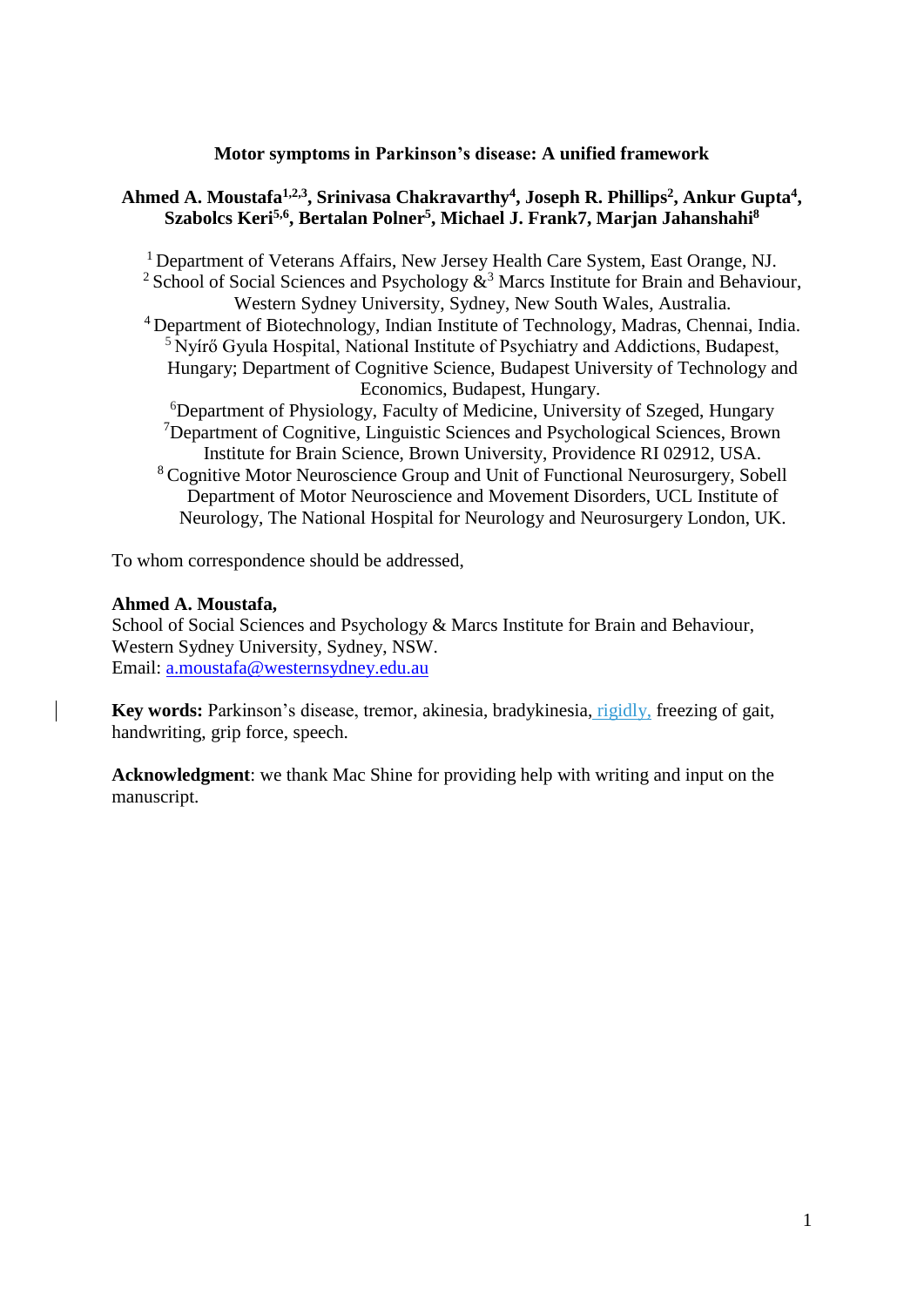## **Abstract**

Parkinson's disease (PD) is characterized by a range of motor symptoms. Besides the cardinal symptoms (akinesia and bradykinesia, tremor and rigidity), PD patients show additional motor deficits, including: gait disturbance, impaired handwriting, grip force and speech deficits, among others. Some of these motor symptoms (e.g., deficits of gait, speech, and handwriting) have similar clinical profiles, neural substrates, and respond similarly to dopaminergic medication and deep brain stimulation (DBS). Here, we provide an extensive review of the clinical characteristics and neural substrates of each of these motor symptoms, to highlight precisely how PD and its medical and surgical treatments impact motor symptoms. In conclusion, we offer a unified framework for understanding the range of motor symptoms in PD. We argue that various motor symptoms in PD reflect dysfunction of neural structures responsible for action selection, motor sequencing, and coordination and execution of movement.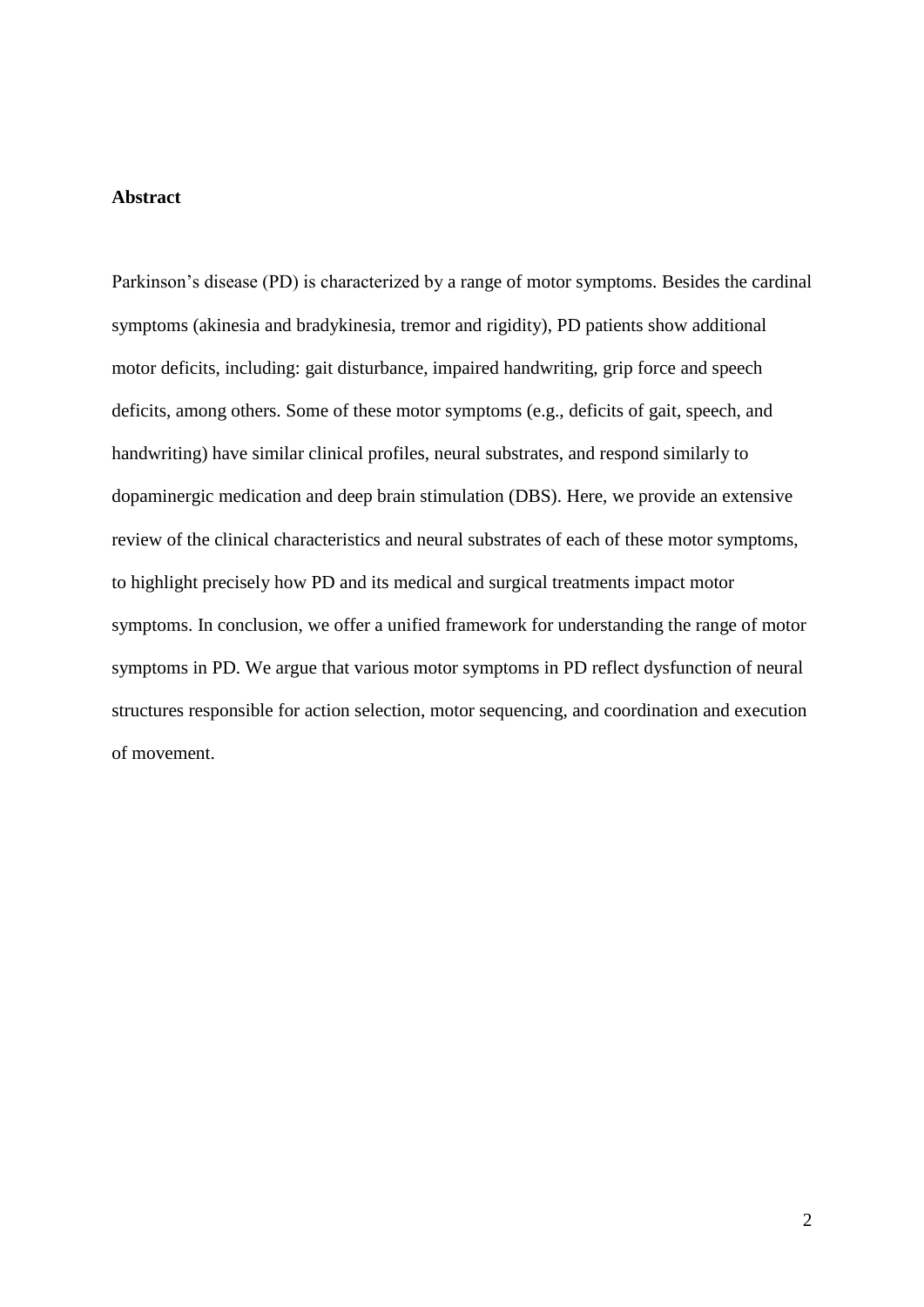## **Introduction**

Parkinson's disease (PD) is a degenerative neurological disorder, associated with primary (akinesia, bradykinesia, tremor, rigidity, and postural instability) and secondary motor symptoms (e.g. gait disturbance, micrographia, precision grip impairment, and speech problems) [\(Jankovic & Tolosa, 2007;](#page-38-0) [Lees, Hardy, & Revesz, 2009\)](#page-39-0). Although it has been assumed that the various motor symptoms in PD were caused solely by striatal dopamine depletion [\(Kalia, Brotchie, & Fox, 2013;](#page-38-1) [Xia & Mao, 2012\)](#page-46-0), many studies have shown that additional neural structures and neurochemical systems were also responsible for the occurrence of motor symptoms in PD; these include prefrontal cortical areas and the cerebellum, as well as serotonergic, glutamatergic, and cholinergic systems [\(Bohnen et al.,](#page-35-0)  [2013;](#page-35-0) [Fox, 2013\)](#page-37-0).

#### *A unified framework to understand motor symptoms in PD*

In the current review, we attempt to explain commonalities among different motor symptoms in PD. We argue that by investigating subprocesses of motor behavior, one may find links among different motor symptoms in PD. This is motivated by studies showing overlapping neural areas underlying different motor processes in PD. In addition, many studies have reported significant correlations among different motor symptoms in PD, including gait and speech [\(Cantiniaux et al., 2010;](#page-35-1) [Giladi et al., 2001;](#page-37-1) [Goberman, 2005;](#page-37-2) [Moreau et al., 2007;](#page-40-0) [Nutt et al., 2011\)](#page-41-0), speech and hand movement [\(Skodda, Visser, &](#page-44-0)  [Schlegel, 2011\)](#page-44-0), gait and hand movements [\(Naismith & Lewis, 2010;](#page-41-1) [Vercruysse et al.,](#page-45-0)  [2012\)](#page-45-0), handwriting and primary motor symptoms [\(Wagle Shukla et al., 2012\)](#page-46-1), speech production and other motor processes including gait and facial movements [\(Goberman,](#page-37-2)  [2005\)](#page-37-2), and saccadic eye movements and finger and body movement [\(Shibasaki, Tsuji, &](#page-43-0)  [Kuroiwa, 1979\)](#page-43-0).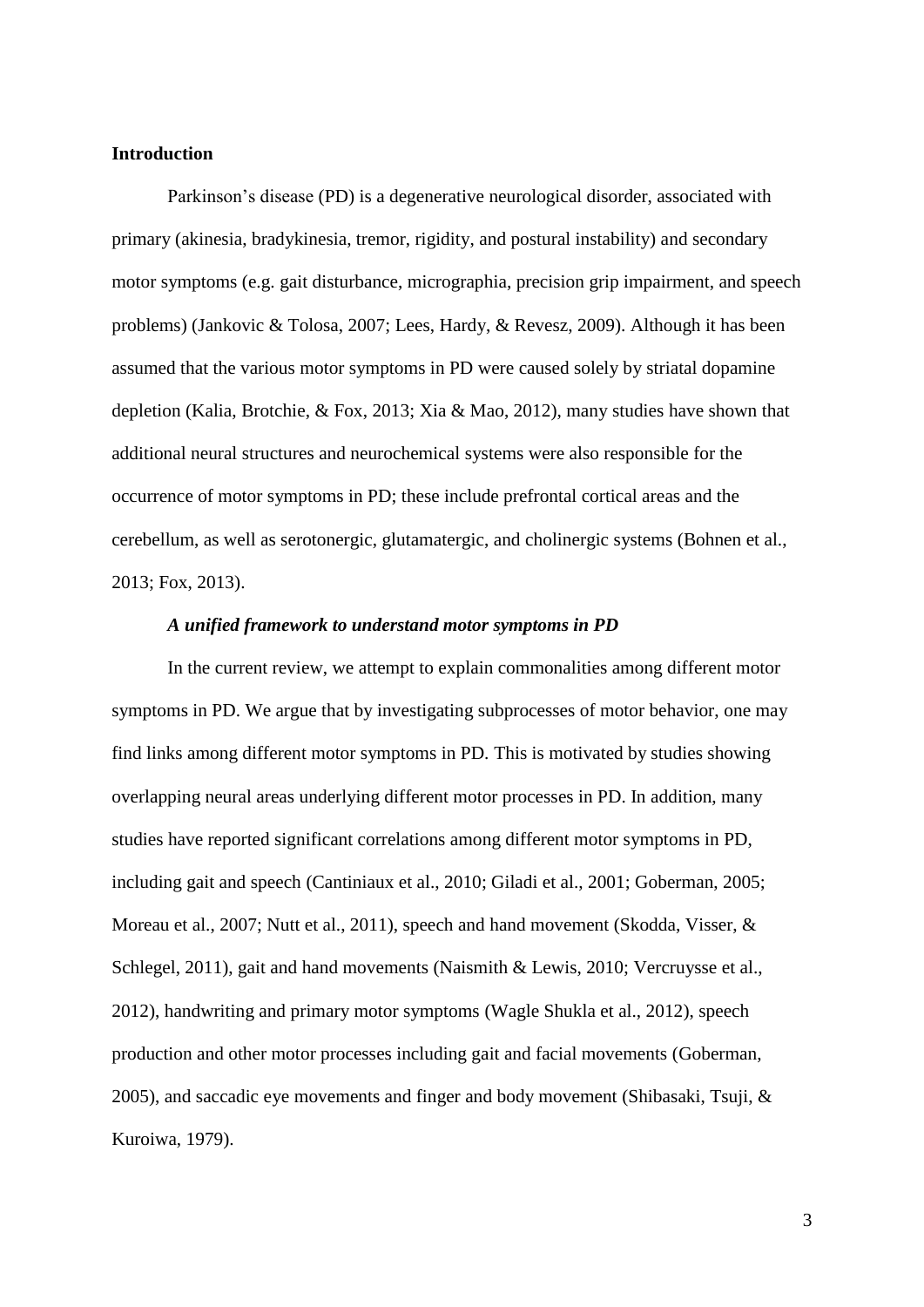Complex motor behaviors, such as gait, speech and handwriting, rely on simpler motor processes, which include the selection of appropriate motor actions, sequencing of movements, coordination of different motor effectors, correct execution of these sequences of movements, as well as the integration of perceptual input with timing information (see Figure 1). Here, we propose that correlations among different motor symptoms in PD, especially those affecting speech, hand motor control and gait, are due to sharing many of more elemental motor processes. Cortical areas also play a role in some of these motor processes (see Table 1 and data reviewed above). Despite similarities in the component processes, these complex movements, however, differ in several aspects, including how they are impacted by stimuli and environmental cues. For example, environmental stimuli has more influence on gait than on speech, as the former involves the continuous updating of perceptual information.

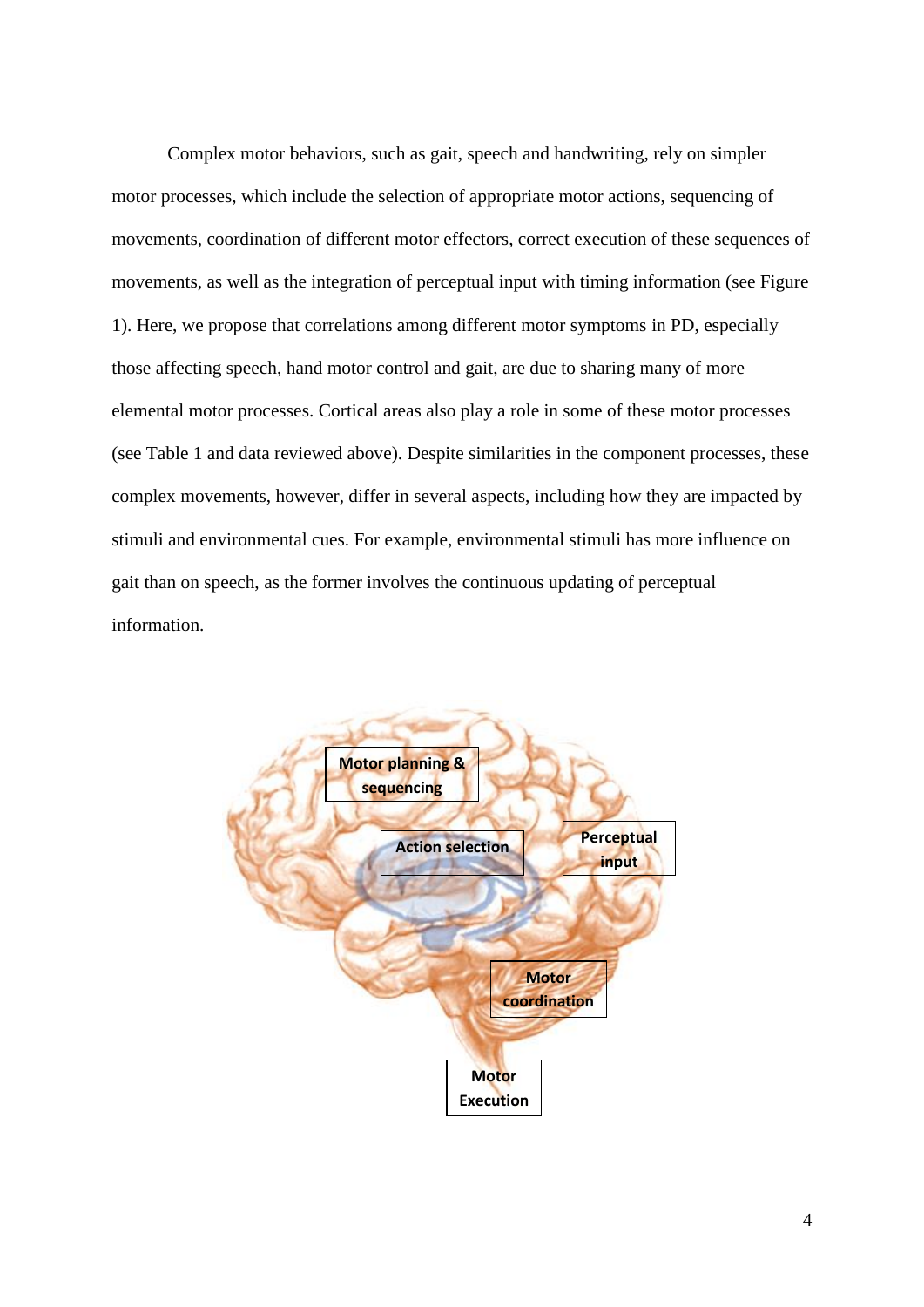*Figure 1: Motor performance relies on elemental motor processes including action selection (basal ganglia), sequencing and planning of motor actions (motor cortical regions), and motor coordination and timing (cerebellum), among others. We hypothesize that gait, handwriting, and speech are composed of the integration of these elemental motor processes depicted in the figure. Future computational and simulation studies should clarify how these brain regions interact to produce such complex motor behavior.*

Crucially for the present review, there is a dearth of functional magnetic resonance imaging (fMRI) studies on motor production. This is possibly because motor responses or movement of any type can easily introduce motion-induced signal changes that confound the blood-oxygen-level dependent (BOLD) activation signals of interest. Those studies that mainly discuss the neural substrates of motor output were added to the review. In this review, we will first describe in detail the clinical and neural profile of a range of motor symptoms in PD. This will include primary symptoms that are considered to be cardinal features of the disorder, such as akinesia, bradykinesia, tremor, and gait disturbances, and also some secondary symptoms that have been highlighted as central to the Parkinsonian phenotype, such as impairment of handwriting, speech and precision grip. At this point, we inform the reader here that wwe provided a critical review of the literature on postural instability elsewhere [\(Crouse, Phillips, Jahanshahi, & Moustafa, 2016\)](#page-35-2). Our goal is to summarize recent research in order to compare the effects of PD and associated treatments on each motor symptom in turn. In addition, we will also highlight potential relationships amongst various motor symptoms of PD, such as whether severity of tremor or akinesia impact gait or handwriting; or whether freezing of gait and speech deficits have overlapping neural mechanisms. Importantly, in writing this review, we did not aim to provide a complete overview of existing studies for each motor symptom in PD, as these issues have been more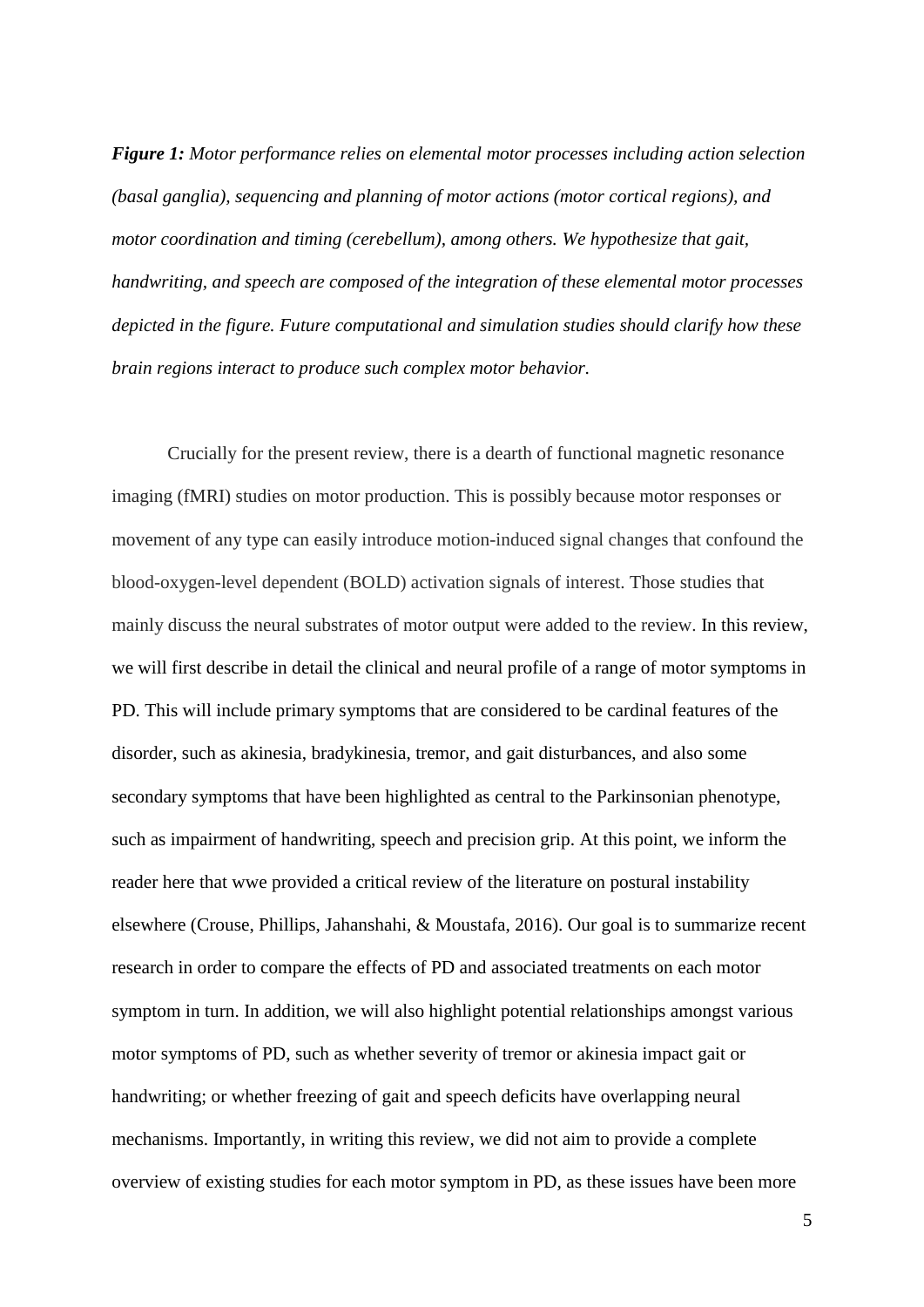than adequately covered in other reviews [\(Helmich, Hallett, Deuschl, Toni, & Bloem, 2012;](#page-37-3) [Jankovic, 2008\)](#page-38-2).

In conclusion, we are going to present a unified framework that explains how interactions among brain regions might explain different motor symptoms of PD. By doing so, we wish to provide insight into why pharmacological and neurosurgical treatments are effective only for a restricted set of motor symptoms, and why certain, seemingly distant motor symptoms show covariation. The ultimate aim of this review is twofold: we intend to pave the way for novel computational models that can account for multiple motor PD symptoms simultaneously, and we also hope that this review can benefit the development of comprehensive treatments for motor symptoms.

# **a- Primary motor symptoms: Akinesia and bradykinesia, rigidity, and tremor** *Clinical features*

Akinesia (poverty of action, difficulty initiating movements,) and bradykinesia (slow movements) are considered among the primary motor features in PD. Rigidity is associated with feeling of stiffness experienced by the patient, and clinicians may assess rigidity by examining the resistance of a muscle against passive stretching. Interestingly, clinically assessed severity of rigidity was found to correlate with the magnitude and duration of the long-latency reflex [\(Berardelli, Sabra, & Hallett, 1983\)](#page-34-0). With respect to tremor, one may distinguish between resting, postural, and kinetic manifestations of the symptom. Resting tremor (which occurs at rest) is the most common form of tremor in PD, while action/kinetic tremor (which is tremor that occur during voluntary movements) and postural tremor (inability to maintain stable posture against gravity) [\(Toth, Rajput, & Rajput, 2004\)](#page-45-1) are more common in essential tremor [\(Bhidayasiri, 2005\)](#page-35-3). However, it is often difficult to dissociate PD from essential tremor [\(Thenganatt & Louis, 2012\)](#page-44-1). Fahn [\(2011\)](#page-36-0) added intention tremor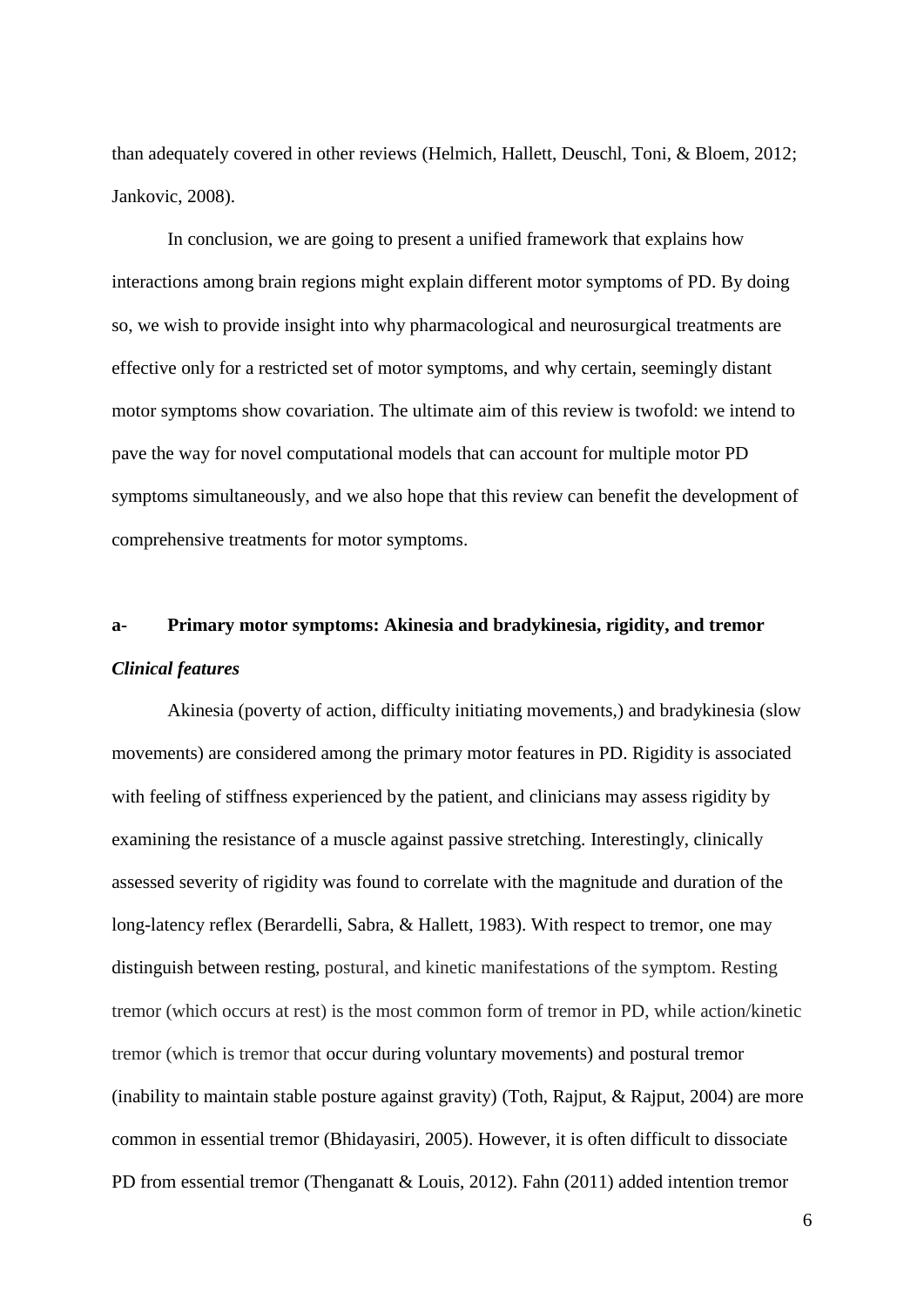[\(i.e. tremor that occurs and grows as patient approaches a target during visually guided](#page-46-2)  [movements, Zakaria et al., 2013\)](#page-46-2), although very few studies have focused on this kind of tremor. Tremor can affect the hands, the feet, and to a lesser extent, other body parts, either at high or low frequency (8-11 or 4-6 Hz). Approximately 70% of PD patients experienced tremor during the course of the disease [\(Helmich et al., 2012\)](#page-37-3).

The clinical diagnosis of PD requires the presence of a subset of motor symptoms (e.g., tremor, rigidity, akinesia, bradykinesia and postural imbalance), therefore the diagnostic system allows for patients with different motor symptom profiles [\(Hughes, Daniel, Kilford, &](#page-38-3)  [Lees, 1992\)](#page-38-3). Studies often classify PD patients into the tremor-dominant, the akinesiadominant (also known as akineto-rigid), or the mixed phenotype category [\(Jankovic et al.,](#page-38-4)  [1990;](#page-38-4) [Lee et al., 2012;](#page-39-1) [Lewis et al., 2005;](#page-40-1) [Moustafa & Poletti, 2013;](#page-40-2) [Mure et al., 2011;](#page-41-2) [Poletti, Frosini, et al., 2011;](#page-42-0) [Rajput, 1993;](#page-42-1) [Schiess, Zheng, Soukup, Bonnen, & Nauta, 2000;](#page-43-1) [Schillaci et al., 2011;](#page-43-2) [Zaidel, Arkadir, Israel, & Bergman, 2009;](#page-46-3) [Zetusky & Jankovic, 1985\)](#page-46-4). Although most of these studies did not specify the subtype of tremor that the patients were presenting with, they can help to reveal the clinical correlates and neural substrates of these different motor subtypes (akinesia vs. tremor) in PD. For example, it was found that in the early stages of PD, tremor- and akinesia-dominant patients did not differ in terms of age, disease duration, levodopa dosage, or disease severity (as measured by the Unified Parkinson's Disease Rating Scale - Motor section, UPDRS III) [\(Eggers, Kahraman, Fink,](#page-36-1)  [Schmidt, & Timmermann, 2011\)](#page-36-1). However, these motor subtypes might have different clinical profiles and outcomes. In a recent longitudinal study, it was found that the akinesiadominant subtype indeed progressed faster than the tremor-dominant one [\(Eggers et al., 2012;](#page-36-2) [Louis et al., 1999\)](#page-40-3). Studies also found that bradykinesia symptoms are more common among patients with rapid disease progression [\(Jankovic et al., 1990\)](#page-38-4). Interestingly, a recent study found that 15-38% of tremor-dominant PD patients converted over time into the mixed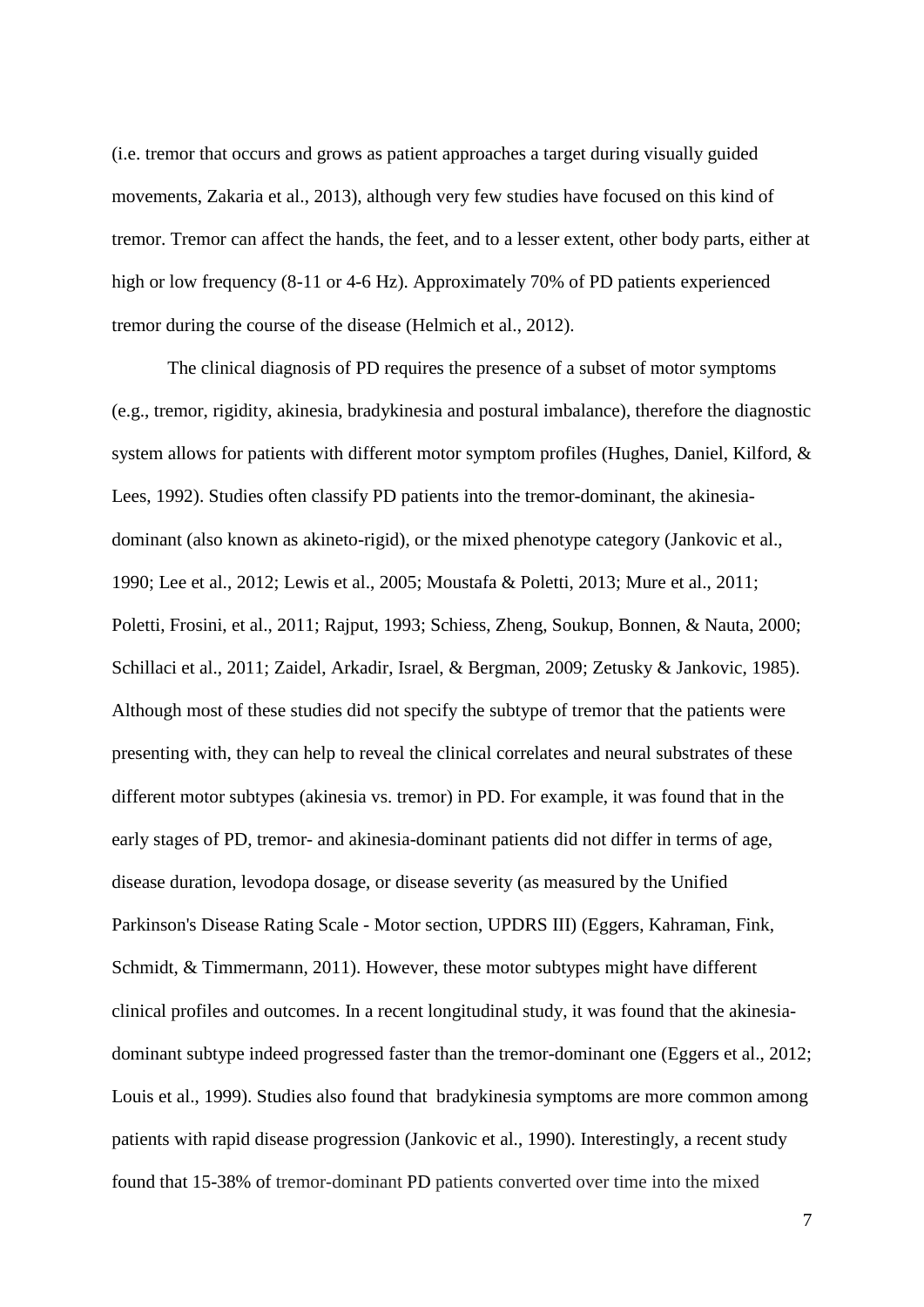phenotype, while 46-50% converted to the akinesia dominant phenotype [\(Von Coelln et al.,](#page-46-5)  [2015\)](#page-46-5), suggesting that these phenotypes might have common clinical and neural substrates.

Further, early studies found that the severity of akinesia and bradykinesia symptoms did not correlate [\(Evarts, Teravainen, & Calne, 1981\)](#page-36-3). Similarly, it was reported that resting tremor did not correlate with other primary motor symptoms in PD [\(Louis et al., 2001\)](#page-40-4). Furthermore, compared to tremor-dominant patients, patients with severe akinesia were more likely to develop dementia [\(Aarsland, Andersen, Larsen, Lolk, & Kragh-Sorensen, 2003;](#page-34-1) [Poletti, Emre, & Bonuccelli, 2011;](#page-41-3) [Poletti et al., 2012;](#page-41-4) [Williams-Gray, Hampshire, Robbins,](#page-46-6)  [Owen, & Barker, 2007\)](#page-46-6). Other studies suggested that tremor symptoms can decrease over the years [\(Helmich et al., 2012;](#page-37-3) [Toth et al., 2004\)](#page-45-1). This may contribute to the fact that compared to non-tremor patients, tremor-dominant PD patients were found to survive longer [\(Forsaa et](#page-37-4)  [al., 2010;](#page-37-4) [Lo et al., 2009\)](#page-40-5). These data suggest that the different dominant primary motor symptoms of PD are associated with different clinical courses of the illness.

## *Neural substrates*

The cardinal neural loss in PD is a reduction of dopamine levels in the basal ganglia, particularly the dorsal striatum [\(Kish, Shannak, & Hornykiewicz, 1988\)](#page-39-2). However, the primary motor symptoms of PD are associated with dysfunction of different neural areas [\(Fahn, Libsch, & Cutler;](#page-36-4) [Fox, 2013;](#page-37-0) [Lewis et al., 2011\)](#page-40-6). Dopamine depletion in the basal ganglia is strongly linked to akinesia and rigidity, while its link to tremor is unclear [\(Albin,](#page-34-2)  [Young, & Penney, 1989;](#page-34-2) [Helmich, Janssen, Oyen, Bloem, & Toni, 2011;](#page-38-5) [Rodriguez-Oroz et](#page-42-2)  [al., 2009;](#page-42-2) [Rossi et al., 2010;](#page-43-3) [Spiegel et al., 2007\)](#page-44-2). A few studies, for example, have argued that resting tremor is less related to dopamine deficiency, while kinetic and postural tremor are more dopamine dependent, as indicated by the differential effects on dopamine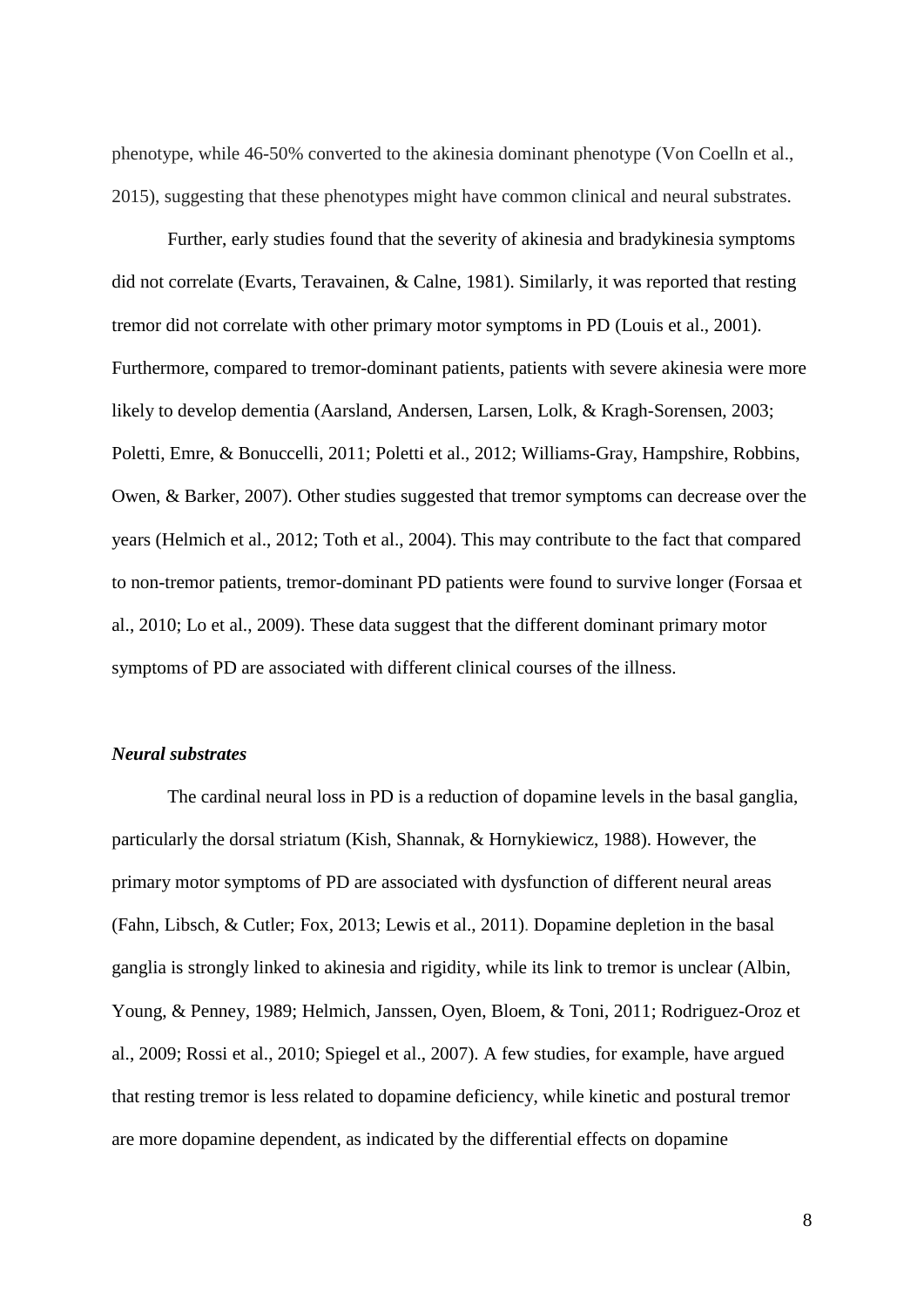medications on each type of tremor [\(Benamer et al., 2003;](#page-34-3) [Benamer et al., 2000;](#page-34-4) [Pirker et al.,](#page-41-5)  [2002;](#page-41-5) [Spiegel et al., 2007\)](#page-44-2).

Studies have found that PD patients with dominant akinesia have more dopamine loss in the striatum [\(Schillaci et al., 2011\)](#page-43-2) and the globus pallidus [\(Rajput, Voll, Rajput,](#page-42-3)  [Robinson, & Rajput, 2009\)](#page-42-3), as compared to PD patients with predominant tremor. On the contrary, studies have also report reduced dopamine levels in PD patients with tremor, relative to patients with dominant akinesia [\(Qamhawi et al., 2015\)](#page-42-4). Similarly, studies have also suggested that excessive inhibitory output from the basal ganglia to cortical areas might be the neural mechanism underlying bradykinesia symptoms [\(Berardelli, Rothwell,](#page-34-5)  [Thompson, & Hallett, 2001\)](#page-34-5). Computational and mechanistic models suggested that the source of akinesia involves not only hyper-excitability of striatal neurons originating in the indirect pathway leading to (i) suppression of movement and (ii) enhanced motivational cost of movement, but that (iii) a lack of D2 receptor stimulation results in an aberrant learning process which further amplifies such symptoms [\(Collins & Frank, 2014;](#page-35-4) [Wiecki & Frank,](#page-46-7) [2010\)](#page-46-7). However, other fMRI studies have also shown that hypoactivation of many cortical areas, including supplementary motor and anterior cingulate cortex, may be associated with akinesia symptoms [\(Sabatini et al., 2000\)](#page-43-4).

Rigidity has been associated with the frequency of neuronal discharge in the subthalamic nucleus (STN) of PD patients. A study has reported that response to placebo, as mirrored in reduction of clinician-rated rigidity of the arm, was associated with reduced firing frequency of STN neurons in PD patients [\(Benedetti et al., 2004\)](#page-34-6). Another study, however, has reported that in never-medicated early stage PD patients, the activation of the basal ganglia, the thalamus, or motor cortical areas (the primary motor cortex and the supplementary motor area, SMA) during a precision grip force task did not correlate significantly with rigidity [\(J. Prodoehl, Spraker, Corcos, Comella, & Vaillancourt, 2010\)](#page-42-5).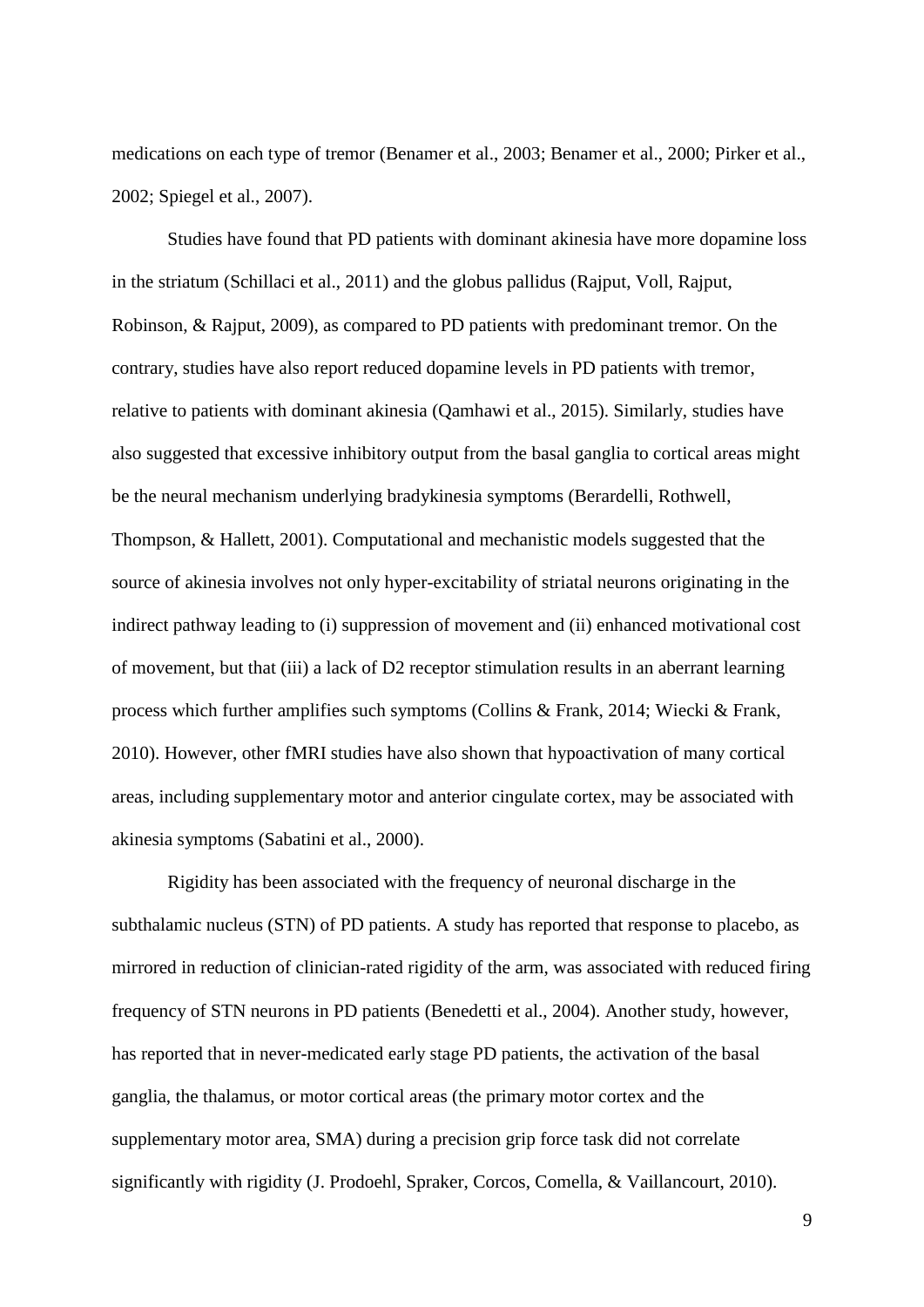Furthermore, a later study has revealed that severity of rigidity correlated with functional connectivity between the cerebellum, the motor, temporal and occipital cortices, and the nucleus caudatus in mild-moderate PD patients OFF medication, while they were performing a motor task involving external and internal (memory) cues [\(Baradaran et al., 2013\)](#page-34-7). To sum up, these findings suggested that rigidity is not only associated with STN firing frequency, but also with altered functioning of a widespread brain network.

The neural substrates of tremor are less clear, as tremor has been associated with cerebellar, thalamic, and STN abnormalities [\(Helmich et al., 2012;](#page-37-3) [Kassubek, Juengling,](#page-39-3)  [Hellwig, Spreer, & Lucking, 2002;](#page-39-3) [Mure et al., 2011;](#page-41-2) [Probst-Cousin, Druschky, &](#page-42-6)  [Neundorfer, 2003;](#page-42-6) [Weinberger, Hutchison, Lozano, Hodaie, & Dostrovsky, 2009;](#page-46-8) [Zaidel et](#page-46-3)  [al., 2009\)](#page-46-3). However, an fMRI study did not report subthalamic activation in relation to tremor in PD [\(Helmich et al., 2011\)](#page-38-5), which finding differs from intraoperative studies with direct recordings showing that STN neurons that oscillated at tremor frequency [\(Levy, Hutchison,](#page-39-4)  [Lozano, & Dostrovsky, 2000;](#page-39-4) [Magill, Bolam, & Bevan, 2001\)](#page-40-7). In addition, Rosenberg-Katz and colleagues [\(Rosenberg-Katz et al., 2013\)](#page-42-7) found that PD patients with tremor had a lower mean loss of gray matter than non-tremor patients. It was also reported that PD patients with dominant tremor showed more activation in the prefrontal cortex than patients with nondominant tremor [\(J. Prodoehl et al., 2013\)](#page-42-8).

However, the neural substrates of kinetic tremor are not completely established and require further research by possibly comparing neural activations in PD patients with kinetic or postural vs. resting tremor using fMRI (or comparing neural substrates of different tremors in PD and essential tremor patients). Some have argued that cerebellar activation in PD patients during movement could reflect compensatory mechanisms that counteract the functional impairment of the cortico-striatal motor circuit [\(Wu & Hallett, 2013;](#page-46-9) [Yu, Sternad,](#page-46-10)  [Corcos, & Vaillancourt, 2007\)](#page-46-10). One recent study compared motor function in patients with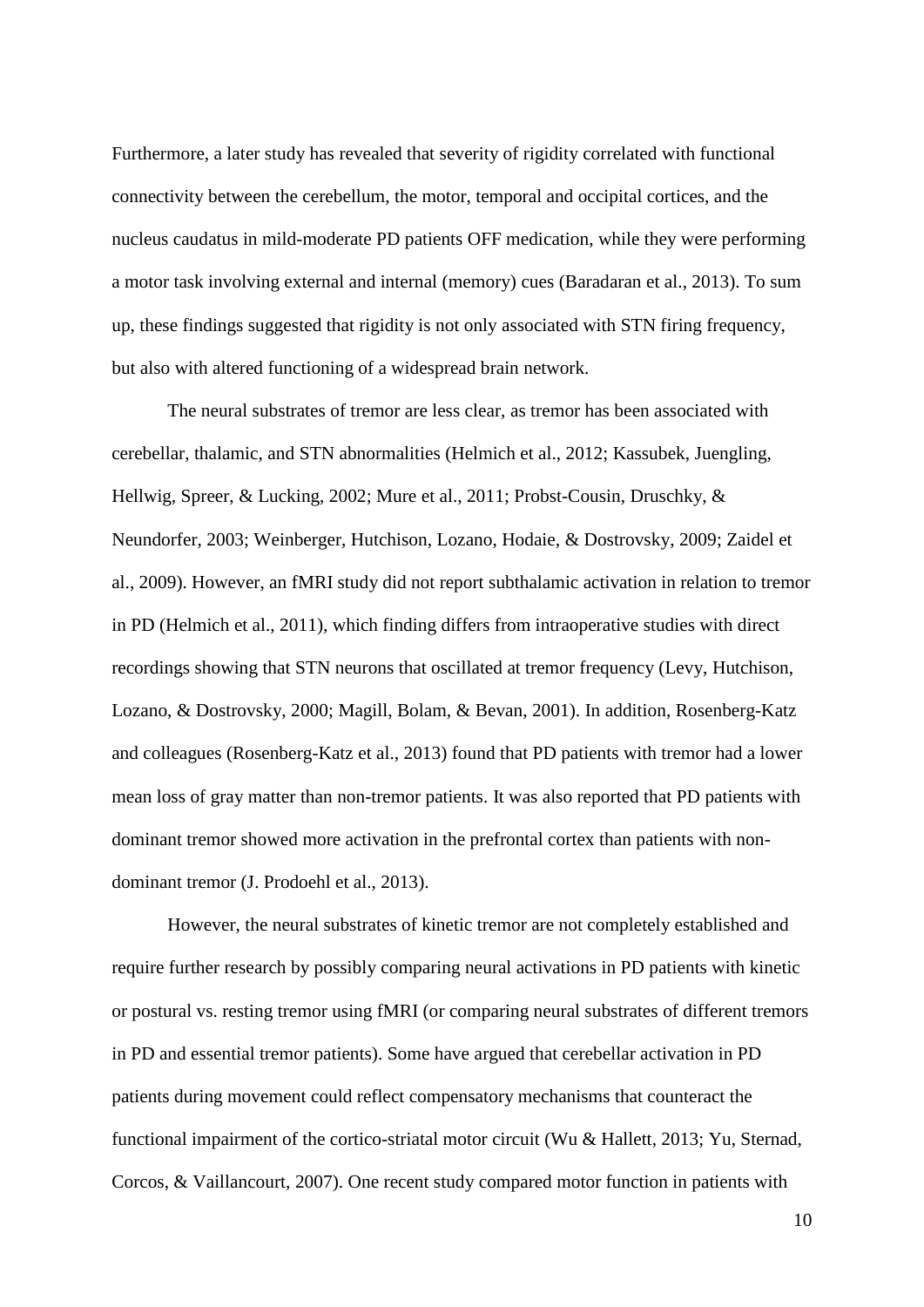PD and essential tremor, and suggested that the cerebellum plays a role in resting and kinetic tremor [\(Brittain et al., 2015\)](#page-35-5).

#### *Effects of dopamine medications and DBS*

Dopaminergic medications have been shown to be effective in treating akinesia and bradykinesia. Studies have also found that although dopaminergic medications effectively ameliorated bradykinesia, they did not normalize movement speed [\(Vaillancourt, Prodoehl,](#page-45-2)  [Verhagen Metman, Bakay, & Corcos, 2004\)](#page-45-2). Another study has found that the restoration of SMA activation with apomorphine (a dopamine agonist) was associated with the concomitant improvement of akinesia and bradykinesia [\(Jenkins et al., 1992\)](#page-38-6). On the other hand, the effects of dopaminergic medications (both levodopa and dopamine agonists) on tremor are inconclusive [\(Elble, 2002\)](#page-36-5). For example, levodopa has been found to effectively manage resting tremor, while it showed less clinical efficacy, or could even exacerbate kinetic [\(Solida, Ghika, & Vingerhoets, 2002\)](#page-44-3) and postural tremor [\(Pact & Giduz, 1999;](#page-41-6) [Solida et al.,](#page-44-3) [2002;](#page-44-3) [Uitti, 1998\)](#page-45-3). Other studies have suggested that kinetic and postural tremors might be less responsive to dopaminergic treatment than akinesia and bradykinesia [\(Fishman, 2008;](#page-37-5) [Koller, Busenbark, & Miner, 1994\)](#page-39-5). Furthermore, Shapiro and colleagues concluded that rigidity did not always respond well to dopaminergic medication [\(Shapiro et al., 2007\)](#page-43-5). An interesting study measured local field potentials in the STN of PD patients, in whom levodopa reduced both bradykinesia and rigidity [\(Kuhn et al., 2009\)](#page-39-6). Curiously, improvement in both symptoms correlated with the suppression of oscillatory power in the STN, regardless of the synchronisation frequency across a broad range (8-35 Hz).

Deep brain stimulation (DBS) of the STN might have differential effects on akinesia, bradykinesia, and tremor in PD. For example, STN DBS was more effective for treating tremor than akinesia [\(Schlaier et al., 2014\)](#page-43-6), presumably by reducing the pathology associated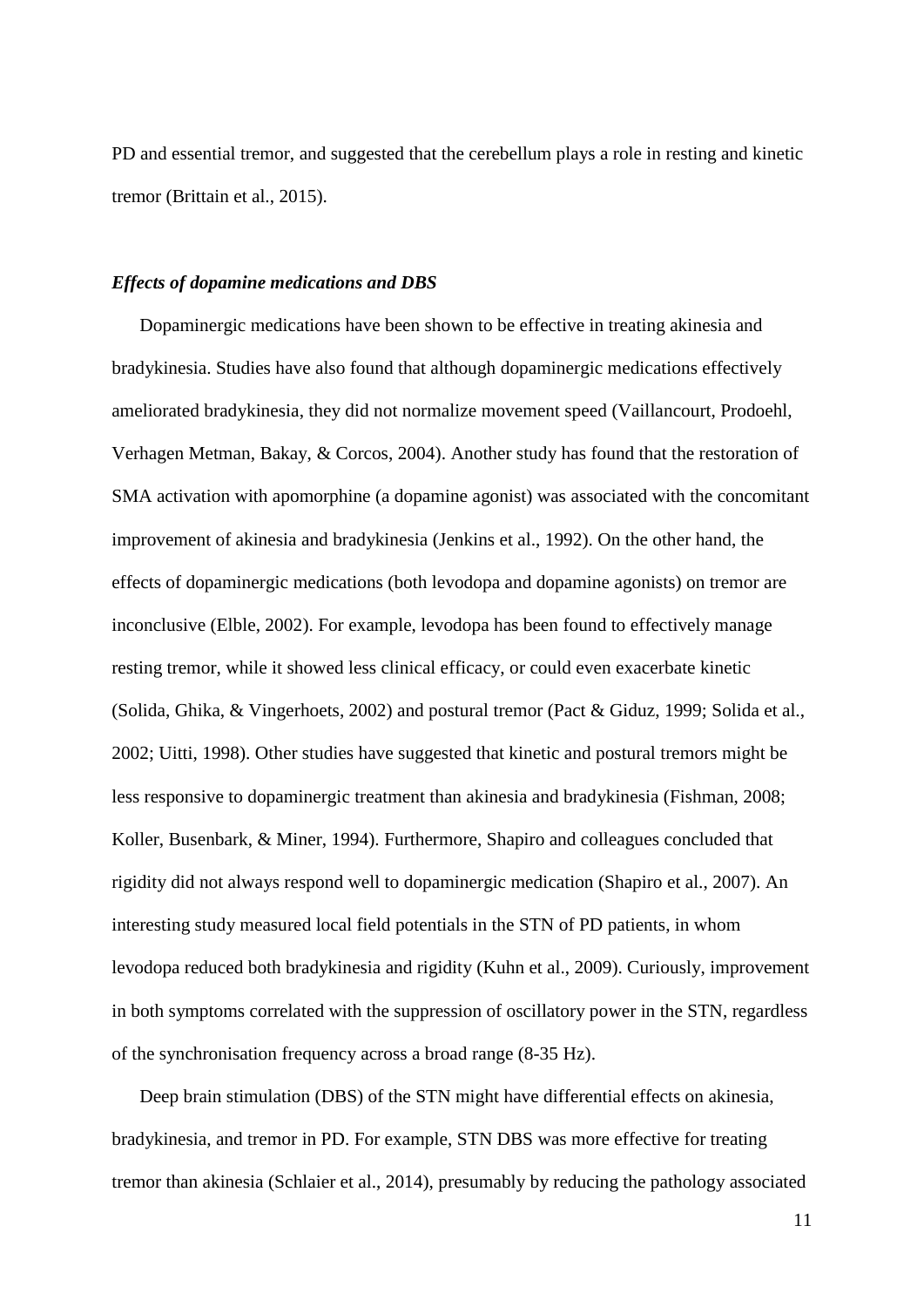with abnormal STN oscillations. In addition, DBS of the thalamus was found to be effective in managing tremor, while it was less efficient in improving akinesia and rigidity [\(Benabid et](#page-34-8)  [al., 1996\)](#page-34-8), although some recent studies found different effects of thalamic DBS on the cardinal symptoms of PD [\(Yamada, Hamasaki, & Kuratsu, 2014\)](#page-46-11). Moreover, DBS of the STN was found to improve motor symptoms in advanced PD patients and increase glucose metabolism in the right premotor area and the cerebellum. Improvement of rigidity and resting tremor in the left limbs correlated with increase of glucose metabolism in the right premotor area [\(Nagaoka et al., 2007\)](#page-41-7). Interestingly, in another study, DBS was found to ameliorate rigidity when applied to the bilateral, contralateral and ipsilateral STN, although the greatest improvements were observed for bilateral stimulation [\(Tabbal et al., 2008\)](#page-44-4). Furthermore, DBS of the internal globus pallidus (GPi) had variable effects on the primary motor symptoms in PD, depending on the contact location within the GPi [\(Krack et al.,](#page-39-7)  [1998\)](#page-39-7). DBS of the STN and the GPi had comparable effects on bradykinesia [\(Brown](#page-35-6) et al., [1999\)](#page-35-6). Similar to dopaminergic medications, STN DBS ameliorated bradykinesia but did not completely abolish slowness of movement [\(Vaillancourt, Prodoehl, et al., 2004\)](#page-45-2). Finally, the impact of dopaminergic medication and DBS on the tremor-dominant versus akineto-rigid subtypes of PD appears to be different (reference needed).

## **b- Gait impairment in Parkinson's disease**

## *Clinical features*

Gait disturbance is a common problem for patients with PD. Classically, patients with the disease experience a shuffling gait, in which an individual has great difficulty lifting their feet from the ground, effectively impairing the ability to activate appropriate leg swing and propulsion. Individuals with PD also suffer from a number of paroxysmal deficits in gait, whereby the normal gait cycle is interrupted in the midst of an active motor program. For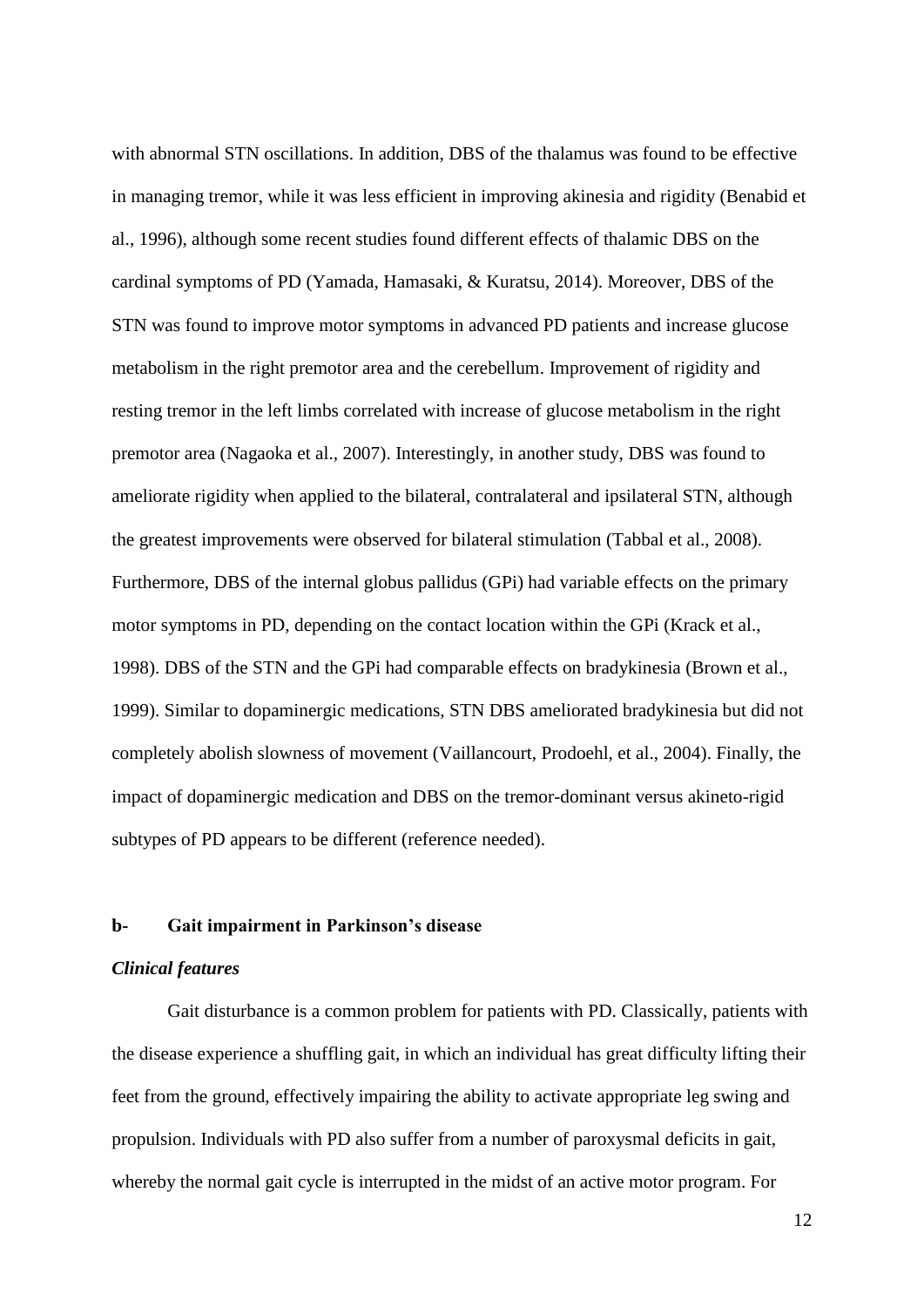example, an individual can suffer from a marked hastening of footsteps during walking, known as festination. Similarly, individuals can also experience an abrupt cessation of walking, in which the feet 'freeze', causing exacerbation of balance impairment and falls. A study has reported that such freezing of gait (FOG) did not correlate with several PD motor symptoms, such as bradykinesia [\(Bartels et al., 2003\)](#page-34-9).

### *Neural substrates*

Effective gait requires the coordination of interconnected circuitry across multiple levels of the nervous system, including the spinal cord, the brainstem, the basal ganglia, the thalamus and the cerebral cortex [\(Takakusaki, 2008;](#page-44-5) [Takakusaki, Oohinata-Sugimoto, Saitoh,](#page-44-6)  [& Habaguchi, 2004\)](#page-44-6). Interneurons in the spinal cord coordinate rhythmic patterns of activity between lower limb muscles that alter the centre of mass and propel the body forward through space. These lower circuits are controlled hierarchically by cortical systems that in concert with neurons in the cerebellum and basal ganglia, allow for the flexible execution of a range of motor plans across different contexts. With the exception of the spinal cord neurons that control the movements of the lower limbs, there is a great deal of overlap in the neural systems utilized to control both gait and cognition. As such, it is likely that deficits in PD that impair gait function, such as the dopaminergic denervation of the striatum, may at least partially manifest as impairments due to deficiencies in cognitive processes. It should be noted, however, that cholinergic dysfunction might have a role in gait disturbance in PD [\(Rochester et al., 2012\)](#page-42-9). In addition, a resting state fMRI study has revealed that the severity of FOG was associated with reduced connectivity within a fronto-parietal executive and a temporo-occipital visual network [\(Tessitore, Amboni, Esposito, et al., 2012\)](#page-44-7). These findings were complemented by a voxel-based morphometry study which reported that FOG in PD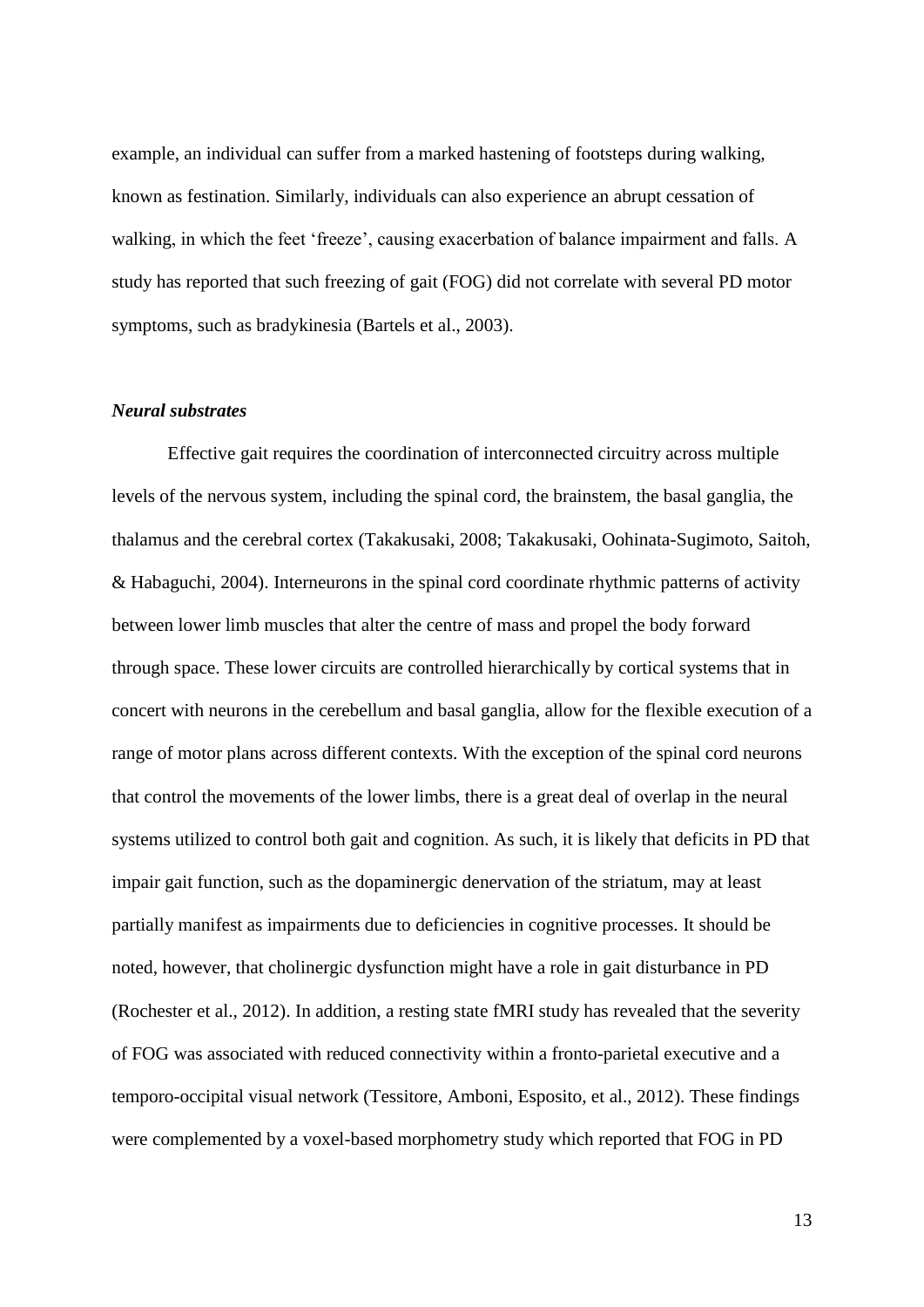was associated with reduced gray matter volume in left cuneus, precuneus, lingual gyrus, and posterior cingulate cortex [\(Tessitore, Amboni, Cirillo, et al., 2012\)](#page-44-8).

Alternatively, the concurrence of cognitive and ambulatory deficits in PD may be due to reliance on compensatory processes. Accumulating evidence implicated the role of the motor circuit between the putamen and the SMA in 'automatic' behaviors, and compelling evidence supported the dysfunction of this system in Parkinson's disease [\(Redgrave et al.,](#page-42-10)  [2010\)](#page-42-10). The loss of automatic control of movement would by necessity force an individual to devote more cognitive resources to execute motor programs associated with routine tasks (e.g. walking), which are automatic in healthy individuals. In consequence, controlled execution of routine motor actions might decrease patients' capacity to flexibly deal with changes in their surrounding environment. Using fMRI studies, it was also suggested that altered STN activations underlie the occurrence of FOG in a subset of PD patients [\(Moustafa,](#page-40-8)  [2014;](#page-40-8) [Shine, Frank, Moustafa, & Lewis, 2013\)](#page-43-7). Computational modeling suggested that increased STN activity can impair initiation of motor responses, including gait – and in particular it can induce a type of freezing when subjects experience response conflict [\(Frank,](#page-37-6)  [Samanta, Moustafa, & Sherman, 2007 & Sherman, 2007\)](#page-37-6). One computational model suggested a possible link between serotonin deficiency and FOG, in addition to PD-related dopamine deficits [\(Muralidharan, Balasubramani, Chakravarthy, Lewis, & Moustafa, 2014](#page-41-8)  [Lewis, & Moustafa, 2014\)](#page-41-8).

In contrast to general gait deficits, FOG is also commonly exacerbated when individuals are required to perform stressful tasks [\(Ehgoetz Martens, Ellard, & Almeida,](#page-36-6)  [2014;](#page-36-6) [A. Lieberman, 2006\)](#page-40-9) or are required to navigate in complex spatial environments [\(Almeida & Lebold, 2010\)](#page-34-10). One may argue therefore, that rather than reflecting a general impairment of cognition, freezing may be due to an inability to effectively manage response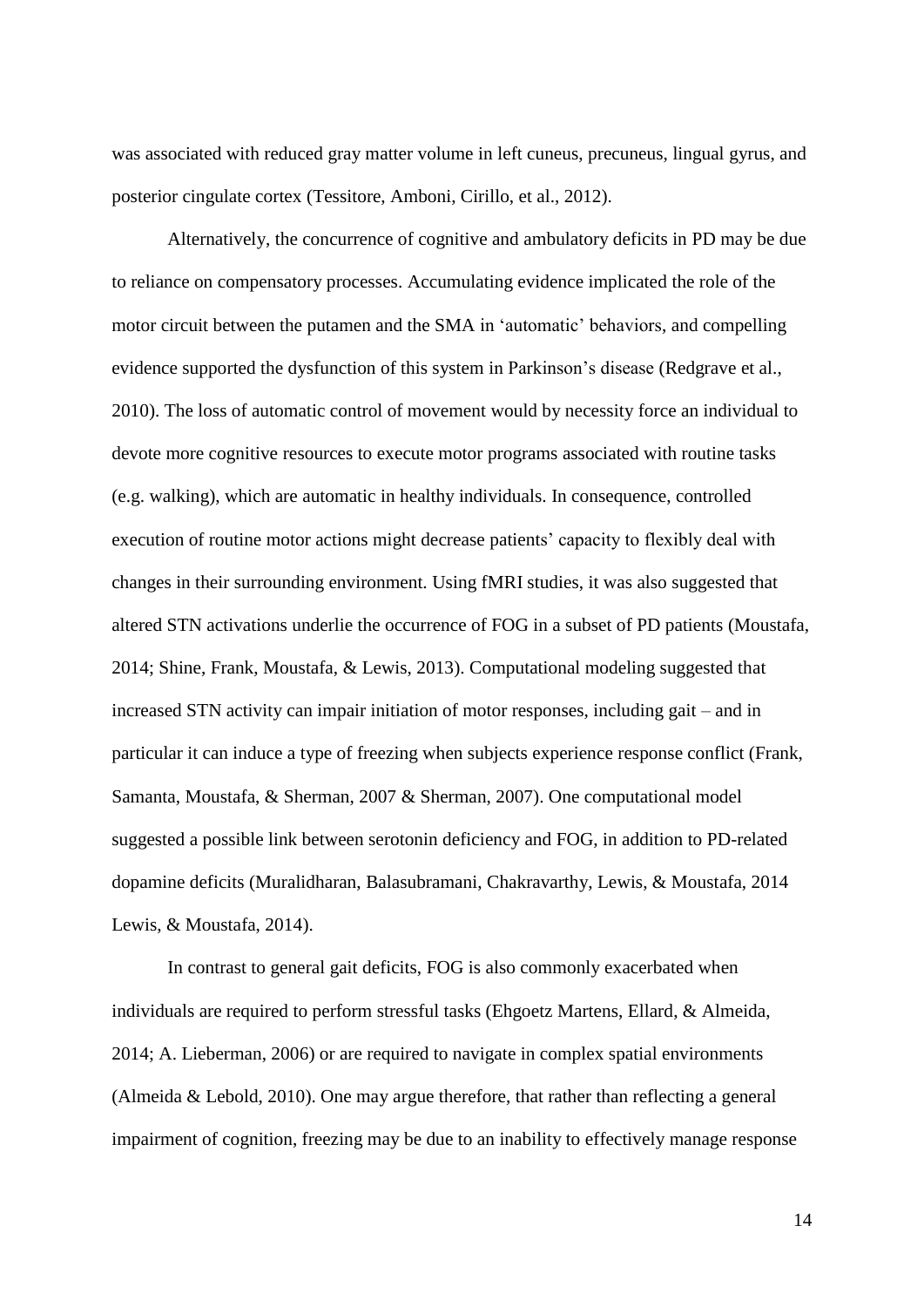conflict, irrespective of the domain in which it occurs [\(Shine et al., 2013;](#page-43-7) [Vandenbossche et](#page-45-4)  [al., 2012\)](#page-45-4).

#### *Effects of dopaminergic medications and DBS*

The administration of dopaminergic medications leads to a general improvement in gait abnormalities [\(Bohnen, Albin, Muller, & Chou, 2011\)](#page-35-7), though FOG cannot be completely ameliorated with dopaminergic replacement [\(Nutt et al., 2011;](#page-41-0) [Shine, Naismith,](#page-43-8)  [& Lewis, 2011\)](#page-43-8). For example, a study has reported that FOG in some PD patients did not respond well to levodopa [\(Ferraye et al., 2013\)](#page-37-7). In addition, there are currently significant limitations associated with long-term dopaminergic therapy in general, as it often leaded to side effects, such as dyskinesias. Similar effects have been seen with DBS surgery [\(Bohnen et](#page-35-7)  [al., 2011\)](#page-35-7), however there remains contention regarding the best stimulation target for effective treatment of freezing [\(Alam, Schwabe, & Krauss, 2011;](#page-34-11) [Vercruysse et al., 2014\)](#page-45-5). For instance, a case study has reported that DBS to the pedunculopontine nucleus (PPN) could effectively remediate FOG in a patient with PD [\(Wilcox et al., 2011\)](#page-46-12), suggesting a key role for the PPN in gait control.

## **c- Handwriting deficits: Micrographia**

## *Clinical features*

A recent study has suggested that handwriting can be used as an early detection tool for PD [\(Rosenblum, Samuel, Zlotnik, Erikh, & Schlesinger, 2013\)](#page-42-11). PD patients typically exhibit a diminutive form of handwriting known as micrographia. In an early study of micrographia, McLennan and colleagues found that micrographia is present in a large proportion of PD patients and is dissociable from other PD motor symptoms including tremor and rigidity [\(McLennan, Nakano, Tyler, & Schwab, 1972\)](#page-40-10). Although altered handwriting in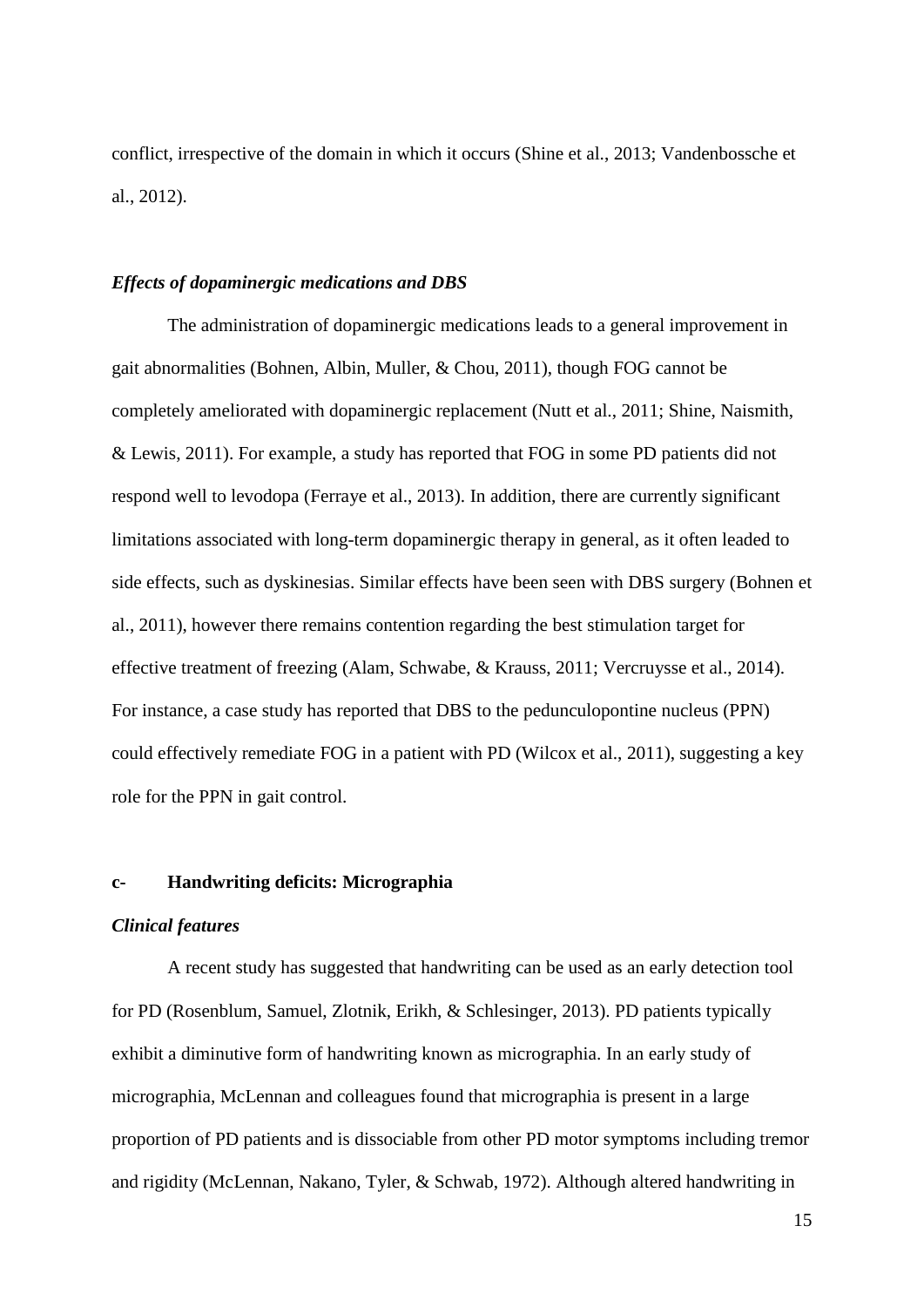PD patients has been recognized for a long time, empirical studies of PD handwriting features have begun to gain prominence only since the 1990s, as discussed by Bidet-Ildei and colleagues [\(Bidet-Ildei, Pollak, Kandel, Fraix, & Orliaguet, 2011\)](#page-35-8). In addition to micrographia, handwriting in PD is characterized by a jagged contour and sharp fluctuations in velocity and acceleration profiles [\(Teulings, Contreras-Vidal, Stelmach, & Adler, 2002;](#page-44-9) [Van Gemmert, Teulings, Contreras-Vidal, & Stelmach, 1999\)](#page-45-6). Aspects of handwriting including stroke size, peak acceleration, stroke duration, ratio between mean and standard deviation of stroke length or duration all have been used for PD diagnostics [\(Phillips,](#page-41-9)  [Bradshaw, Iansek, & Chiu, 1993;](#page-41-9) [Teulings & Stelmach, 1991\)](#page-44-10). Compared to healthy controls, PD patients were found to exhibit increased movement time, reduced maximum and minimum values of magnitude of pen velocity and more velocity inversions [\(Tucha et al.,](#page-45-7)  [2006\)](#page-45-7). In a study by van Gemmert and colleagues [\(Van Gemmert, Adler, & Stelmach, 2003\)](#page-45-8), PD patients were asked to copy repetitive 'lll' patterns of different sizes. It was found that patients undershot the target if the target size was greater than 1.5 cm, thereby indicating that letter size reduction effect is characterized by a threshold, becoming significant at a critical target size.

## *Neural substrates*

Since handwriting requires integration of cognitive, linguistic, perceptual and motor functions, and is naturally subserved by an extensive brain network, impaired handwriting is observed in a variety of neurological conditions. There is evidence of the involvement of Broca's area, classically known for its role in speech production, in handwriting generation [\(Hillis et al., 2002\)](#page-38-7). Other brain areas, including the dorsolateral and medial premotor cortex, are involved in handwriting [\(Beeson et al., 2003\)](#page-34-12). Future research should investigate the activation of these brain regions in PD patients while conducting a handwriting task.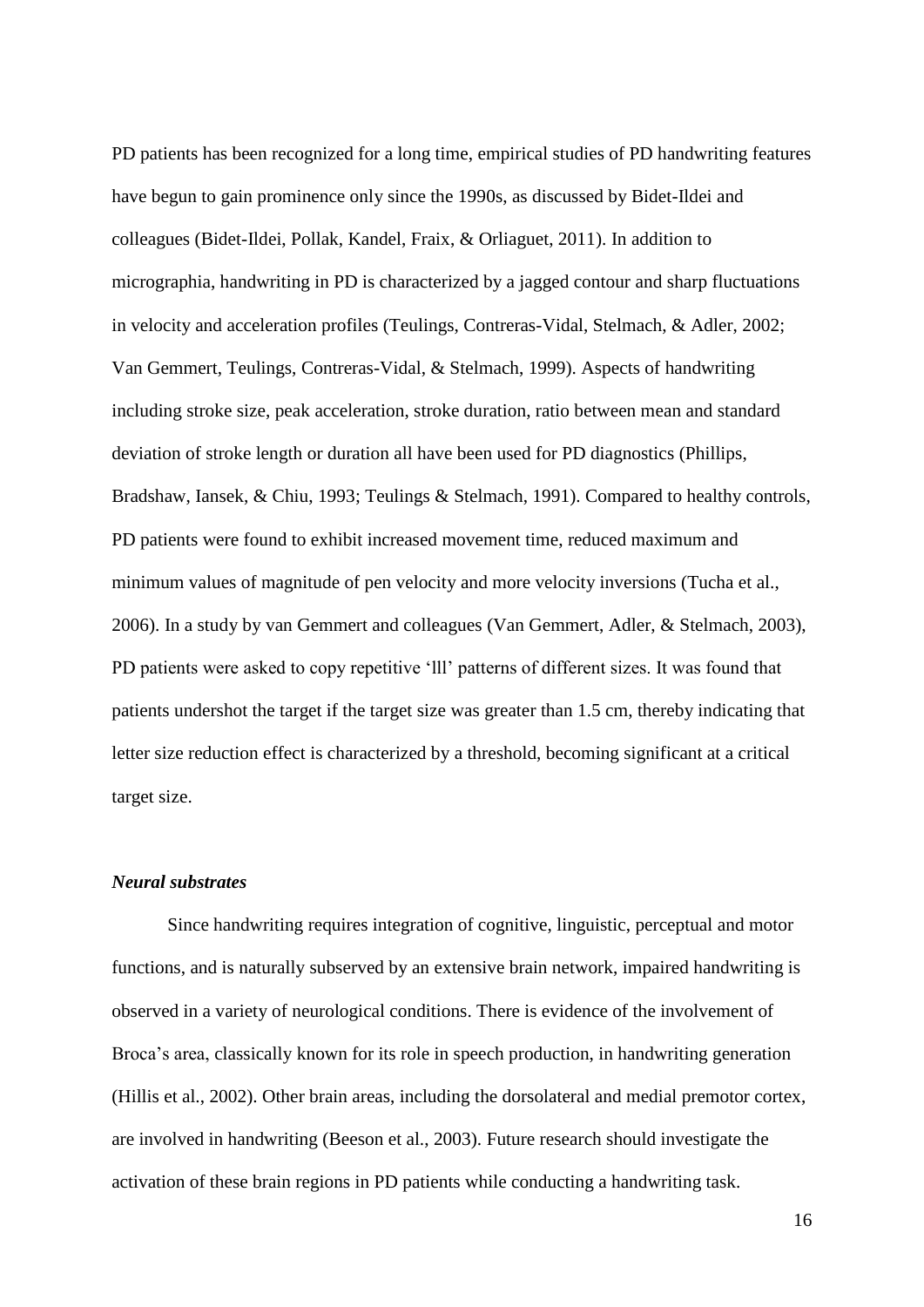Repetitive transcranial magnetic stimulation of the supplementary cortex has been shown to improve handwriting in PD patients [\(Randhawa, Farley, & Boyd, 2013\)](#page-42-12). Since handwriting involves processing of space through visual and somatosensory modalities, intraparietal sulcus and superior parietal lobule can also be expected to support handwriting. In addition to sensory motor cortical areas, prefrontal areas typically associated with planning and execution such as the left inferior and dorsolateral prefrontal cortex also influence handwriting [\(Beeson et al., 2003\)](#page-34-12). Through computational modeling, reducing dopamine levels in the basal ganglia, the substantia nigra and the globus pallidus external (GPe) pathways also led to reduction of the size of the letters written by PD patients [\(Gangadhar,](#page-37-8)  [Joseph, & Chakravarthy, 2008;](#page-37-8) [for a review see Helie, Chakravarthy, & Moustafa, 2013\)](#page-37-9). As we have seen, due to the complex nature of handwriting, impairment of a number of regions could affect handwriting. It remains to be clarified which brain areas show abnormal activations during handwriting in PD patients, as compared to healthy controls.

## *Effects of dopamine medications and DBS*

The clinical value of assessing handwriting in PD is not only provision of a sensitive marker of early PD onset, but its response to dopaminergic medication also forms the basis of a rapid, quantitative assessment of pharmacotherapy effect. Lange and colleagues reported progressive degeneration of handwriting as PD patients were withdrawn from their normal dopamine medications [\(Lange et al., 2006\)](#page-39-8). Using computational analysis of PD handwriting, Eichhorn and colleagues demonstrated that certain sensitive indices derived from handwriting showed rapid improvement in PD patients on apomorphine [\(Eichhorn et al., 1996\)](#page-36-7). However, these positive changes were not always observed in patients with levodopa-unresponsive Parkinsonism. For example, Poluha and colleagues found that levodopa ameliorated the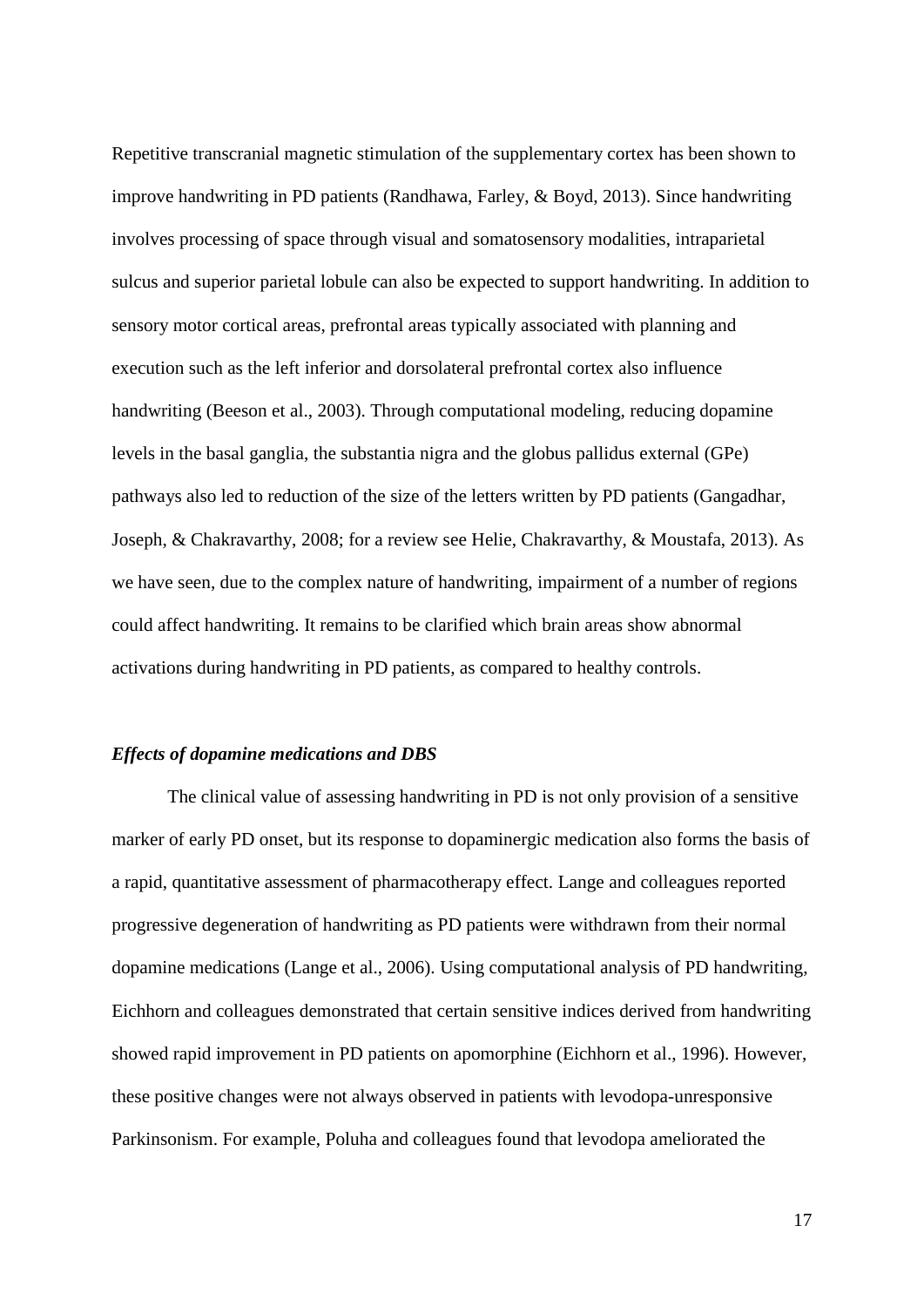speed of handwriting, but not the size of written letters [\(Poluha, Teulings, & Brookshire,](#page-42-13)  [1998\)](#page-42-13).

There are few studies investigating the effects of DBS to STN, GPi or other brain targets on handwriting. One study involving patients with advanced PD undergoing highfrequency STN DBS revealed that stimulation improved handwriting quality; there was a significant increase in mean vertical stroke length, speed of writing and smoothness of contour [\(Siebner et al., 1999\)](#page-43-9). However, another study found that STN DBS had only moderate effects on handwriting in PD patients [\(Bidet-Ildei et al., 2011\)](#page-35-8). Future studies should investigate whether the exact positioning of the DBS electrodes in the STN as well as the DBS stimulation parameters might have differential effects on handwriting, as different STN regions impact different brain structures, and may thus impact handwriting differently. Further, future studies should investigate if handwriting correlates with other motor processes (including gait, speech, and hand motor control) and should elucidate the neural substrates of handwriting. fMRI studies in healthy populations have shown the involvement of prefrontal and parietal cortices in handwriting; however, although these brain areas are known to be affected in PD, yet it is not known whether their deficiency contributes to impaired handwriting in the disease.

# **d- Precision grip deficits**

## *Clinical features*

Precision grip (PG) is a grip formed by the index finger and thumb to hold a small object [\(Napier, 1956\)](#page-41-10). This form of grip, unique to old world monkeys and great apes [\(Jones](#page-38-8)  [& Lederman, 2006\)](#page-38-8), enables them to make [\(Marzke, 1997;](#page-40-11) [Susman, 1998\)](#page-44-11) and dexterously use tools [\(Ambrose, 2001;](#page-34-13) [Jones & Lederman, 2006;](#page-38-8) [Moyà-Solà, Köhler, & Rook, 1999;](#page-40-12) [Young, 2003\)](#page-46-13). PG dexterous manipulation is included in studies that examine motor integration [\(Müller & Dichgans, 1994\)](#page-40-13). PG is also used as a tool for assessment of loss of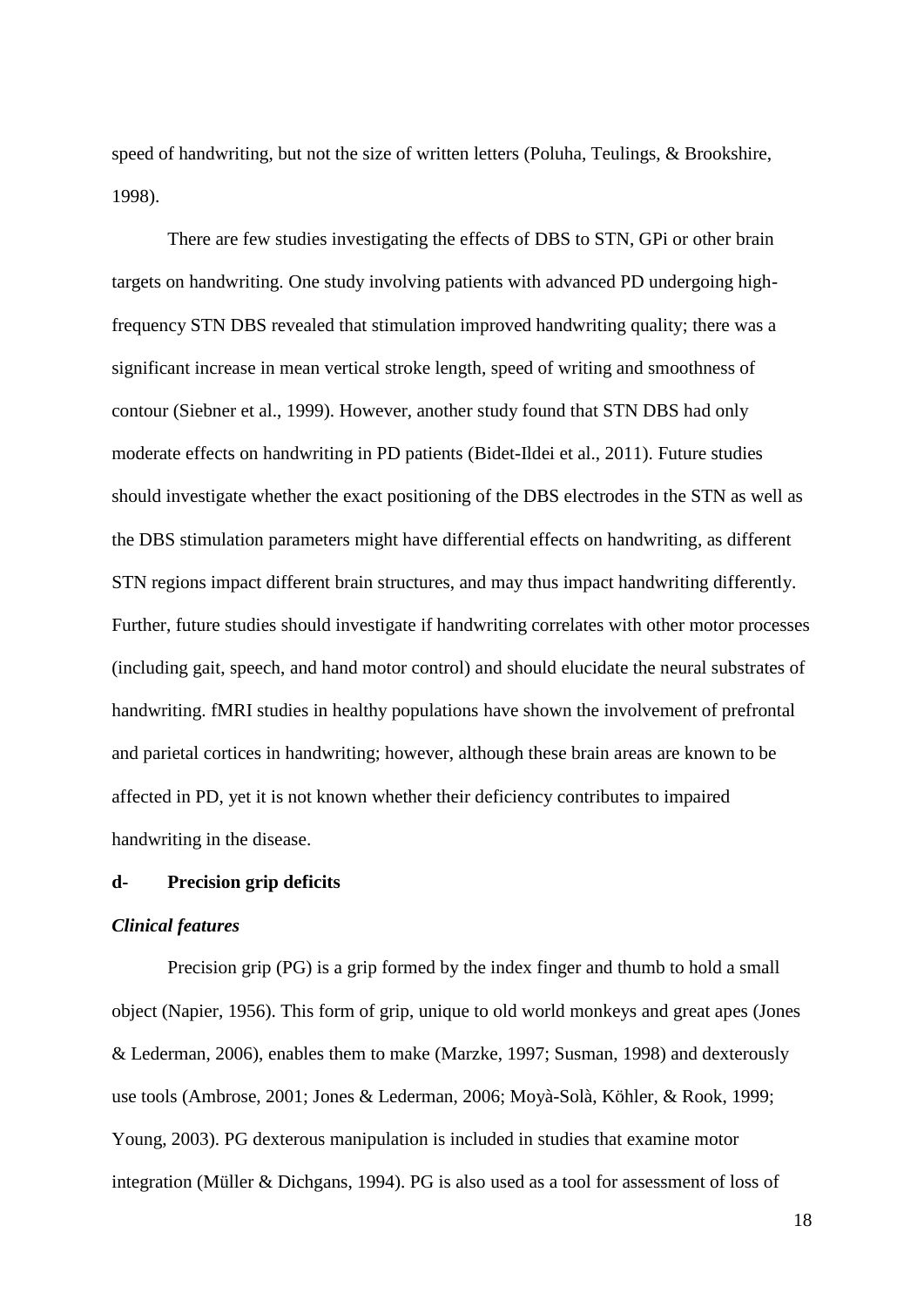functionality in various disorders, including PD [\(Fellows, Noth, & Schwarz, 1998;](#page-36-8) [Ingvarsson, Gordon, & Forssberg, 1997\)](#page-38-9).

In a typical PG task, participants are required to use precision grip and lift an object to a designated height [\(Eliasson, Forssberg, Hung, & Gordon, 2006;](#page-36-9) [Fagergren, Ekeberg, &](#page-36-10)  [Forssberg, 2003;](#page-36-10) [Johansson, 1998;](#page-38-10) [Johansson & Cole, 1994;](#page-38-11) [Johansson, Hager, & Riso,](#page-38-12)  [1992;](#page-38-12) [Johansson, Riso, Hager, & Backstrom, 1992;](#page-38-13) [Johansson & Westling, 1984,](#page-38-14) [1988a,](#page-38-15) [1988b;](#page-38-16) [Ulloa, 2004\)](#page-45-9). The two primary forces generated by the fingers are load force (which lifts the fingers) and grip force (which couples the fingers and the object). An optimal load force is required to lift the object to the desired height without overshooting and optimal grip force is crucial for coupling the fingers to object, minimizing fatigue and preventing damage to the object. For a constant object weight, the grip force profile shows a rapid increase in grip force from initial (zero grip force) to reach a peak and then gradual settling to a static value [\(Johansson & Westling, 1984\)](#page-38-14). The components of the grip force profile are rate of grip force development, peak grip force, static grip force and safety margin.

It has been observed that PD patients were able to scale the forces for changes in object weight and object size [\(Gordon, Ingvarsson, & Forssberg, 1997\)](#page-37-10). Interestingly, when PD patients were asked to drop a load in the plate attached to the manipulandum they were holding, a preparatory increase in grip force was also observed. Thus, PD patients were able to engage in anticipatory control of the force generated in a familiar task [\(Gordon et al.,](#page-37-10)  [1997\)](#page-37-10). Another study found that PD patients employed a higher and static grip force than controls when lifting objects which were either weighted similarly or differently than the previous trials [\(Fellows et al., 1998\)](#page-36-8).

#### *Neural substrates*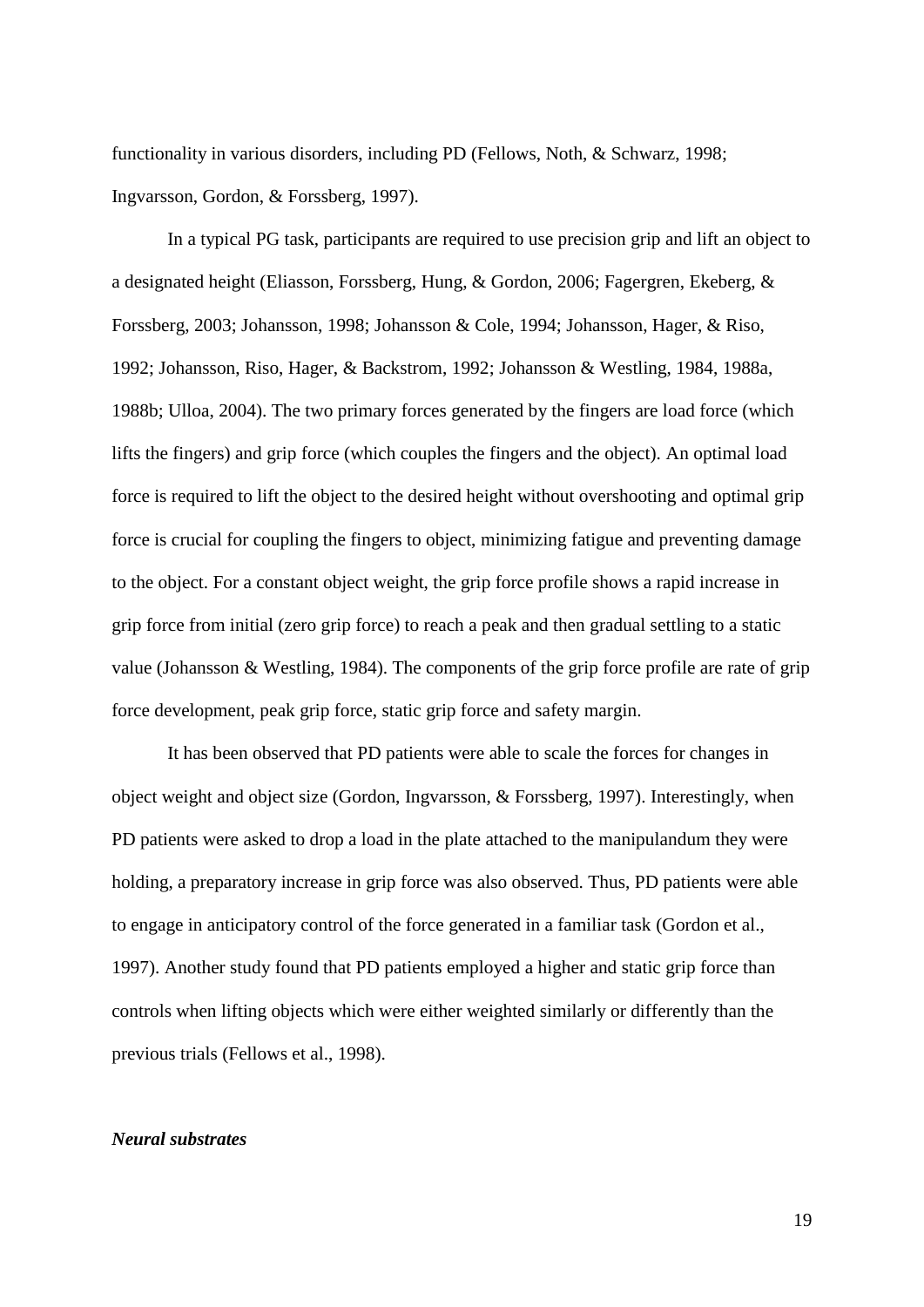Many brain regions involved in motor control are recruited during grip force generation. The sensory information about the muscle length, tendon tension, joint configurations and changes in configurations are sent to the spinal cord. This information is then received by the cerebellum and thalamus. The cerebellum is involved in temporal coordination of multi-joint movement sequences [\(Fellows, Ernst, Schwarz, Töpper, & Noth,](#page-36-11)  [2001\)](#page-36-11). Damage to dentate nucleus or afferent input effects the sensorimotor processing which eventually leads to mistiming of grip force generation [\(Fellows et al., 2001\)](#page-36-11). A dedicated region in the thalamus projects to the primary somatic sensory cortex (S-I) [\(Strick, 1976\)](#page-44-12). S-I projects to secondary somatic sensory cortex (S-II) and posterior parietal cortex (BA5 and BA7). The primary motor cortex (involved in control of movement execution) and premotor areas (involved in motor preparation through sensory and motor planning) receive inputs from regions BA5 and BA7 [\(Kandel, Schwartz, & Jessell, 2000\)](#page-38-17). A study involving transient virtual lesions found that lesions in left or right ventral premotor areas impaired the correct finger positioning on the object; contralateral ventral premotor lesion impaired sequential recruitment; and left dorsal premotor area lesion affected grasping and lifting phases [\(Davare,](#page-36-12)  [Andres, Cosnard, Thonnard, & Olivier, 2006\)](#page-36-12). Hence, the dorsal and ventral premotor areas seem to control different phases of the precision grip [\(Davare et al., 2006\)](#page-36-12).

In a PG task, different aspects of motor tasks are controlled by different areas of basal ganglia. The basal ganglia are involved both in the PG planning and the grip force modulation. A task requiring constant or variable grip force amplitude production activated the caudate, the putamen, the GPe, the GPi and the STN [\(Vaillancourt, Yu, Mayka, &](#page-45-10)  [Corcos, 2007\)](#page-45-10) but the selection of the grip force was limited to the anterior basal ganglia (caudate nucleus, anterior putamen and GPe). Another study, which involved four tasks that required a switching between two force amplitude levels and relative timing, also showed that the anterior basal ganglia were highly active for tasks requiring switching between two force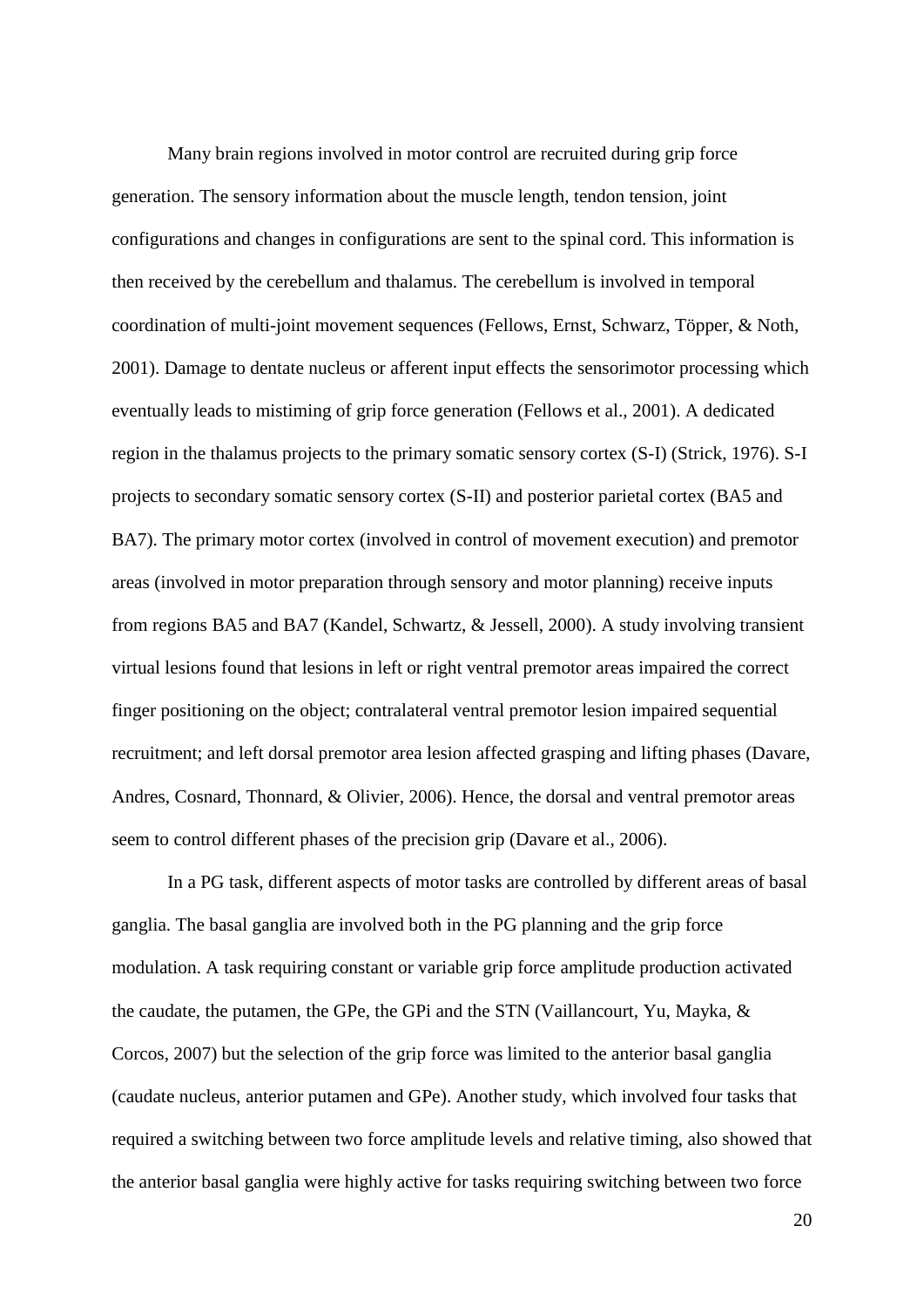amplitude levels but not for the task with varied timing and constant force amplitude [\(Pope,](#page-42-14)  [Wing, Praamstra, & Miall, 2005\)](#page-42-14). Hence, these areas are involved in initial grip force selection. Initial grip force generation is an entirely feed-forward process which is shaped by previous experience [\(Gordon, Westling, Cole, & Johansson, 1993;](#page-37-11) [Johansson, Riso, et al.,](#page-38-13)  [1992\)](#page-38-13). Wasson and colleagues demonstrated that the activation of putamen and caudate reflected the predictability of the grip force [\(Wasson, Prodoehl, Yu, Corcos, & Vaillancourt,](#page-46-14)  [2007\)](#page-46-14). Boecker and colleagues [\(Boecker et al., 2005\)](#page-35-9) provided further insight about the role of the anterior basal ganglia in planning of predictability in a PG lift task. In a visually guided PG task, it was shown that activity of the STN and the GPi scaled with the rate of change of force production whereas GPe and putamen activity increased with the duration [\(Janey](#page-42-15)  [Prodoehl, Yu, Wasson, Corcos, & Vaillancourt, 2008;](#page-42-15) [Vaillancourt, Mayka, Thulborn, &](#page-45-11)  [Corcos, 2004\)](#page-45-11). A fMRI study has revealed that contralateral and ipsilateral fronto-parietal areas and sub-cortical motor structures were concurrently working in a PG lift task [\(H. H.](#page-36-13)  [Ehrsson, Fagergren, Johansson, & Forssberg, 2003\)](#page-36-13). A PET study demonstrated that the contralateral posterior putamen and the thalamus were activated when lifting objects with different weights [\(J. Prodoehl, Corcos, & Vaillancourt, 2009\)](#page-42-16). Further investigation of the basal ganglia nuclei involved in grip force amplitude production revealed that the GPi and the STN was involved in amplitude scaling whereas the GPe, the putamen and the caudate did not show an increase [\(Spraker, Yu, Corcos, & Vaillancourt, 2007\)](#page-44-13). A fMRI study on PG in healthy individuals reported increased activity in visual cortical areas, supplementary motor cortex, parietal cortex, and fusiform gyrus [\(Neely, Coombes, Planetta, & Vaillancourt, 2013\)](#page-41-11).

In summary, the basal ganglia are involved in planning and modulation of grip force. Anterior basal ganglia (caudate, anterior putamen, and GPe) plan the initial grip force production, whereas posterior basal ganglia (posterior putamen, GPi and STN) modulate the grip force on a dynamical basis. Additionally, multiple cortical areas are also activated during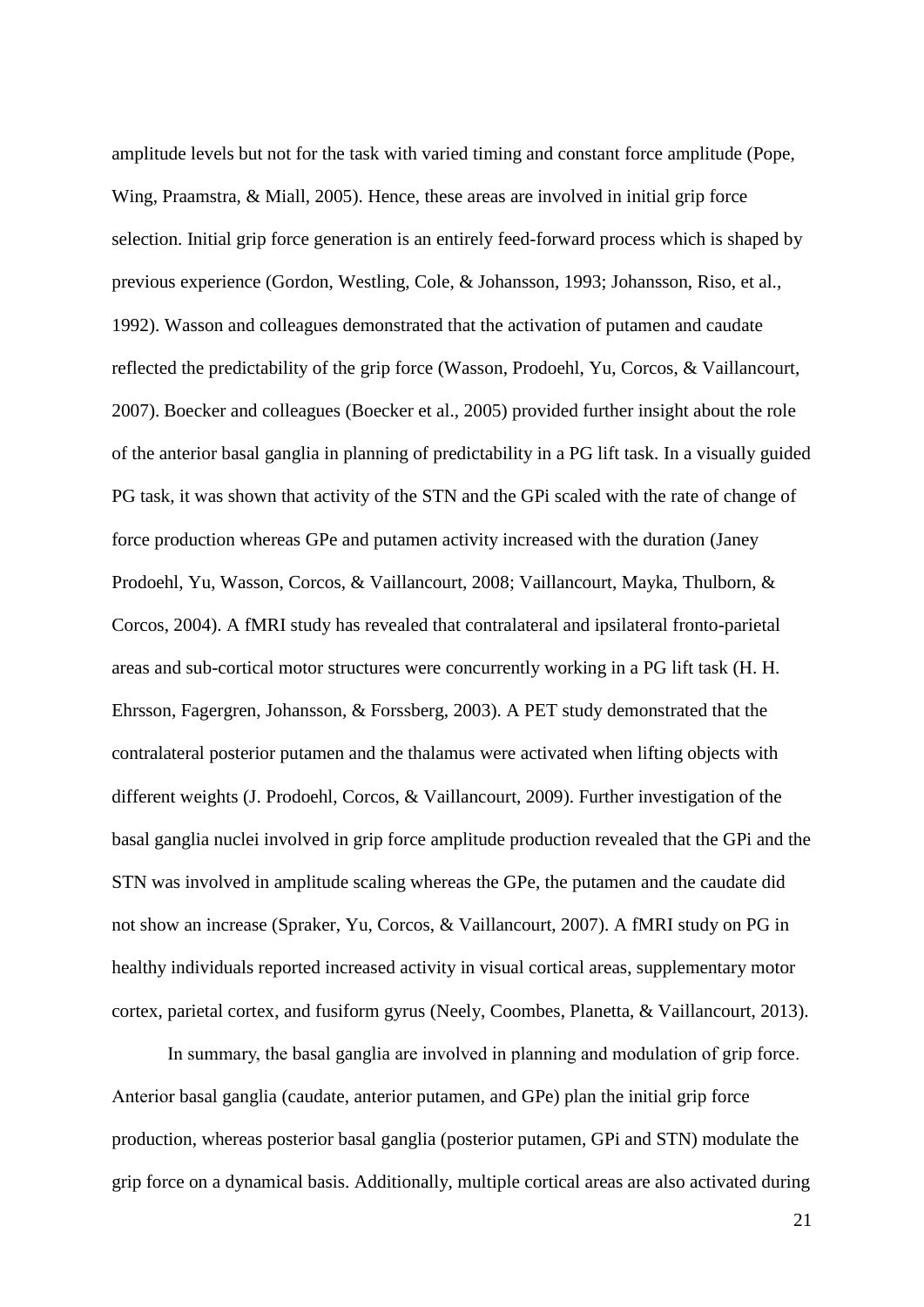PG tasks. With multiple areas employed in PG, further research should investigate how this task is impaired in PD patients. We argue that this may provide a sensitive tool for measuring the progression of the disease.

## *Effects of dopamine medications and DBS*

PD patients on medications demonstrated a slow grip force development, higher grip onset to lift latency, higher time for the peak grip force generation, larger lift durations and lower object heights while handling objects with different weights [\(Fellows et al., 1998\)](#page-36-8). Similar findings were also reported in de novo PD patients who demonstrated higher grip to lift latency, higher time for the peak grip force generation, higher peak grip force and higher static grip force [\(S. J. Fellows & Noth, 2004\)](#page-36-14). In a study by Ingvarsson and colleagues, the grip force generated by controls and PD patients in the on and off medication states for silk and sand paper surface conditions was compared. The static grip force generated by PD patients was comparable to controls when using sandpaper as the surface, independently of the patients' medication status [\(Ingvarsson et al., 1997\)](#page-38-9). However, static grip forces generated by PD patients in the ON condition for silk surfaces showed higher static grip forces and safety margin than controls. Interestingly, PD patients tested OFF medication showed higher variance both than controls and PD patients ON medication [\(Ingvarsson et al., 1997\)](#page-38-9).

The reasons for such variations in peak and static grip force by PD patients (both on and off medication) were investigated by Wenzelburger and colleagues [\(Wenzelburger et al.,](#page-46-15)  [2002\)](#page-46-15). They examined the influence of levodopa induced dyskinesia (LID) on precision grip performance. PD patients with LID (PD+LID) showed higher peak and static grip force, as compared to PD patients without LID (PD-LID) and controls. ON medication patients in PD+LID had higher peak and greater static grip force than OFF medication PD+LID patients. Higher grip force development was present only in the PD+LID group and dopamine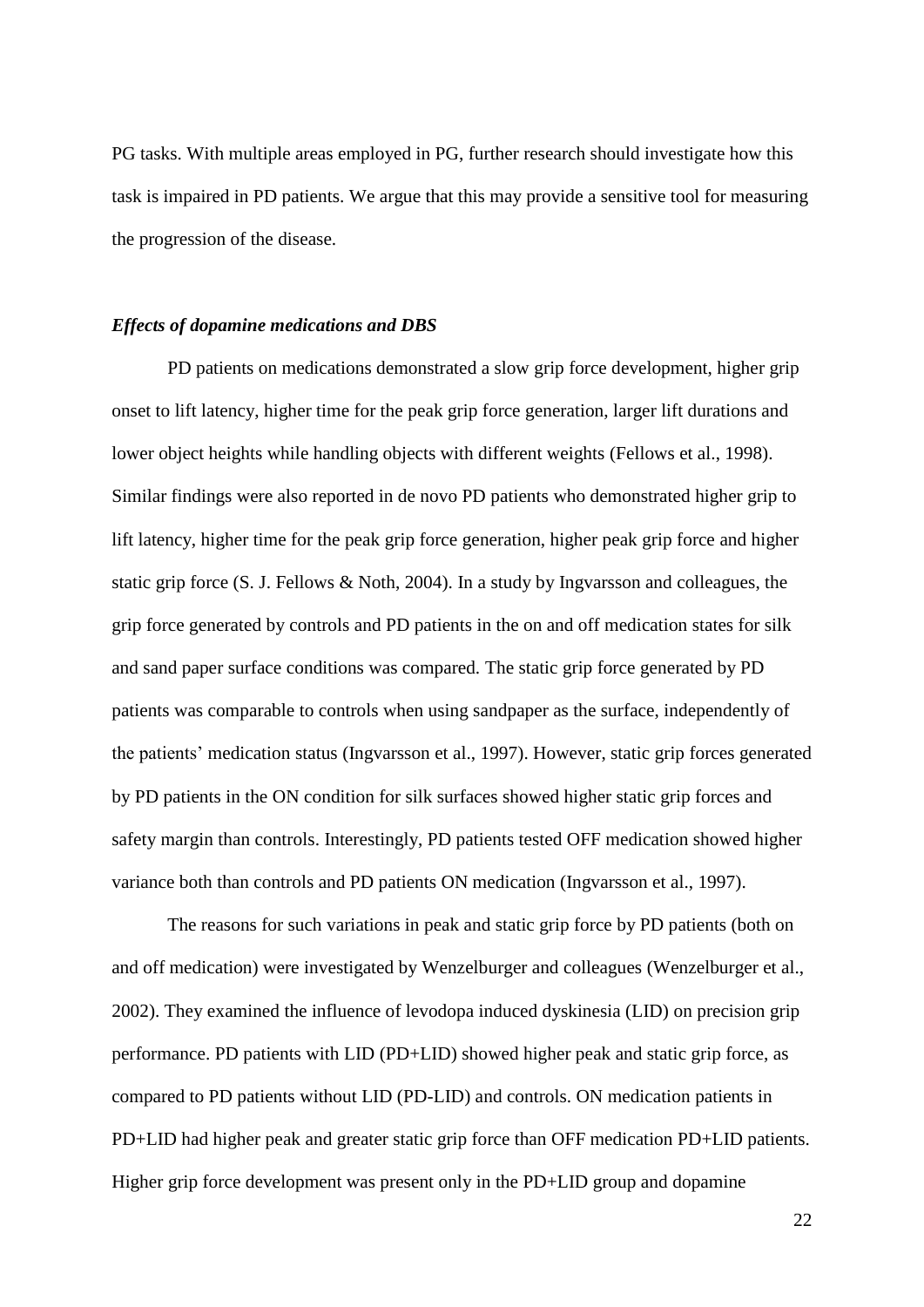medications further increased the grip forces developed [\(Wenzelburger et al., 2002\)](#page-46-15). In an attempt to understand the altered grip forces in PD Gupta and colleagues [\(Gupta,](#page-37-12)  [Balasubramani, & Chakravarthy, 2013\)](#page-37-12) proposed a computational model of risk-based decision making during PG control in controls and PD patients OFF and ON medication. The model was able to replicate experimental findings, thereby providing valuable insights about the decision making dynamics involved in grip force selection [\(Gupta et al., 2013\)](#page-37-12).

STN DBS induced a significant improvement in lifting velocity and grip force production rate (Fellows et al., 2006). By contrast, PD patients (who were generating higher peak grip force and static grip force with DBS off) had a further increase in peak grip force and static grip force with DBS switched on [\(S. J. Fellows et al., 2006\)](#page-36-15). This may indicate that force development in precision grip is highly dependent on the integrity of the basal ganglia. STN DBS at present falls short of alleviating all the motor symptoms in a precision grip task.

The PG task is a very powerful and sensitive (due to the fine finger force generation requirement) tool for understanding impairment of motor performance in PD. Previous studies have characterized motor performance, resting tremor [\(Mansur et al., 2007;](#page-40-14) [Rigas,](#page-42-17)  [Tzallas, Tsalikakis, Konitsiotis, & Fotiadis, 2009;](#page-42-17) [Salarian & al., 2007\)](#page-43-10), rigidity [\(Fung,](#page-37-13)  [Burne, & Morris, 2000;](#page-37-13) [Patrick, Denington, Gauthier, Gillard, & Prochazka, 2001;](#page-41-12) [Prochazka](#page-42-18)  [et al., 1997;](#page-42-18) [Sepehri et al., 2007\)](#page-43-11) and bradykinesia [\(Allen & al., 2007;](#page-34-14) [Dunnewold, Jacobi, &](#page-36-16)  [van Hilten, 1997;](#page-36-16) [Kim et al., 2011;](#page-39-9) [Veltink & al., 1995\)](#page-45-12), individually and in combination [\(Ghika et al., 1993;](#page-37-14) [Niazmand & al., 2011;](#page-41-13) [Papapetropoulos et al., 2010;](#page-41-14) [Veltink & al., 1995\)](#page-45-12), but did not explore the temporal evolution of motor performance changes in the short term due to medication and in the long term due to disease progression in PG. Therefore, future studies on PG in PD should be directed towards quantitative estimation of motor symptoms (specifically akinesia, bradykinesia and tremor) to understand the changes in individual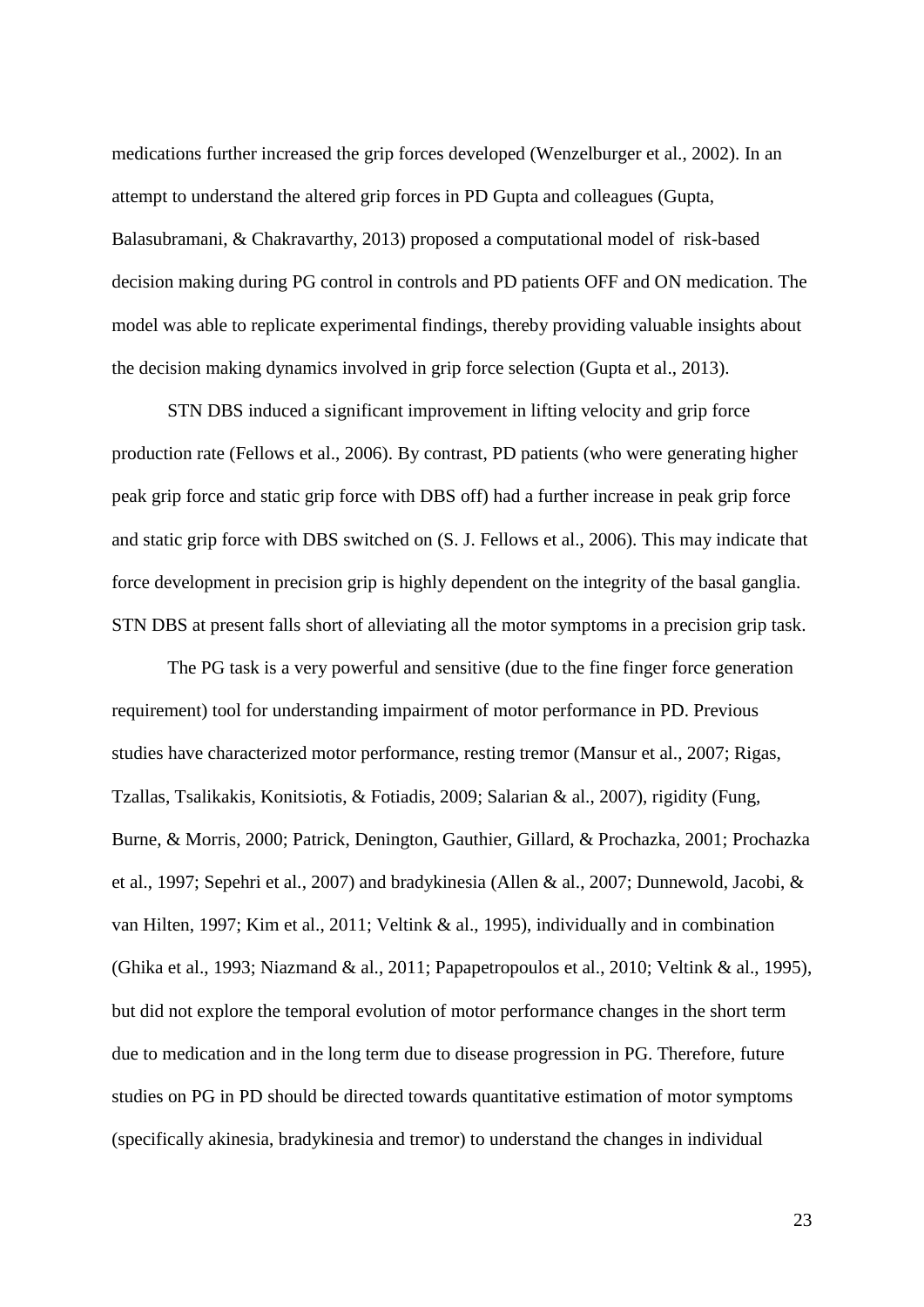symptoms with disease progression and starting medication. This might open new avenues for symptom-specific drug adjustments or DBS for alleviating PD symptoms.

#### **e- Speech problems in Parkinson's disease**

## *Clinical features*

Most PD patients developed speech and voice disorders at some point during their illness [\(Ho, Iansek, Marigliani, Bradshaw, & Gates, 1998\)](#page-38-18). Speech production was found to correlate with other motor symptoms in PD, including akinesia [\(Skodda et al., 2011\)](#page-44-0). Along these lines, speech stuttering was also found to correlate with FOG in PD patients [\(Morgante](#page-40-15)  [et al., 2013;](#page-40-15) [Park et al., 2014\)](#page-41-15). Interestingly, it was also found that bradykinesia was related to speech disorders in PD [\(Robbins, Logemann, & Kirshner, 1986\)](#page-42-19). Speech disturbances have also been shown to be more common in PD patients who had a high occurrence of FOG [\(Park](#page-41-15)  [et al., 2014\)](#page-41-15). The correlation of gait and speech symptoms could be due to the fact that both motor processes require the coordination of different motor effectors (e.g., lip and jaw in speech control and both legs in gait).

Speech in PD is often hypophonic (i.e. hypokinetic, soft speech), monotonic (i.e. speech quality tends to be soft, hoarse, and monotonous) and/or festinating (excessively rapid, soft, poorly intelligible speech) [\(Jankovic, 2008\)](#page-38-2). Dysarthria, that is, slurred, slow, and almost incomprehensible speech, is also common in PD. Few studies have focused on the complex movements involved in the articulation of speech, while the majority of the studies investigating hypokinetic dysarthria have focused on perceptual measures. One study investigated sequencing of lip and jaw movements while speaking, and showed a decreased coordination across these articulators in PD patients [\(Connor, Abbs, Cole, & Gracco, 1989\)](#page-35-10). Another study found altered movements of lips and jaws in PD patients compared to controls [\(Forrest, Weismer, & Turner, 1989\)](#page-37-15).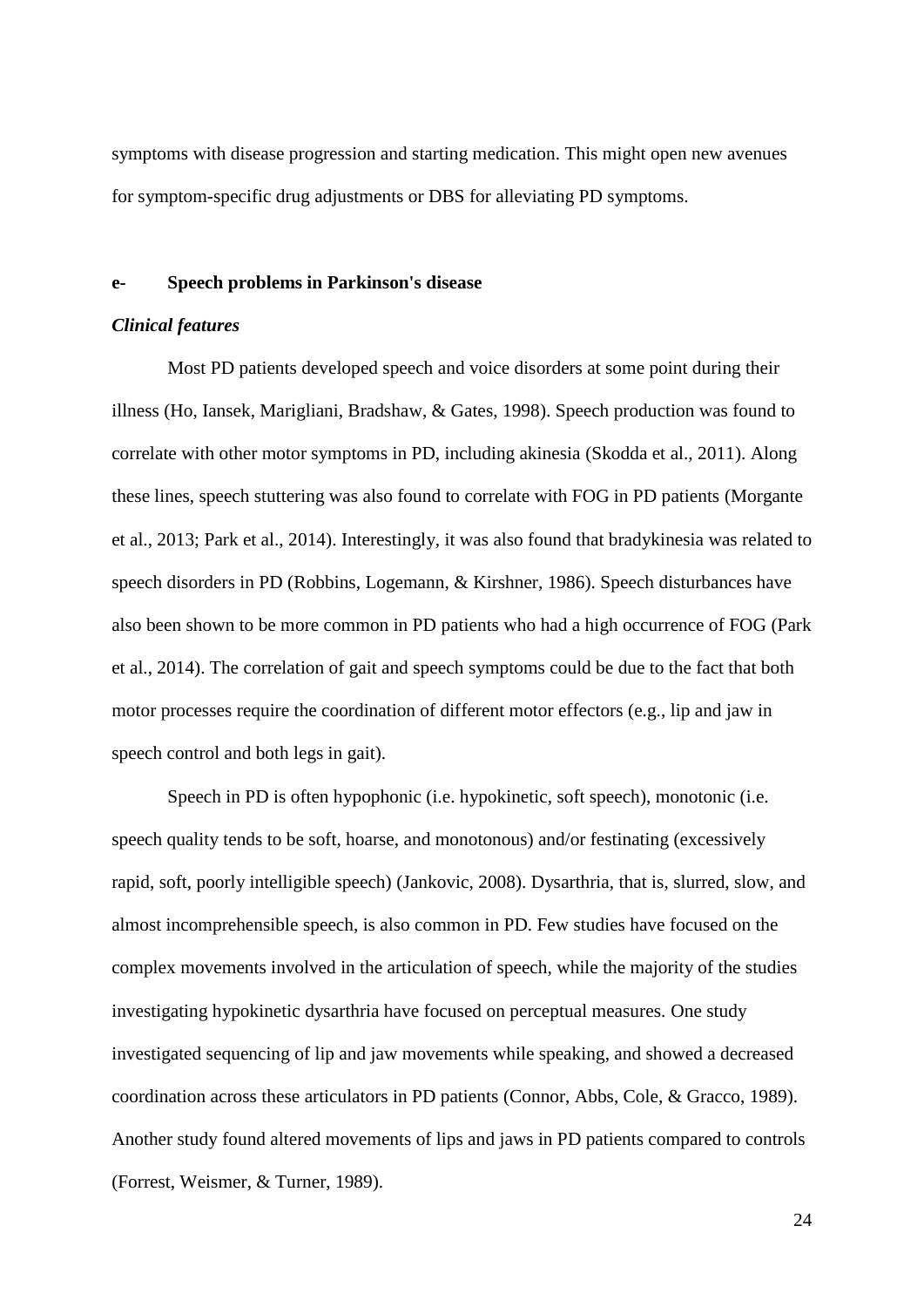Until recently, the only outcome on which studies have focused was speech production. However, motor function also exerts a great influence on speech function, which gave rise to a new motor interaction model [\(Levelt, Roelofs, & Meyer, 1999\)](#page-39-10), which suggests that in addition to the goal of the spoken statements, the syntactic structure should be taken into consideration [\(Kleinow & Smith, 2006\)](#page-39-11). Maner and colleagues [\(Maner, Smith,](#page-40-16)  [& Grayson, 2000\)](#page-40-16) have shown that speech motor planning, execution, or both were affected by processes often considered relatively remote from the motor output stage. Several studies have indicated that the greater the linguistic demand, the more disruptions there will be in the speech pathway (Maner et al., 2000). In addition, adults who stutter had more variation in their articulation movement patterns. Moreover, syntactic complexity and higher disfluency differed between normal children and children who stutter [\(Silverman & Ratner, 1997\)](#page-44-14). These studies support the conjecture that higher order processes influence speech motor control even in adults and children without any neurological deficits [\(Kleinow & Smith,](#page-39-12)  [2000\)](#page-39-12); future studies should investigate whether and how such processes impact speech production in PD.

Illes, Metter, Hanson, and Iritani [\(1988\)](#page-38-19) and Cummings and colleagues [\(1988\)](#page-35-11) collected speech samples from PD patients and in these samples found reduced utterance length and syntactic complexity, as compared with controls. In addition, PD patients produced a smaller proportion of grammatically intact sentences. Moreover, Grossman and colleagues [\(Grossman et al., 1991\)](#page-37-16) found that PD patients showed impairment answering probes paired with complex sentences with central or terminal clauses [\(C. Lee, Grossman,](#page-39-13)  [Morris, Stern, & Hurtig, 2003\)](#page-39-13).

Stuttering has also been reported in PD [\(Anderson, Hughes, Rothi, Crucian, &](#page-34-15)  [Heilman, 1999\)](#page-34-15). In addition, experimental and computational studies have indicated that stuttering is related to basal ganglia function [\(Burghaus et al., 2006;](#page-35-12) [Civier, Bullock, Max, &](#page-35-13)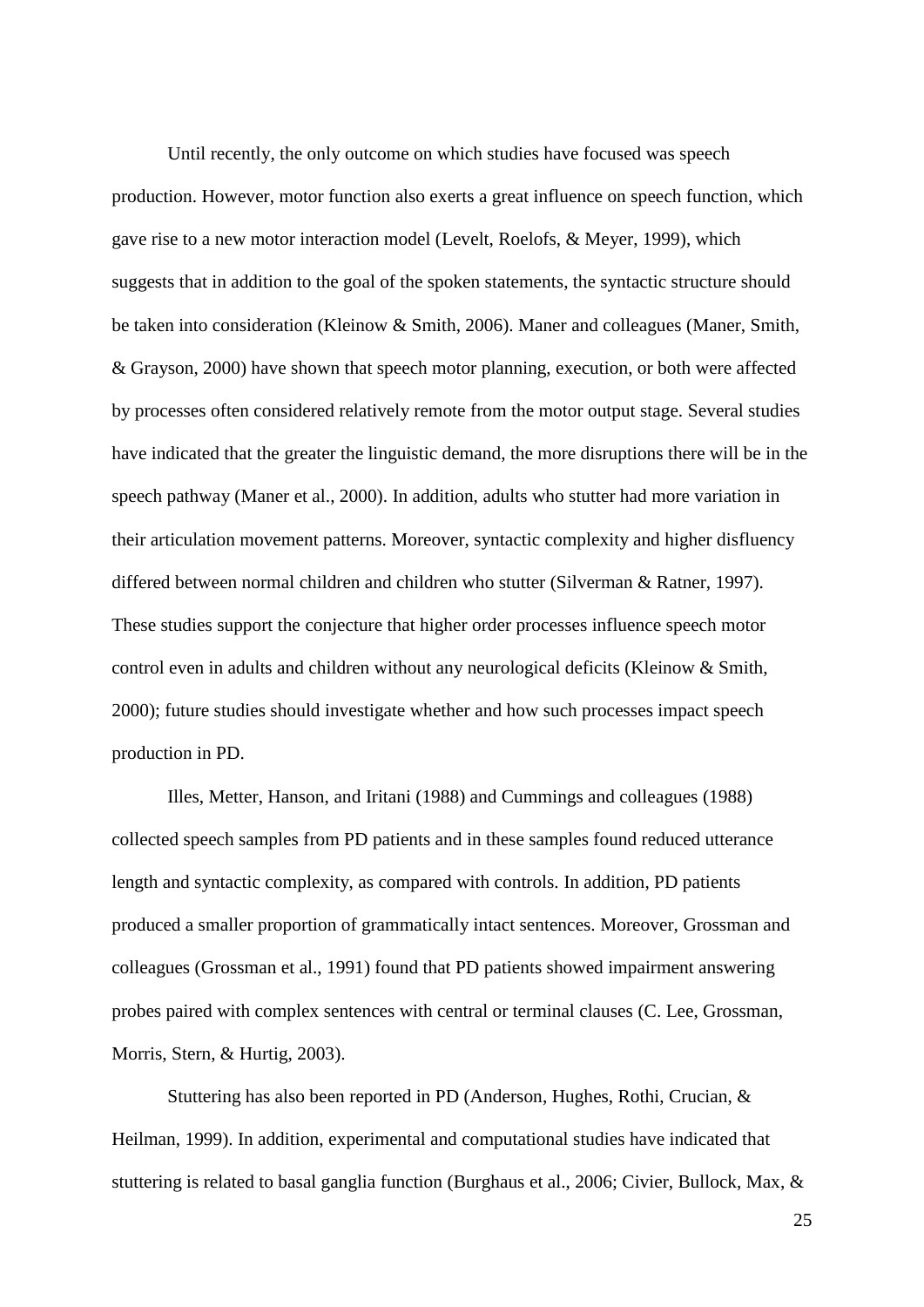[Guenther, 2013\)](#page-35-13). Future work should explore the neural underpinnings of stuttering in PD, and reveal whether the basal ganglia and/or other brain regions are responsible for stuttering in PD. Given previous studies showing correlations between speech and gait (including stuttering and FOG), we predict that stuttering may also be related to cortical dysfunction, besides the impairment of the basal ganglia. Several other issues remain to be clarified, such as the cortical and subcortical substrates of various other aspects of speech, including hypophonia, and whether hypophonia correlate with other motor symptoms in PD, such as micrographia and smaller stride steps.

# **Neural substrates**

Lieberman and colleagues [\(P. Lieberman et al., 1992\)](#page-40-17) compared speech behavior in PD and healthy controls. They suggested that speech production and syntactic ability were dependent on basal ganglia pathways. Speech symptoms related to abnormalities of the basal ganglia in PD were found to be somewhat similar to symptoms of a patient who was suffering from Broca's aphasia. Ellfolk and colleagues [\(Ellfolk et al., 2014\)](#page-36-17) measured the gray matter volume of the caudate nucleus in early onset, non-demented PD patients on levodopa. These patients also performed a phonemic and a semantic fluency test. The results suggested that patients who had lower gray matter volume in their right caudate performed poorer on the phonemic fluency test. However, this pattern absent for the semantic fluency test. The findings from these two studies suggest that areas that are affected by PD also play a role in the cognitive component of speech production. In addition, Azevedo and colleagues suggested that bradykinesia may affect the prosody of the patients' speech [\(Azevedo, Reis,](#page-34-16)  [Souza, & Cardoso, 2013\)](#page-34-16).

#### **Effects of dopamine medications and DBS**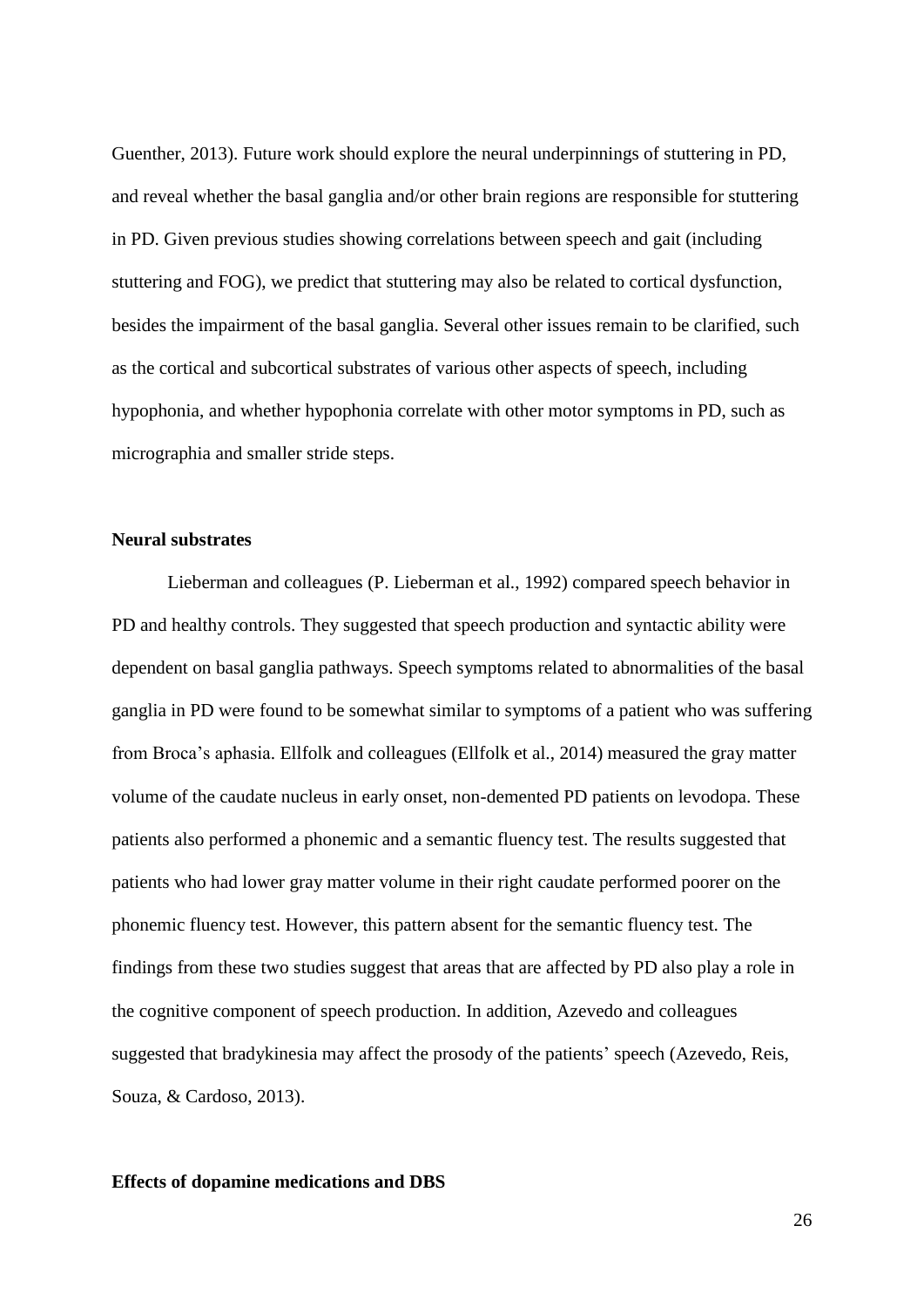Although dopamine replacement therapies are effective at treating rigidity and bradykinesia, they can either impair or have no effect on speech disorders [\(Maillet et al.,](#page-40-18)  [2012\)](#page-40-18) or speech performance [\(Azevedo et al., 2013\)](#page-34-16). This indicate that dopaminergic and non-dopaminergic deficits might contribute to the occurrence of speech disorders in PD. Probably due to the limited understanding of the pathophysiology of speech- and voicerelated symptoms in PD, their medical treatment has been largely ineffective. However, these findings were not supported by a study which found that dopamine treatment did indeed have a positive effect on speech [\(Rusz et al., 2013\)](#page-43-12). This contradictory finding could be due to the acoustic analysis technique employed by the group, highlighting the importance of the methodology used to assess voice and speech in PD patients. However, the combination of pharmacological and surgical treatment with behavioral speech therapy has been demonstrated to be efficient [\(Schulz & Grant, 2000;](#page-43-13) [Spielman et al., 2011\)](#page-44-15). This was supported by several reviews of the literature on the treatment of speech problems in PD patients [\(Sapir, Ramig, & Fox, 2011;](#page-43-14) [Trail et al., 2005\)](#page-45-13).

The effect of dopamine medications on speech disorders in PD seem to depend on the kind of medication administered (levodopa vs. dopamine agonists). While some studies reported improvement of speech-voice problems with levodopa [\(Gallena, Smith, Zeffiro, &](#page-38-16)  [Ludlow, 2001\)](#page-38-16), other studies found that dopamine agonist medications were not effective in the treatment of voice-speech disorders of PD [\(Goberman, 2005\)](#page-37-2), and may even increase speech dysfluency [\(Anderson et al., 1999\)](#page-34-15). These effects are possibly due to the overactivation of the direct (Go) pathway of the basal ganglia, as shown by computational modeling studies [\(Frank, 2005\)](#page-37-17). Several other studies showed that most dopamine medications were ineffective in the treatment of speech problems [\(Kompoliti, Wang, Goetz,](#page-39-14)  [Leurgans, & Raman, 2000;](#page-39-14) [Larson, 1994;](#page-39-15) [Trail et al., 2005\)](#page-45-13), suggesting that speech problems in PD are not strongly related to dopamine dysfunction [\(Goberman, 2005\)](#page-37-2). In agreement with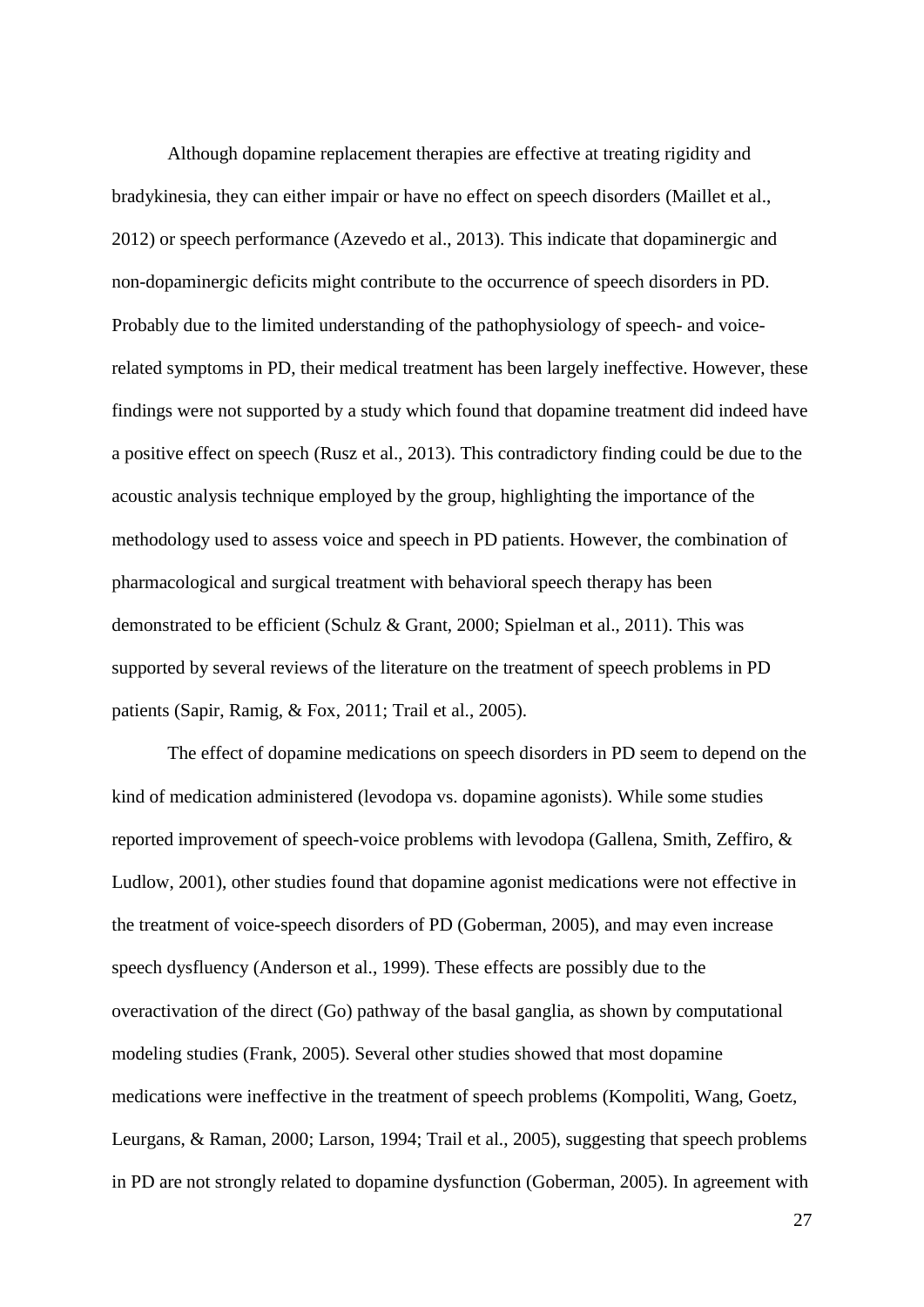this, clonazepam (a GABAergic agent) was found to significantly improve some aspects of speech in PD [\(Biary, Pimental, & Langenberg, 1988\)](#page-35-14).

Surgical procedures such as DBS (of the thalamus, the pallidum or the STN) and ablative surgeries have shown to be less effective in ameliorating speech problems in PD patients. Some studies showed no improvement and in some cases, even impairment of speech [\(Borden et al., 2014;](#page-35-15) [B. Wu, Han, Sun, Hu, & Wang, 2014\)](#page-46-16). Other studies have found some improvement in speech after DBS surgery; however, this improvement is much smaller than that observed for other motor problems. What is more, the improvements have been found to disappear after five years [\(A. L. Benabid, Chabardes, Mitrofanis, & Pollak, 2009\)](#page-34-17), and some have reported dysarthria as a major side-effect of DBS [\(Krack et al., 2003\)](#page-39-16). Biary and colleagues suggest that the spread of voltage from the stimulation target to neighboring areas that mediate sensorimotor control may cause the adverse effect seen on speech [\(Biary et](#page-35-14)  [al., 1988\)](#page-35-14). Other studies have, however, shown an ameliorative effect of STN DBS on dysarthria in PD patients [\(Pinto, Thobois, et al., 2004\)](#page-41-16). In addition, stimulator settings may affect speech, with high frequencies and amplitude having a detrimental effect on the intelligibility of the speech [\(Törnqvist et al., 2005\)](#page-45-14). Other studies found that the electrode positioning within the STN had variable effects on speech production [\(Tripoliti et al., 2011\)](#page-45-15). The effects of STN DBS on stuttering is inconclusive, as some studies reported the impairment [\(Burghaus et al., 2006;](#page-35-12) [Toft & Dietrichs, 2011\)](#page-45-16) and others the amelioration of this symptom after the neurosurgical intervention [\(Walker et al., 2009\)](#page-46-17).

As previously mentioned, since pharmacological or surgical therapies alone appeared to lack the desired effects on speech problems, combining these with behavioral speech therapy is highly recommended even for PD patients who have undergone both therapies [\(Pinto, Ozsancak, et al., 2004\)](#page-41-17). While there are some studies that have found a positive effect of speech therapies [\(e.g. Spielman et al., 2011\)](#page-44-15), these studies were limited by small sample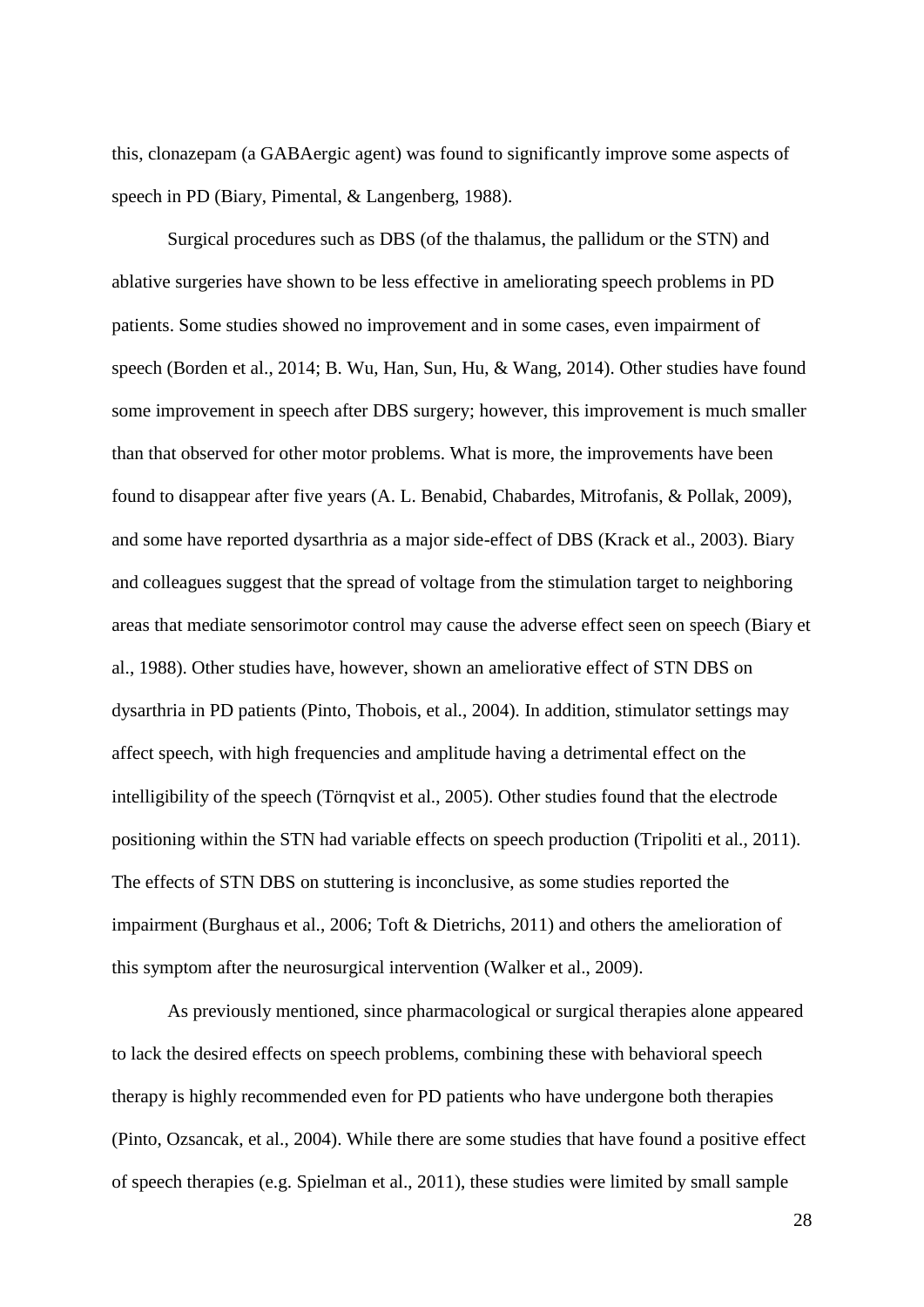sizes and methodological flaws, leaving insufficient evidence to support or oppose speech therapy in PD (Herd et al. 2012). However, in their review on the treatments of PD symptoms, Suchowersky and colleagues concluded that speech therapies that are intensive focus on the volume of speech are the most effective (e.g. Lee Silverman Voice Treatment, LSVT LOUD) [\(Suchowersky et al., 2006\)](#page-44-16).

The majority of PD patients experience speech difficulties during the progression of the disease. While the incidence is high, the effectiveness of DA therapies and surgical intervention is low, and in some cases detrimental to speech. There does appear to be some benefit in combining current medical and surgical treatments with speech therapy. However, currently there is insufficient evidence to support these proposals, prompting further controlled research in this area.

#### **Conclusions**

In this review, we focused on the clinical features and neural substrates of the primary and secondary motor symptoms of PD. The review highlighted that the different motor symptoms of PD are associated with somewhat similar clinical and neural features. For example, the provision of lines have been shown to enhance both handwriting [\(Oliveira,](#page-41-18)  [Gurd, Nixon, Marshall, & Passingham, 1997\)](#page-41-18) as well as gait [\(Park et al., 2014\)](#page-41-15), suggesting that perceptual input from external stimuli can enhance motor performance related to different effectors in PD. Further, some brain regions, such as Broca's area that are known to play a role in language production were also shown to be involved in handwriting [\(Hillis et](#page-38-7)  [al., 2002\)](#page-38-7) and gait [\(Albani et al., 2001\)](#page-34-18), further suggesting common neural substrates for these different motor processes.

In addition, one study has reported a patient with both micrographia and hypophonia [\(Sekar, Arcelus, & Palmer, 2010\)](#page-43-15), suggesting that reduced speech volume and smaller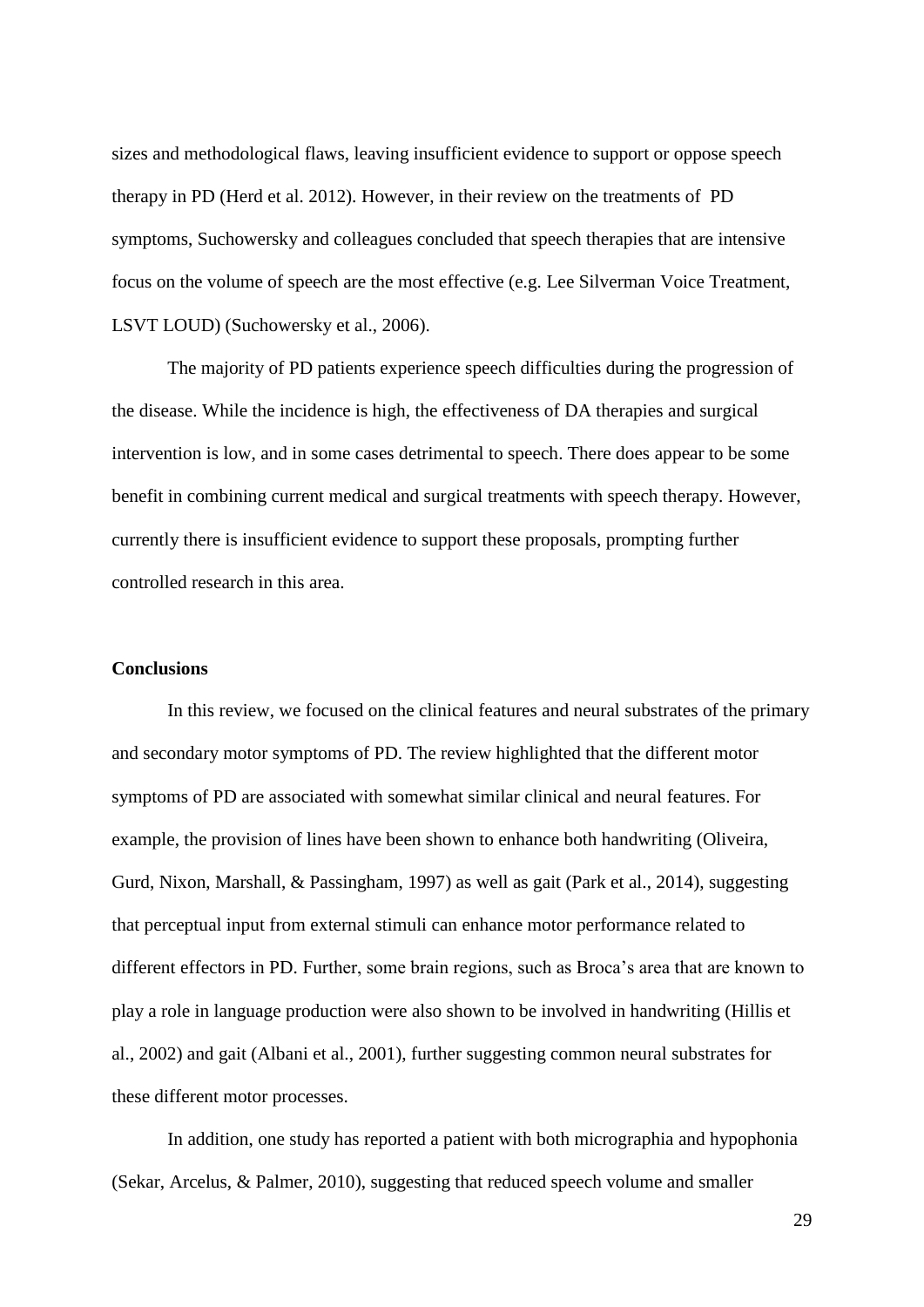handwriting may share common neural substrates. Smaller stride length is conceptually similar to reduced speech volume and small letters in handwriting, and has been also reported in PD patients [\(Lewis, Byblow, & Walt, 2000;](#page-39-17) [Morris, Iansek, Matyas, & Summers, 1996\)](#page-40-19). To our knowledge, no study has investigated whether micrographia, hypophonia, and smaller stride length are correlated in PD patients. In addition, motor blocking including stuttering and FOG were found to correlate in PD patients (Morgante et al., 2013), suggesting that the initiation of various motor responses (speech or gait) may share a common neural mechanism.

|                                   | <b>Medication</b>                                                                                                                | <b>DBS</b>                                                                                                                                                                                                                                                                                                                                                                                                  | Neural basis                                                                                                                                                                                                                                                               |
|-----------------------------------|----------------------------------------------------------------------------------------------------------------------------------|-------------------------------------------------------------------------------------------------------------------------------------------------------------------------------------------------------------------------------------------------------------------------------------------------------------------------------------------------------------------------------------------------------------|----------------------------------------------------------------------------------------------------------------------------------------------------------------------------------------------------------------------------------------------------------------------------|
| Akinesia &<br><b>Bradykinesia</b> | DA treatment improves<br>response times<br>(Vaillancourt, Prodoehl,<br>Verhagen Metman, Bakay,<br>& Corcos, 2004).               | Stimulation of the STN<br>reduced akinesia by 57%<br>(Brown et al., 1999).<br>Stimulation of the GPi had<br>mixed results, depending on<br>the location within the GPi<br>(Krack et al., 1998).                                                                                                                                                                                                             | Decrease of DA activity in the<br>dorsal striatum (Kish, et al.,<br>1988) and globus pallidus<br>(Rajput, et al., 2009)<br>Under activation of<br>supplementary motor and<br>anterior cingulate cortex<br>(Sabatini et al., 2000)                                          |
| <b>Rigidity</b>                   | Levodopa reduced rigidity<br>(Kuhn et al., 2009). This<br>was related to the<br>suppression of oscillatory<br>power in the STN.  | Improvement of rigidity in the<br>left limbs correlated with<br>increase of glucose metabolism<br>in the right premotor area in<br>patients on DBS (Nagaoka et<br>al., 2007). DBS was found to<br>ameliorate rigidity when<br>applied to the bilateral,<br>contralateral and ipsilateral<br>STN, although the greatest<br>improvements were observed<br>for bilateral stimulation<br>(Tabbal et al., 2008). | Severity of rigidity correlated<br>with connectivity between the<br>cerebellum, the motor,<br>temporal and occipital cortices,<br>and the nucleus caudatus in<br>mild-moderate PD patients<br>OFF medication.                                                              |
| <b>Tremor</b>                     | DA treatment resulted in a<br>lower score in the UPDRS<br>tremor ratings (Elble 2002;<br>Solida, Ghika, &<br>Vingerhoets, 2002). | STN DBS reduced tremor by<br>65% (Schlaier, Hanson et al.,<br>2014).                                                                                                                                                                                                                                                                                                                                        | Abnormal firing patterns in the<br>cerebellum (Brittain et al.,<br>$ 2015\rangle$<br>Increased grey matter<br>concentration in the Thalamus<br>(Kassubek, et al., 2002; Probst-<br>Cousin, et al., 2003)<br>Imbalance of beta and gamma<br>oscillations in the subthalamic |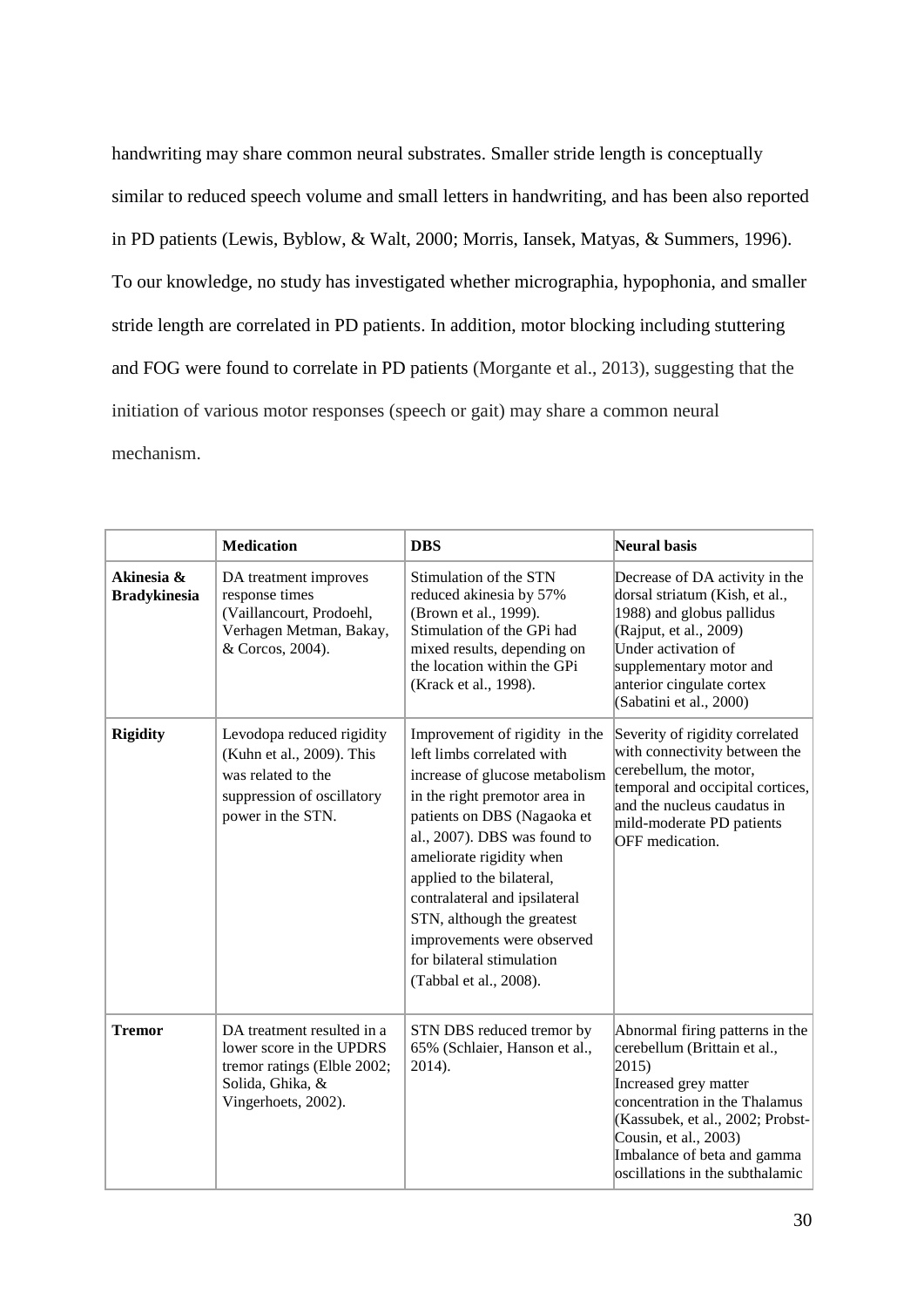|                                                             |                                                                                                                                                                                                                                                                                                                                                                                                                                                                                   |                                                                                                                                                                                                                                                     | nucleus (Weinberger, et al.,<br>$[2009]$ .                                                                                                                                                                                                                                                                                                                                                                                                                     |
|-------------------------------------------------------------|-----------------------------------------------------------------------------------------------------------------------------------------------------------------------------------------------------------------------------------------------------------------------------------------------------------------------------------------------------------------------------------------------------------------------------------------------------------------------------------|-----------------------------------------------------------------------------------------------------------------------------------------------------------------------------------------------------------------------------------------------------|----------------------------------------------------------------------------------------------------------------------------------------------------------------------------------------------------------------------------------------------------------------------------------------------------------------------------------------------------------------------------------------------------------------------------------------------------------------|
| Gait                                                        | Freezing of gait is more<br>common in the off state of<br>DA treatment, however it is<br>also known that DA<br>treatment can increase FOG<br>occurrences (Nutt, et<br>al., 2011).                                                                                                                                                                                                                                                                                                 | STN DBS improved freezing<br>scores on the ADL section of<br>the UPDRS at 1 and 2 years<br>(Davis et al., 2006). PPN DBS<br>has shown to be effective when<br>STN DBS fails to improve<br>FOG and gait (Bohnen et<br>al., 2011; Alam et al., 2011). | Dysfunctional circuit between<br>the putamen and SMA<br>(Redgrave et al., 2010)<br>Decreased grey matter in<br>occipital cortical area<br>(Tessitore et al. 2012).<br>Dysfunctional networks<br>between STN and cortical<br>areas (Shine, et al., 2013)                                                                                                                                                                                                        |
| <b>Problems</b> with<br><b>Handwriting</b>                  | DA meds improves<br>handwriting in PD patients<br>(Lange et al., 2006), but not<br>DA resistant PD patients<br>(Eichhorn et al. 1996).<br>Levodopa can improve<br>speed, but not quality of<br>handwriting (Poluha et al.<br>1998).                                                                                                                                                                                                                                               | <b>STN DBS</b> improves<br>handwriting speed and<br>accuracy (Siebner et al., 1999).                                                                                                                                                                | Dorsolateral and medial<br>premotor cortex are active<br>during the orthographical<br>retrieval of words (Beeson et<br>$ $ al., 2003), areas that are also<br>dysfunction in PD patients.<br>TMS on the supplementary<br>cortex improves handwriting in<br>PD patients (Randhawa, et al.,<br>$ 2013\rangle$<br>Reduced DA levels in the BG,<br>SN and GPe pathways also<br>leads to a reduction in letter<br>size by PD patients<br>(Gangadhar, et al., 2008). |
| Deficits in<br>Force<br>generation<br>and Precision<br>grip | DA treatment increases grip<br>force and reduces force<br>oscillations observed during<br>OFF periods (Ingvarsson et<br>al., 1997).                                                                                                                                                                                                                                                                                                                                               | STN DBS decreases grip<br>initiation, however excessive<br>forced used is also increased<br>(Fellows et al. 2006).                                                                                                                                  | BG are involved in both the PG<br>planning and grip force<br>modulation (Vaillancourt, et<br>$ $ al., 2007)<br>High activation in visual<br>cortical areas, supplementary<br>motor cortex, parietal cortex,<br>and fusiform gyrus (Neely, et<br>$ $ al., 2013). All of these areas<br>are dysfunctional in PD<br>patients.                                                                                                                                     |
| <b>Speech</b><br>problems                                   | DA treatment does not have<br>an effect on prosody,<br>however it improves speech<br>speed (Azevedo et al.,<br>2013). DA treatment<br>improved articulation, pitch<br>variance, intensity and<br>overall voice quality (Rusz<br>et al. 2013). DA treatment<br>increases speech<br>dysfluencies (Anderson et<br>al., 1999). DA treatment did<br>not improve speech<br>(Kompoliti et al., 2000).<br>ACh treatment has little<br>effect on speech (Schulz et<br>al., 2000), and GABA | STN DBS improves the<br>effectiveness of speech therapy<br>(Spielman et al., 2011). STN<br>DBS can have an adverse<br>effect on speech fluency;<br>however this disappears after 6<br>months (Borden et al. 2014;<br>Wu et al., 2014).              | Production and syntactic ability<br>are dependent on basal ganglia<br>pathways (Lieberman et al.,<br>1992).<br>PD patients with low grey<br>matter volume in the right<br>caudate had poorer phonemic<br>fluency (Ellfolk et al., 2014)                                                                                                                                                                                                                        |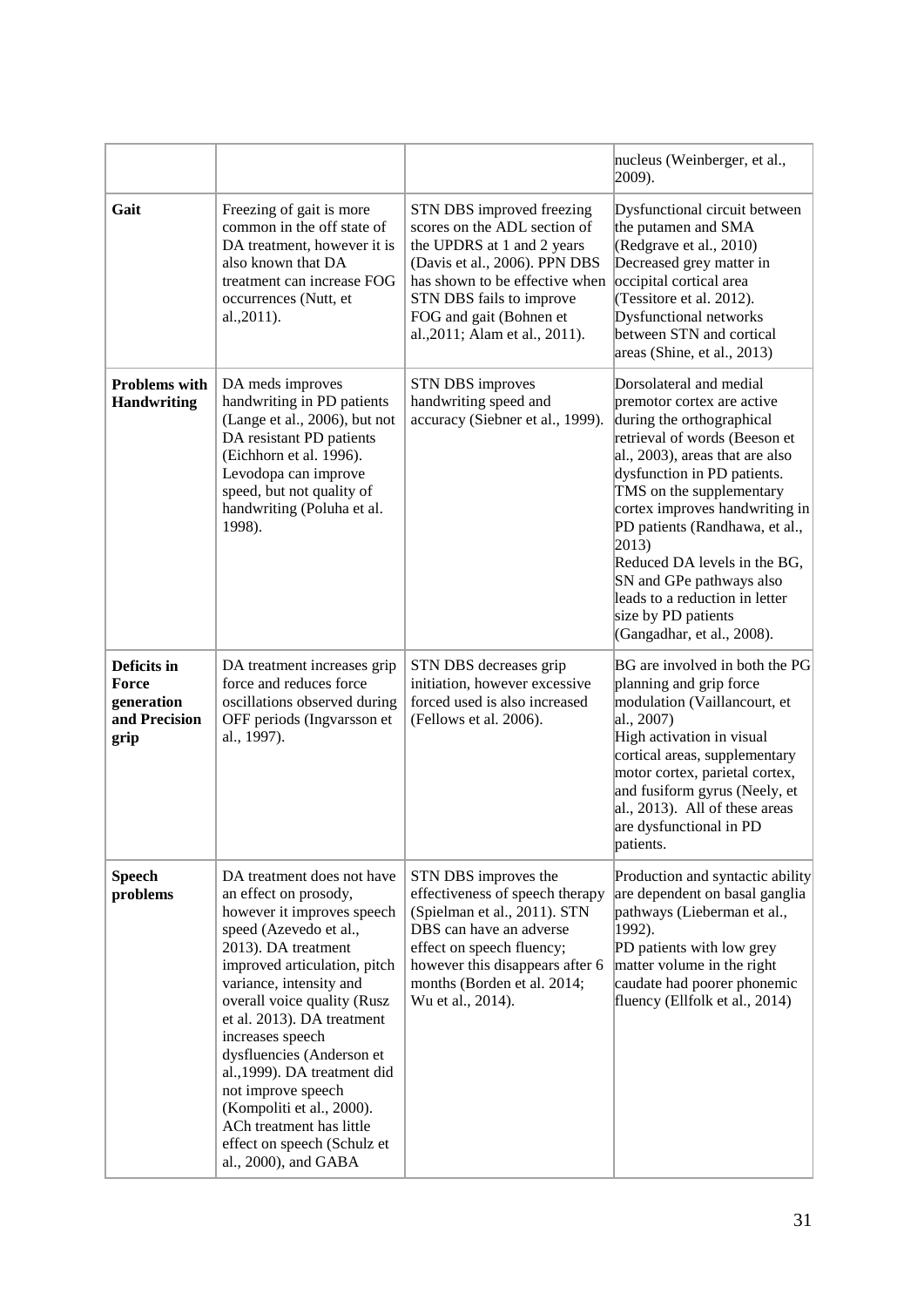| $\mu$ medication improves |  |
|---------------------------|--|
| dysarthria (Biary et      |  |
| al., 1988).               |  |

*Table 1. Summary of the neural substrates and therapeutic effects for the main motor symptoms of PD. DA = dopamine; STN = subthalamic nucleus; DBS = deep brain stimulation; BG = basal ganglia; SMA = Supplementary motor area; SN = substantia nigra; GPi = globus pallidus internal; GPe = globus pallidus external; UPDRS = Unified Parkinson's Disease Rating Scale; PPN =* the pedunculopontine nucleus; *FOG = freezing of gait; ADL = Activities of Daily Living; TMS = transcranial magnetic stimulation; GABA = gamma-aminobutyric acid.*

Table 1 summarizes the neural substrates and the therapeutic effects of medication and DBS on motor symptoms of PD. The finding that dopaminergic medications are not very effective at managing complex motor symptoms of PD, such as gait, handwriting and speech problems, suggests that striatal dopamine depletion is not the sole cause of these symptoms; as can be seen in Table 1, there is convincing evidence from experimental studies that different cortical areas play a key role in these complex motor processes, and this may explain why medications that balance striatal function may not be effective for these motor symptoms. This is in contrast to the effects of dopaminergic medications on the cardinal symptoms of PD (akinesia, bradykinesia, tremor and rigidity), which seem to improve by an increase in striatal dopamine levels. Further, the findings that dopamine medications can impair some motor processes, such as gait and speech (see summary of results in Table 1) may be explained by the dopamine overdose hypothesis [\(Cools, Barker, Sahakian, &](#page-35-16)  [Robbins, 2001;](#page-35-16) [Vaillancourt, Schonfeld, Kwak, Bohnen, & Seidler, 2013\)](#page-45-17), which suggests that dopamine medications can overflood brain regions that are intact at a given point of the disease course, and consequently impair the associated motor functions.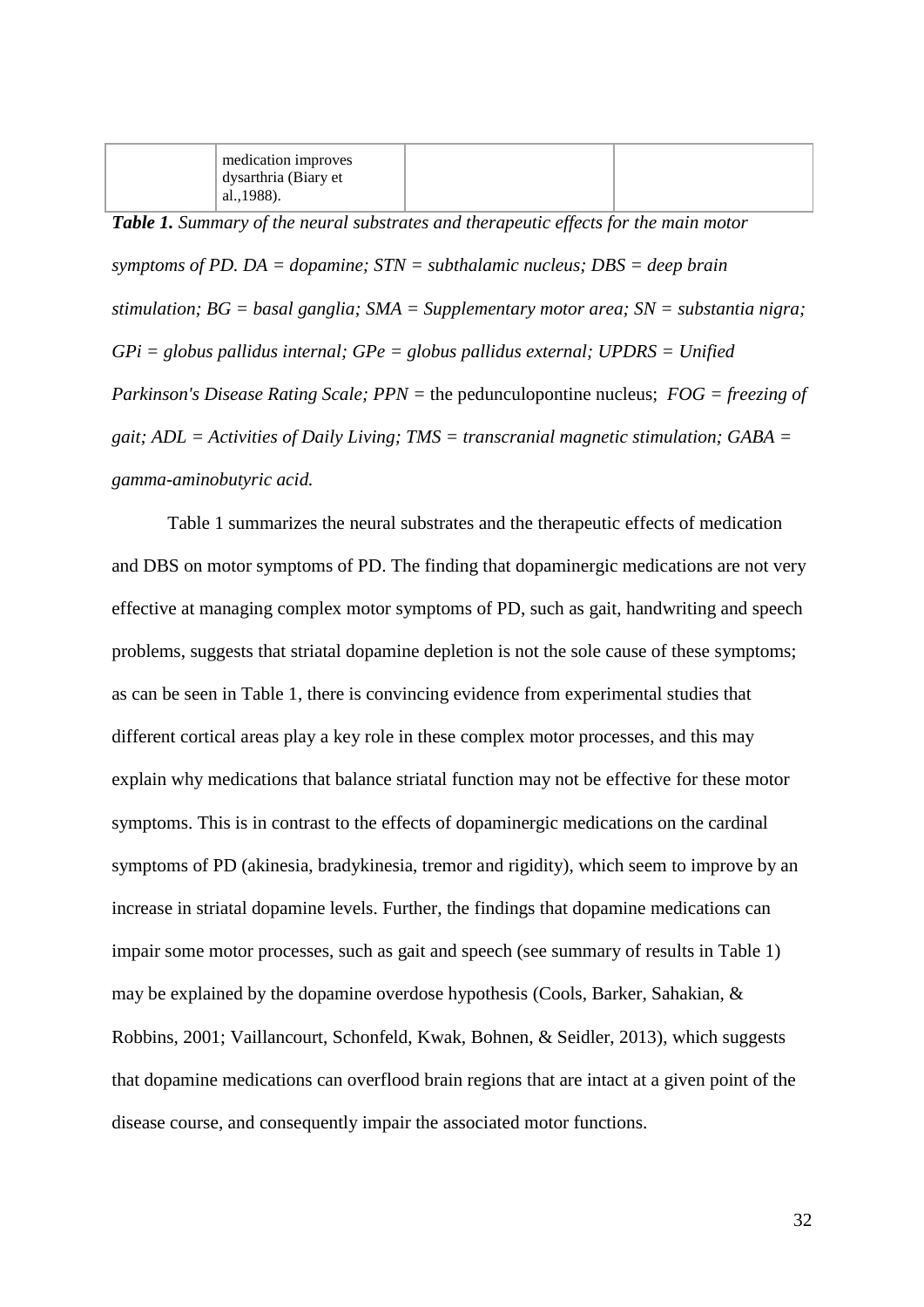Thus, here we propose that a simple systems-level framework (Figure 1 above) can explain some of the more complex motor symptoms of PD (see Figure 1). In this framework, different brain regions subserve different functions: (a) the basal ganglia supports action selection [\(Gurney, Prescott, & Redgrave, 2001\)](#page-37-18), (b) the cerebellum supports motor coordination and timing [\(Ivry, Spencer, Zelaznik, & Diedrichsen, 2002;](#page-38-20) [Kashiwabuchi et al.,](#page-39-18)  [1995;](#page-39-18) [Schlerf, Spencer, Zelaznik, & Ivry, 2007;](#page-43-16) [Shibuki et al., 1996;](#page-43-17) [Spencer & Ivry, 2005;](#page-44-17) [Spencer, Ivry, & Zelaznik, 2005\)](#page-44-18), and (c) motor cortical areas support integrating perceptual input as well as motor planning and sequencing [\(Dagher, Owen, Boecker, & Brooks, 1999\)](#page-36-18). We suggest that the various motor symptoms discussed in this review all demand action selection, motor coordination and integration, and sensorimotor integration and motor planning, but to a different extent. Moreover, it should be kept in mind that the above outlined functions supporting movement can be divided into further subcomponents; for example, conceptually different (motor) sequencing has been suggested to occur in Broca's area [\(Udden & Bahlmann, 2012\)](#page-45-18) and in the premotor area and the SMA [\(Halsband & Lange,](#page-37-19)  [2006\)](#page-37-19). In addition, different portions of the striatum (i.e. the dorsomedial, the dorsolateral and the ventral) have been suggested to make different contributions to learning and action selection (see [Cools, 2006;](#page-35-17) [Yin & Knowlton, 2006\)](#page-46-18). It remains to be clarified by future research how more detailed models of motor sequencing and action selection can account for the various motor symptoms in PD.

Importantly, it is argued that the production of motor responses occur at different stages, including the integration of perceptual input and selection of response. Although different motor functions (e.g., gait and handwriting) rely on these processes (as reported above), they are likely to differ on the motor execution mechanism (i.e, different nuclei in the brain control saccades, leg, and hand movement). Future work should focus on investigating the basic brain mechanisms of elementary motor processes so that we can develop an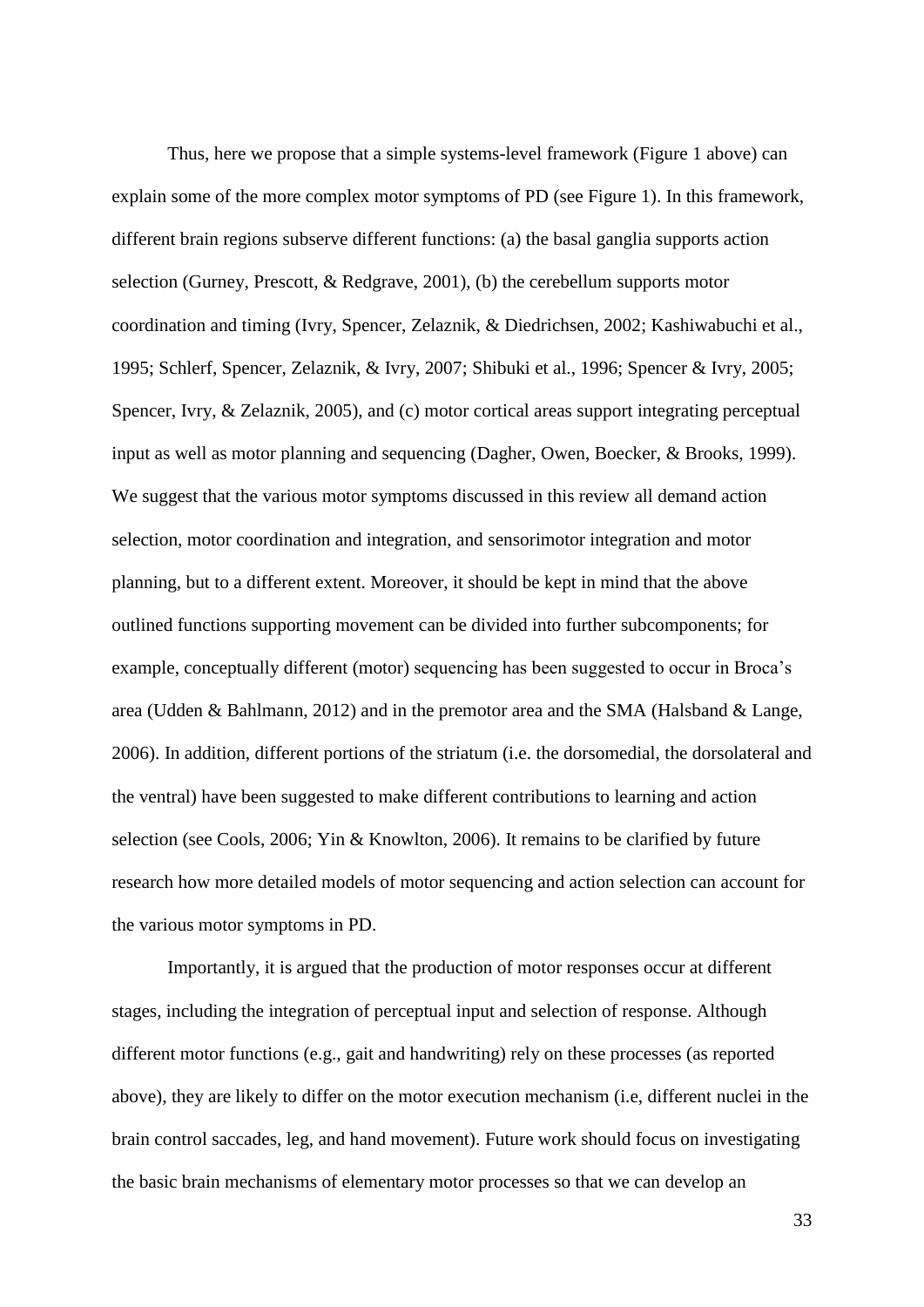understanding of how PD and associated therapies impact the different motor symptoms. Future neurocomputational modeling studies of action selection, sequencing, and coordination and timing of motor processes, as well as the investigation of the role of the basal ganglia, cortex, cerebellum, dopamine, and other brain neurotransmitters in mediating these fundamental motor processes will enhance our understanding of the motor symptoms of PD. Future neuroimaging work should improve upon existing techniques or develop novel techniques to investigate non-dopaminergic systems in PD, as increasing evidence suggests their involvement in most motor symptoms in PD.

Here, we argue that our reductionist approach may be able to explain (a) why dopamine medication and STN DBS may be effective for some motor processes and not others, and (b) why there are correlations among different motor processes, such as gait, speech, and hand movement (as discussed in the introduction). By providing a unified framework, future studies can then attempt to simultaneously find common treatments for the different motor symptoms in PD, rather than approaching individual motor impairments separately. Based on the unified framework proposed here, it is likely that treatments that target different cortical regions may improve complex motor processes such as gait, handwriting, and speech impairment in PD.

In sum, our review shows that many of the motor symptoms in PD rely on overlapping neural regions. Figure 1 depicts the offered unified framework, in which each motor symptom in PD can be potentially explained by a combination of low-level motor processes, such as action selection, motor coordination, and motor sequencing.

#### **References**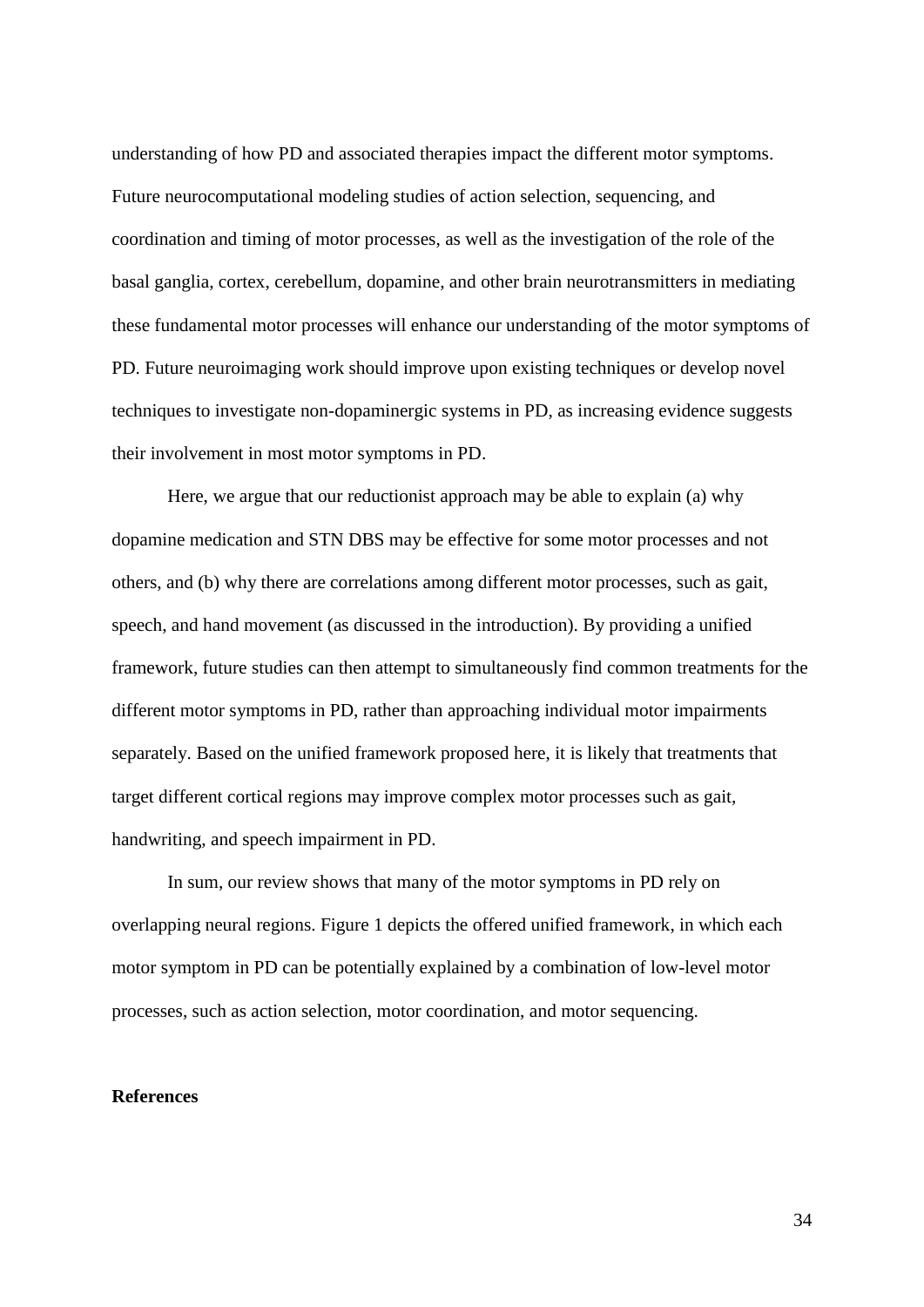- <span id="page-34-1"></span>Aarsland, D., Andersen, K., Larsen, J. P., Lolk, A., & Kragh-Sorensen, P. (2003). Prevalence and characteristics of dementia in Parkinson disease: an 8-year prospective study. *Arch Neurol, 60*(3), 387-392.
- <span id="page-34-11"></span>Alam, M., Schwabe, K., & Krauss, J. K. (2011). The pedunculopontine nucleus area: critical evaluation of interspecies differences relevant for its use as a target for deep brain stimulation. *Brain, 134*(Pt 1), 11-23.
- <span id="page-34-18"></span>Albani, G., Kunig, G., Soelch, C. M., Mauro, A., Priano, L., Martignoni, E., et al. (2001). The role of language areas in motor control dysfunction in Parkinson's disease. *Neurol Sci, 22*(1), 43-44.
- <span id="page-34-2"></span>Albin, R. L., Young, A. B., & Penney, J. B. (1989). The functional anatomy of basal ganglia disorders. *Trends Neurosci, 12*(10), 366-375.
- <span id="page-34-14"></span>Allen, D., & al., e. (2007). On the use of low-cost computer peripherals for the assessment of motor dysfunction in Parkinson's disease-quantification of bradykinesia using target tracking tasks. *Neural Systems and Rehabilitation Engineering, IEEE Transactions on, 15*(2), 286-294.
- <span id="page-34-10"></span>Almeida, Q. J., & Lebold, C. A. (2010). Freezing of gait in Parkinson's disease: a perceptual cause for a motor impairment? *J Neurol Neurosurg Psychiatry, 81*(5), 513-518.
- <span id="page-34-13"></span>Ambrose, S. H. (2001). Paleolithic technology and human evolution. *Science, 291*(5509), 1748-1753.
- <span id="page-34-15"></span>Anderson, J. M., Hughes, J. D., Rothi, L. J., Crucian, G. P., & Heilman, K. M. (1999). Developmental stuttering and Parkinson's disease: the effects of levodopa treatment. *J Neurol Neurosurg Psychiatry, 66*(6), 776-778.
- <span id="page-34-16"></span>Azevedo, L. L. d., Reis, C. A. d. C., Souza, I. S. d., & Cardoso, F. E. C. (2013). Prosody and levodopa in Parkinson's disease. *Arq Neuropsiquiatr, 71*(11), 835.
- <span id="page-34-7"></span>Baradaran, N., Tan, S. N., Liu, A., Ashoori, A., Palmer, S. J., Wang, Z. J., et al. (2013). Parkinson's disease rigidity: relation to brain connectivity and motor performance. *Front Neurol, 4*, 67.
- <span id="page-34-9"></span>Bartels, A. L., Balash, Y., Gurevich, T., Schaafsma, J. D., Hausdorff, J. M., & Giladi, N. (2003). Relationship between freezing of gait (FOG) and other features of Parkinson's: FOG is not correlated with bradykinesia. *J Clin Neurosci, 10*(5), 584-588.
- <span id="page-34-12"></span>Beeson, P., Rapcsak, S., Plante, E., Chargualaf, J., Chung, A., Johnson, S., et al. (2003). The neural substrates of writing: A functional magnetic resonance imaging study. *Aphasiology, 17*(6-7), 647-665.
- <span id="page-34-8"></span>Benabid, Pollak, P., Gao, D., Hoffmann, D., Limousin, P., Gay, E., et al. (1996). Chronic electrical stimulation of the ventralis intermedius nucleus of the thalamus as a treatment of movement disorders. *J Neurosurg, 84*(2), 203-214.
- <span id="page-34-17"></span>Benabid, A. L., Chabardes, S., Mitrofanis, J., & Pollak, P. (2009). Deep brain stimulation of the subthalamic nucleus for the treatment of Parkinson's disease. *The Lancet. Neurology, 8*(1), 67-81.
- <span id="page-34-3"></span>Benamer, H. T., Oertel, W. H., Patterson, J., Hadley, D. M., Pogarell, O., Hoffken, H., et al. (2003). Prospective study of presynaptic dopaminergic imaging in patients with mild parkinsonism and tremor disorders: part 1. Baseline and 3-month observations. *Mov Disord, 18*(9), 977- 984.
- <span id="page-34-4"></span>Benamer, H. T., Patterson, J., Wyper, D. J., Hadley, D. M., Macphee, G. J., & Grosset, D. G. (2000). Correlation of Parkinson's disease severity and duration with 123I-FP-CIT SPECT striatal uptake. *Mov Disord, 15*(4), 692-698.
- <span id="page-34-6"></span>Benedetti, F., Colloca, L., Torre, E., Lanotte, M., Melcarne, A., Pesare, M., et al. (2004). Placeboresponsive Parkinson patients show decreased activity in single neurons of subthalamic nucleus. *Nat Neurosci, 7*(6), 587-588.
- <span id="page-34-5"></span>Berardelli, A., Rothwell, J. C., Thompson, P. D., & Hallett, M. (2001). Pathophysiology of bradykinesia in Parkinson's disease. *Brain, 124*(Pt 11), 2131-2146.
- <span id="page-34-0"></span>Berardelli, A., Sabra, A. F., & Hallett, M. (1983). Physiological mechanisms of rigidity in Parkinson's disease. *J Neurol Neurosurg Psychiatry, 46*(1), 45-53.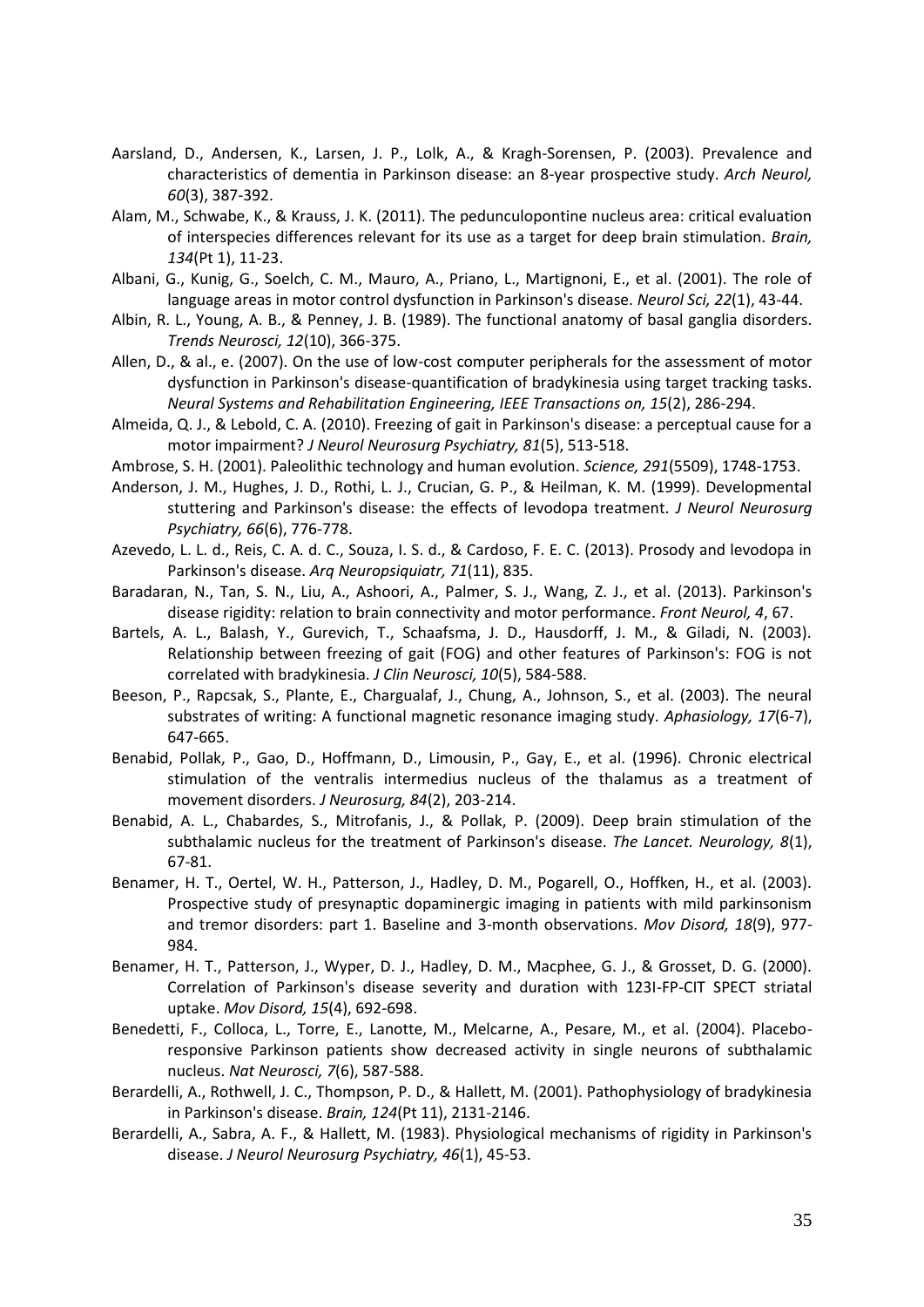- <span id="page-35-3"></span>Bhidayasiri, R. (2005). Differential diagnosis of common tremor syndromes. *Postgrad Med J, 81*(962), 756-762.
- <span id="page-35-14"></span>Biary, N., Pimental, P. A., & Langenberg, P. W. (1988). A double-blind trial of clonazepam in the treatment of parkinsonian dysarthria. *Neurology, 38*(2), 255-258.
- <span id="page-35-8"></span>Bidet-Ildei, C., Pollak, P., Kandel, S., Fraix, V., & Orliaguet, J. P. (2011). Handwriting in patients with Parkinson disease: effect of L-dopa and stimulation of the sub-thalamic nucleus on motor anticipation. *Hum Mov Sci, 30*(4), 783-791.
- <span id="page-35-9"></span>Boecker, H., Lee, A., Mühlau, M., Ceballos-Baumann, A., Ritzl, A., Spilker, M., et al. (2005). Force level independent representations of predictive grip force–load force coupling: a PET activation study. *Neuroimage, 25*(1), 243-252.
- <span id="page-35-7"></span>Bohnen, N. I., Albin, R. L., Muller, M. L., & Chou, K. (2011). Advances in Therapeutic Options for Gait and Balance in Parkinson's Disease. *US Neurol, 7*(2), 100-108.
- <span id="page-35-0"></span>Bohnen, N. I., Frey, K. A., Studenski, S., Kotagal, V., Koeppe, R. A., Scott, P. J., et al. (2013). Gait speed in Parkinson disease correlates with cholinergic degeneration. *Neurology, 81*(18), 1611- 1616.
- <span id="page-35-15"></span>Borden, A., Wallon, D., Lefaucheur, R., Derrey, S., Fetter, D., Verin, M., et al. (2014). Does early verbal fluency decline after STN implantation predict long-term cognitive outcome after STN-DBS in Parkinson's disease? *J Neurol Sci*.
- <span id="page-35-5"></span>Brittain, J. S., Cagnan, H., Mehta, A. R., Saifee, T. A., Edwards, M. J., & Brown, P. (2015). Distinguishing the central drive to tremor in Parkinson's disease and essential tremor. *J Neurosci, 35*(2), 795-806.
- <span id="page-35-6"></span>Brown, R. G., Dowsey, P. L., Brown, P., Jahanshahi, M., Pollak, P., Benabid, A. L., et al. (1999). Impact of deep brain stimulation on upper limb akinesia in Parkinson's disease. *Ann Neurol, 45*(4), 473-488.
- <span id="page-35-12"></span>Burghaus, L., Hilker, R., Thiel, A., Galldiks, N., Lehnhardt, F. G., Zaro-Weber, O., et al. (2006). Deep brain stimulation of the subthalamic nucleus reversibly deteriorates stuttering in advanced Parkinson's disease. *J Neural Transm, 113*(5), 625-631.
- <span id="page-35-1"></span>Cantiniaux, S., Vaugoyeau, M., Robert, D., Horrelou-Pitek, C., Mancini, J., Witjas, T., et al. (2010). Comparative analysis of gait and speech in Parkinson's disease: hypokinetic or dysrhythmic disorders? *J Neurol Neurosurg Psychiatry, 81*(2), 177-184.
- <span id="page-35-13"></span>Civier, O., Bullock, D., Max, L., & Guenther, F. H. (2013). Computational modeling of stuttering caused by impairments in a basal ganglia thalamo-cortical circuit involved in syllable selection and initiation. *Brain Lang, 126*(3), 263-278.
- <span id="page-35-4"></span>Collins, A. G., & Frank, M. J. (2014). Opponent actor learning (OpAL): modeling interactive effects of striatal dopamine on reinforcement learning and choice incentive. *Psychol Rev, 121*(3), 337- 366.
- <span id="page-35-10"></span>Connor, N. P., Abbs, J. H., Cole, K. J., & Gracco, V. L. (1989). Parkinsonian deficits in serial multiarticulate movements for speech. *Brain, 112 ( Pt 4)*, 997-1009.
- <span id="page-35-17"></span>Cools, R. (2006). Dopaminergic modulation of cognitive function-implications for L-DOPA treatment in Parkinson's disease. *Neurosci Biobehav Rev, 30*(1), 1-23.
- <span id="page-35-16"></span>Cools, R., Barker, R. A., Sahakian, B. J., & Robbins, T. W. (2001). Enhanced or impaired cognitive function in Parkinson's disease as a function of dopaminergic medication and task demands. *Cereberal Cortex, 11*(12), 1136-1143.
- <span id="page-35-2"></span>Crouse, J. J., Phillips, J. R., Jahanshahi, M., & Moustafa, A. A. (2016). Postural instability and falls in Parkinson's disease. *Rev Neurosci*.
- <span id="page-35-11"></span>Cummings, J. L., Darkins, A., Mendez, M., Hill, M. A., & Benson, D. F. (1988). Alzheimer's disease and Parkinson's disease: comparison of speech and language alterations. *Neurology, 38*(5), 680- 684.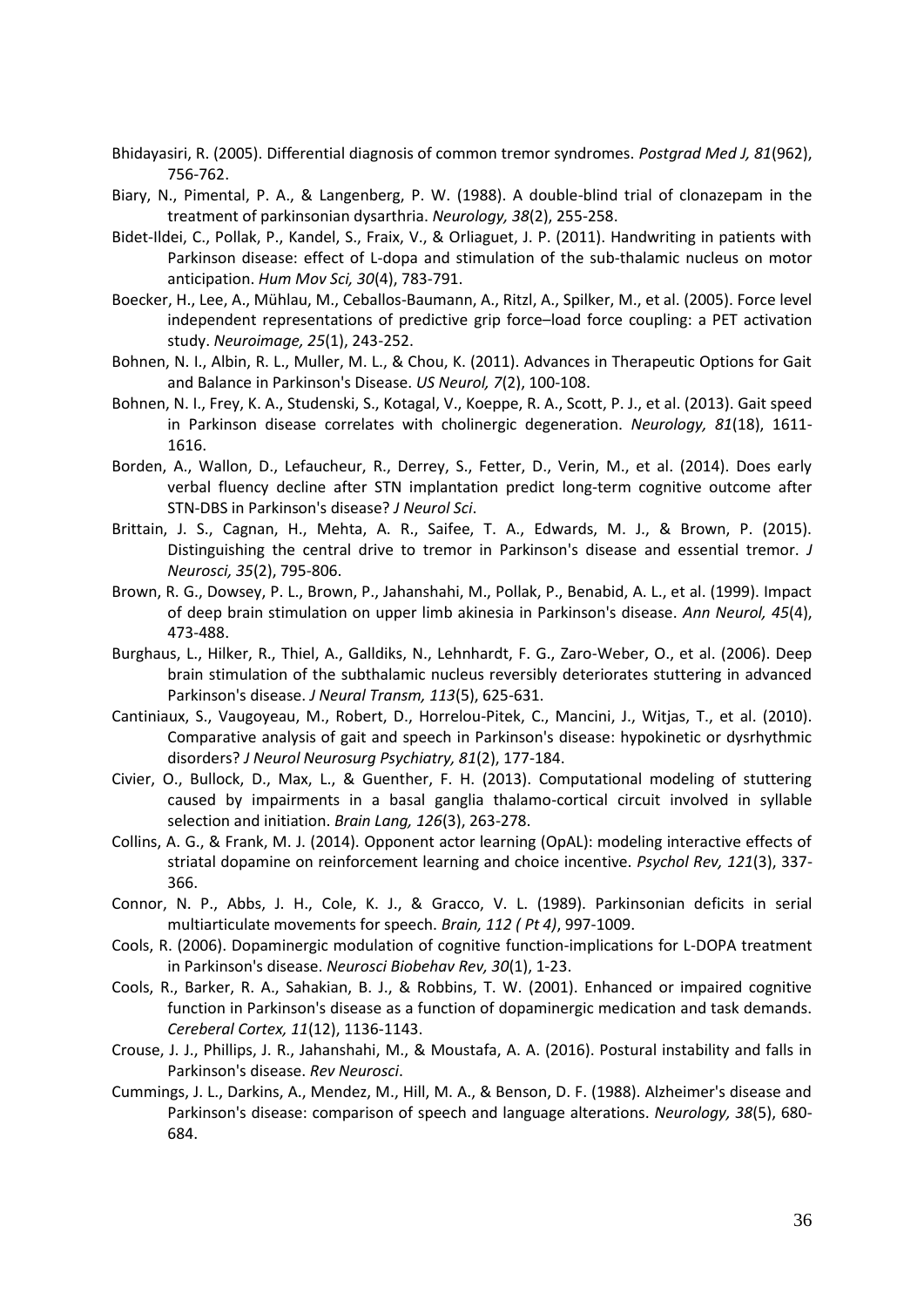- <span id="page-36-18"></span>Dagher, A., Owen, A. M., Boecker, H., & Brooks, D. J. (1999). Mapping the network for planning: a correlational PET activation study with the Tower of London task. *Brain, 122 ( Pt 10)*, 1973- 1987.
- <span id="page-36-12"></span>Davare, M., Andres, M., Cosnard, G., Thonnard, J.-L., & Olivier, E. (2006). Dissociating the role of ventral and dorsal premotor cortex in precision grasping. *The Journal of neuroscience, 26*(8), 2260-2268.
- <span id="page-36-16"></span>Dunnewold, R. J., Jacobi, C. E., & van Hilten, J. J. (1997). Quantitative assessment of bradykinesia in patients with Parkinson's disease. *J Neurosci Methods, 74*(1), 107-112.
- <span id="page-36-1"></span>Eggers, C., Kahraman, D., Fink, G. R., Schmidt, M., & Timmermann, L. (2011). Akinetic-rigid and tremor-dominant Parkinson's disease patients show different patterns of FP-CIT single photon emission computed tomography. *Mov Disord, 26*(3), 416-423.
- <span id="page-36-2"></span>Eggers, C., Pedrosa, D. J., Kahraman, D., Maier, F., Lewis, C. J., Fink, G. R., et al. (2012). Parkinson subtypes progress differently in clinical course and imaging pattern. *PLoS One, 7*(10), e46813.
- <span id="page-36-6"></span>Ehgoetz Martens, K. A., Ellard, C. G., & Almeida, Q. J. (2014). Does anxiety cause freezing of gait in Parkinson's disease? *PLoS One, 9*(9), e106561.
- Ehrsson, Naito, E., Geyer, S., Amunts, K., Zilles, K., Forssberg, H., et al. (2000). Simultaneous movements of upper and lower limbs are coordinated by motor representations that are shared by both limbs: a PET study. *Eur J Neurosci, 12*(9), 3385-3398.
- <span id="page-36-13"></span>Ehrsson, H. H., Fagergren, A., Johansson, R. S., & Forssberg, H. (2003). Evidence for the involvement of the posterior parietal cortex in coordination of fingertip forces for grasp stability in manipulation. *Journal of Neurophysiology, 90*(5), 2978-2986.
- <span id="page-36-7"></span>Eichhorn, T. E., Gasser, T., Mai, N., Marquardt, C., Arnold, G., Schwarz, J., et al. (1996). Computational analysis of open loop handwriting movements in Parkinson's disease: a rapid method to detect dopamimetic effects. *Mov Disord, 11*(3), 289-297.
- <span id="page-36-5"></span>Elble, R. J. (2002). Tremor and dopamine agonists. *Neurology, 58*(4 Suppl 1), S57-62.
- <span id="page-36-9"></span>Eliasson, A.-C., Forssberg, H., Hung, Y.-C., & Gordon, A. M. (2006). Development of hand function and precision grip control in individuals with cerebral palsy: a 13-year follow-up study. *Pediatrics, 118*(4), e1226-e1236.
- <span id="page-36-17"></span>Ellfolk, U., Joutsa, J., Rinne, J. O., Parkkola, R., Jokinen, P., & Karrasch, M. (2014). Striatal volume is related to phonemic verbal fluency but not to semantic or alternating verbal fluency in early Parkinson's disease. *J Neural Transm, 121*(1), 33-40.
- <span id="page-36-3"></span>Evarts, E. V., Teravainen, H., & Calne, D. B. (1981). Reaction time in Parkinson's disease. *Brain, 104*(Pt 1), 167-186.
- <span id="page-36-10"></span>Fagergren, A., Ekeberg, Ö., & Forssberg, H. (2003). Control strategies correcting inaccurately programmed fingertip forces: model predictions derived from human behavior. *Journal of neurophysiology, 89*(6), 2904-2916.
- <span id="page-36-0"></span>Fahn, S. (2011). Classification of movement disorders. *Mov Disord, 26*(6), 947-957.
- <span id="page-36-4"></span>Fahn, S., Libsch, L. R., & Cutler, R. W. (1971). Monoamines in the human neostriatum: topographic distribution in normals and in Parkinson's disease and their role in akinesia, rigidity, chorea, and tremor. *J Neurol Sci, 14*(4), 427-455.
- <span id="page-36-11"></span>Fellows, Ernst, J., Schwarz, M., Töpper, R., & Noth, J. (2001). Precision grip deficits in cerebellar disorders in man. *Clinical neurophysiology, 112*(10), 1793-1802.
- <span id="page-36-8"></span>Fellows, Noth, J., & Schwarz, M. (1998). Precision grip and Parkinson's disease. *Brain, 121*(9), 1771- 1784.
- <span id="page-36-15"></span>Fellows, S. J., Kronenburger, M., Allert, N., Coenen, V. A., Fromm, C., Noth, J., et al. (2006). The effect of subthalamic nucleus deep brain stimulation on precision grip abnormalities in Parkinson's disease. [Research Support, Non-U.S. Gov't]. *Parkinsonism Relat Disord, 12*(3), 149-154.
- <span id="page-36-14"></span>Fellows, S. J., & Noth, J. (2004). Grip force abnormalities in de novo Parkinson's disease. [Research Support, Non-U.S. Gov't]. *Mov Disord, 19*(5), 560-565.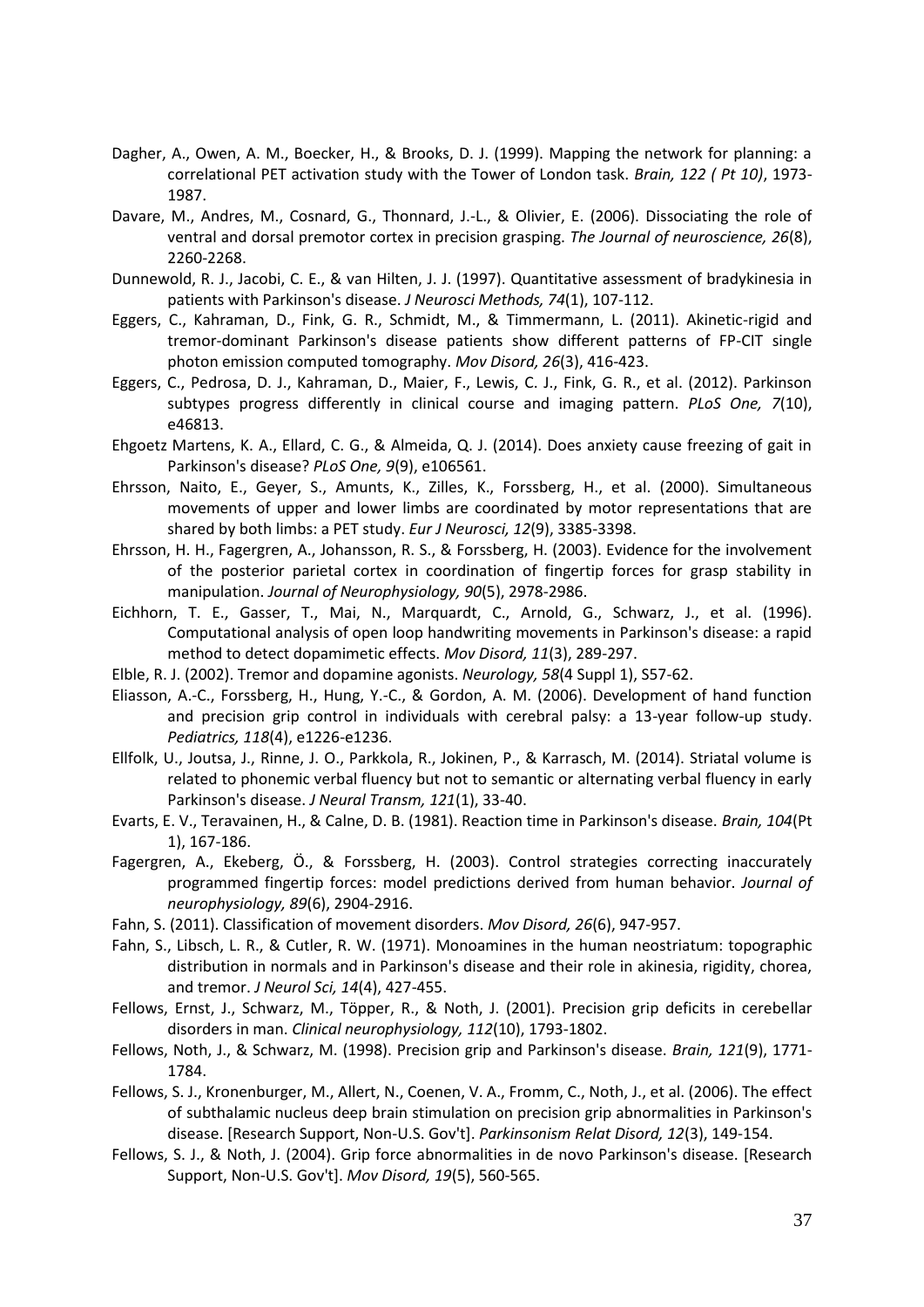- <span id="page-37-7"></span>Ferraye, M. U., Ardouin, C., Lhommee, E., Fraix, V., Krack, P., Chabardes, S., et al. (2013). Levodoparesistant freezing of gait and executive dysfunction in Parkinson's disease. *Eur Neurol, 69*(5), 281-288.
- <span id="page-37-5"></span>Fishman, P. S. (2008). Paradoxical aspects of parkinsonian tremor. *Mov Disord, 23*(2), 168-173.
- <span id="page-37-15"></span>Forrest, K., Weismer, G., & Turner, G. S. (1989). Kinematic, acoustic, and perceptual analyses of connected speech produced by parkinsonian and normal geriatric adults. *J Acoust Soc Am, 85*(6), 2608-2622.
- <span id="page-37-4"></span>Forsaa, E. B., Larsen, J. P., Wentzel-Larsen, T., Goetz, C. G., Stebbins, G. T., Aarsland, D., et al. (2010). A 12-year population-based study of psychosis in Parkinson disease. *Arch Neurol, 67*(8), 996- 1001.
- <span id="page-37-0"></span>Fox, S. H. (2013). Non-dopaminergic treatments for motor control in Parkinson's disease. *Drugs, 73*(13), 1405-1415.
- <span id="page-37-17"></span>Frank, M. J. (2005). Dynamic dopamine modulation in the basal ganglia: a neurocomputational account of cognitive deficits in medicated and nonmedicated Parkinsonism. *J Cogn Neurosci, 17*(1), 51-72.
- <span id="page-37-6"></span>Frank, M. J., Samanta, J., Moustafa, A. A., & Sherman, S. J. (2007). Hold your horses: impulsivity, deep brain stimulation, and medication in parkinsonism. *Science, 318*(5854), 1309-1312.
- <span id="page-37-13"></span>Fung, V. S., Burne, J. A., & Morris, J. G. (2000). Objective quantification of resting and activated parkinsonian rigidity: a comparison of angular impulse and work scores. *Mov Disord, 15*(1), 48-55.
- <span id="page-37-8"></span>Gangadhar, G., Joseph, D., & Chakravarthy, V. S. (2008). Understanding Parkinsonian handwriting through a computational model of basal ganglia. *Neural Comput, 20*(10), 2491-2525.
- <span id="page-37-14"></span>Ghika, J., Wiegner, A. W., Fang, J. J., Davies, L., Young, R. R., & Growdon, J. H. (1993). Portable system for quantifying motor abnormalities in Parkinson's disease. *IEEE Trans Biomed Eng, 40*(3), 276-283.
- <span id="page-37-1"></span>Giladi, N., McDermott, M. P., Fahn, S., Przedborski, S., Jankovic, J., Stern, M., et al. (2001). Freezing of gait in PD: prospective assessment in the DATATOP cohort. *Neurology, 56*(12), 1712-1721.
- <span id="page-37-2"></span>Goberman, A. M. (2005). Correlation between acoustic speech characteristics and non-speech motor performance in Parkinson Disease. *Med Sci Monit, 11*(3), CR109-116.
- <span id="page-37-10"></span>Gordon, Ingvarsson, P. E., & Forssberg, H. (1997). Anticipatory control of manipulative forces in Parkinson's disease. [Research Support, Non-U.S. Gov't]. *Exp Neurol, 145*(2 Pt 1), 477-488.
- <span id="page-37-11"></span>Gordon, Westling, G., Cole, K. J., & Johansson, R. S. (1993). Memory representations underlying motor commands used during manipulation of common and novel objects. *Journal of Neurophysiology, 69*(6), 1789-1796.
- <span id="page-37-16"></span>Grossman, M., Carvell, S., Gollomp, S., Stern, M. B., Vernon, G., & Hurtig, H. I. (1991). Sentence comprehension and praxis deficits in Parkinson's disease. *Neurology, 41*(10), 1620-1626.
- <span id="page-37-12"></span>Gupta, A., Balasubramani, P. P., & Chakravarthy, S. (2013). Computational model of precision grip in Parkinson's disease: A Utility based approach. [Original Research]. *Frontiers in Computational Neuroscience, 7*.
- <span id="page-37-18"></span>Gurney, K., Prescott, T. J., & Redgrave, P. (2001). A computational model of action selection in the basal ganglia. II. Analysis and simulation of behaviour. *Biol Cybern, 84*(6), 411-423.
- <span id="page-37-19"></span>Halsband, U., & Lange, R. K. (2006). Motor learning in man: a review of functional and clinical studies. *J Physiol Paris, 99*(4-6), 414-424.
- <span id="page-37-9"></span>Helie, S., Chakravarthy, S., & Moustafa, A. A. (2013). Exploring the cognitive and motor functions of the basal ganglia: an integrative review of computational cognitive neuroscience models. *Front Comput Neurosci, 7*, 174.
- <span id="page-37-3"></span>Helmich, R. C., Hallett, M., Deuschl, G., Toni, I., & Bloem, B. R. (2012). Cerebral causes and consequences of parkinsonian resting tremor: a tale of two circuits? *Brain, 135*(Pt 11), 3206- 3226.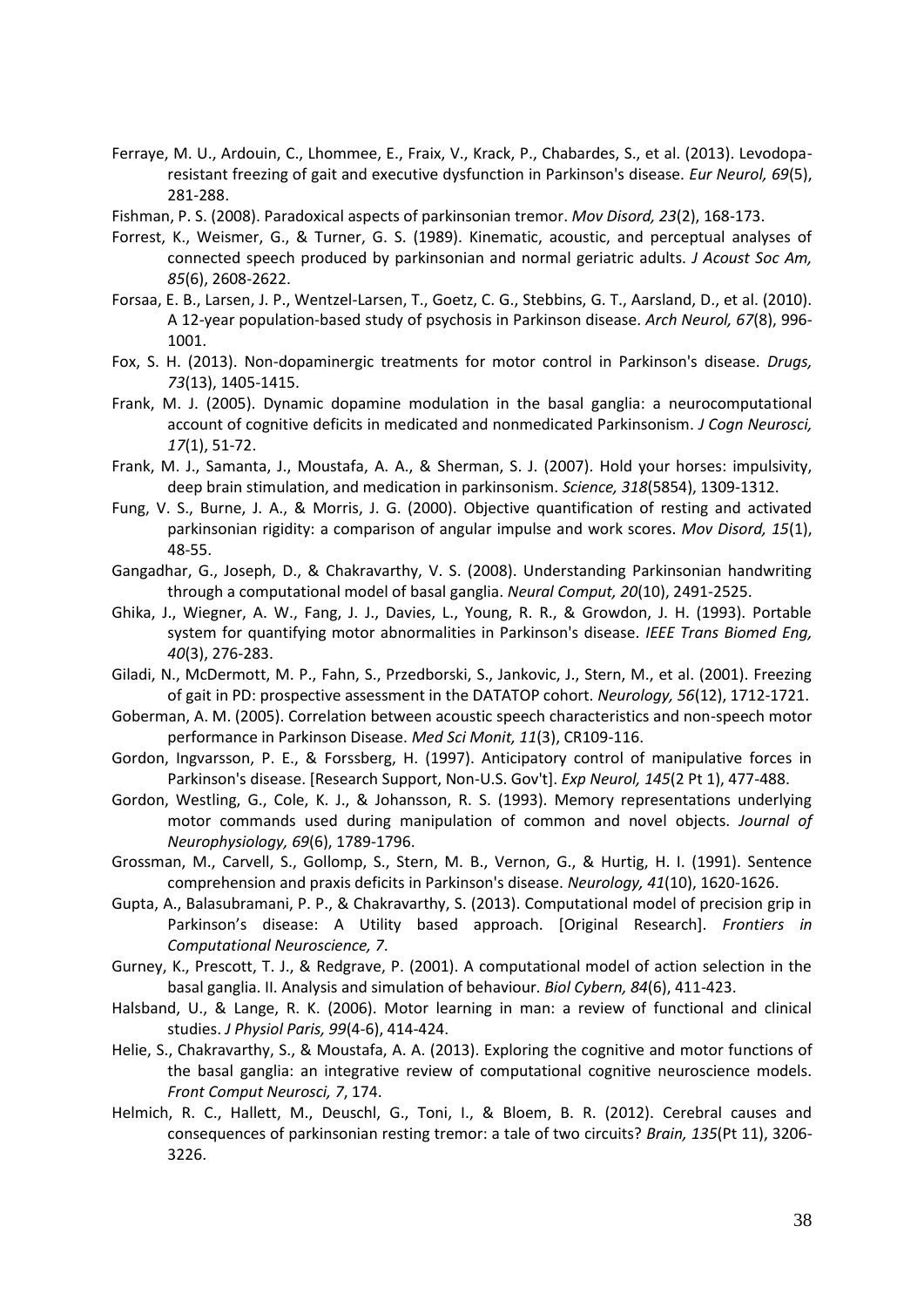- <span id="page-38-5"></span>Helmich, R. C., Janssen, M. J., Oyen, W. J., Bloem, B. R., & Toni, I. (2011). Pallidal dysfunction drives a cerebellothalamic circuit into Parkinson tremor. *Ann Neurol, 69*(2), 269-281.
- <span id="page-38-7"></span>Hillis, A. E., Kane, A., Tuffiash, E., Beauchamp, N. J., Barker, P. B., & Jacobs, M. A. (2002). Neural substrates of the cognitive processes underlying spelling: Evidence from MR diffusion and perfusion imaging *Aphasiology, 16*, 425–438.
- <span id="page-38-18"></span>Ho, A. K., Iansek, R., Marigliani, C., Bradshaw, J. L., & Gates, S. (1998). Speech impairment in a large sample of patients with Parkinson's disease. *Behav Neurol, 11*(3), 131-137.
- <span id="page-38-3"></span>Hughes, A. J., Daniel, S. E., Kilford, L., & Lees, A. J. (1992). Accuracy of clinical diagnosis of idiopathic Parkinson's disease: a clinico-pathological study of 100 cases. *Journal of Neurology, Neurosurgery, & Psychiatry, 55*(3), 181-184.
- <span id="page-38-19"></span>Illes, J., Metter, E. J., Hanson, W. R., & Iritani, S. (1988). Language production in Parkinson's disease: acoustic and linguistic considerations. *Brain Lang, 33*(1), 146-160.
- <span id="page-38-9"></span>Ingvarsson, P. E., Gordon, A. M., & Forssberg, H. (1997). Coordination of manipulative forces in Parkinson's disease. [Research Support, Non-U.S. Gov't]. *Exp Neurol, 145*(2 Pt 1), 489-501.
- <span id="page-38-20"></span>Ivry, R. B., Spencer, R. M., Zelaznik, H. N., & Diedrichsen, J. (2002). The cerebellum and event timing. *Ann N Y Acad Sci, 978*, 302-317.
- <span id="page-38-2"></span>Jankovic, J. (2008). Parkinson's disease: clinical features and diagnosis. *J Neurol Neurosurg Psychiatry, 79*(4), 368-376.
- <span id="page-38-4"></span>Jankovic, J., McDermott, M., Carter, J., Gauthier, S., Goetz, C., Golbe, L., et al. (1990). Variable expression of Parkinson's disease: a base-line analysis of the DATATOP cohort. The Parkinson Study Group. *Neurology, 40*(10), 1529-1534.
- <span id="page-38-0"></span>Jankovic, J., & Tolosa, E. (2007). *Parkinson's disease and movement disorders.* . Philadelphia: Lippincott Williams and Wilkins.
- <span id="page-38-6"></span>Jenkins, I. H., Fernandez, W., Playford, E. D., Lees, A. J., Frackowiak, R. S., Passingham, R. E., et al. (1992). Impaired activation of the supplementary motor area in Parkinson's disease is reversed when akinesia is treated with apomorphine. *Ann Neurol, 32*(6), 749-757.
- <span id="page-38-10"></span>Johansson. (1998). Sensory input and control of grip. *Novartis Found Symp, 218*, 45-59; discussion 59-63.
- <span id="page-38-11"></span>Johansson, & Cole, K. J. (1994). Grasp stability during manipulative actions. *Canadian journal of physiology and pharmacology, 72*(5), 511-524.
- <span id="page-38-12"></span>Johansson, Hager, C., & Riso, R. (1992). Somatosensory control of precision grip during unpredictable pulling loads. II. Changes in load force rate. *Exp Brain Res, 89*(1), 192-203.
- <span id="page-38-13"></span>Johansson, Riso, R., Hager, C., & Backstrom, L. (1992). Somatosensory control of precision grip during unpredictable pulling loads. I. Changes in load force amplitude. *Exp Brain Res, 89*(1), 181- 191.
- <span id="page-38-14"></span>Johansson, & Westling, G. (1984). Roles of glabrous skin receptors and sensorimotor memory in automatic control of precision grip when lifting rougher or more slippery objects. *Exp Brain Res, 56*(3), 550-564.
- <span id="page-38-15"></span>Johansson, & Westling, G. (1988a). Coordinated isometric muscle commands adequately and erroneously programmed for the weight during lifting task with precision grip. [Research Support, Non-U.S. Gov't]. *Exp Brain Res, 71*(1), 59-71.
- <span id="page-38-16"></span>Johansson, & Westling, G. (1988b). Programmed and triggered actions to rapid load changes during precision grip. [Research Support, Non-U.S. Gov't]. *Exp Brain Res, 71*(1), 72-86.
- <span id="page-38-8"></span>Jones, L. A., & Lederman, S. J. (2006). *Human hand function*: Oxford University Press.
- <span id="page-38-1"></span>Kalia, L. V., Brotchie, J. M., & Fox, S. H. (2013). Novel nondopaminergic targets for motor features of Parkinson's disease: review of recent trials. *Mov Disord, 28*(2), 131-144.
- <span id="page-38-17"></span>Kandel, E. R., Schwartz, J. H., & Jessell, T. M. (2000). *Principles of neural science* (Vol. 4): McGraw-Hill New York.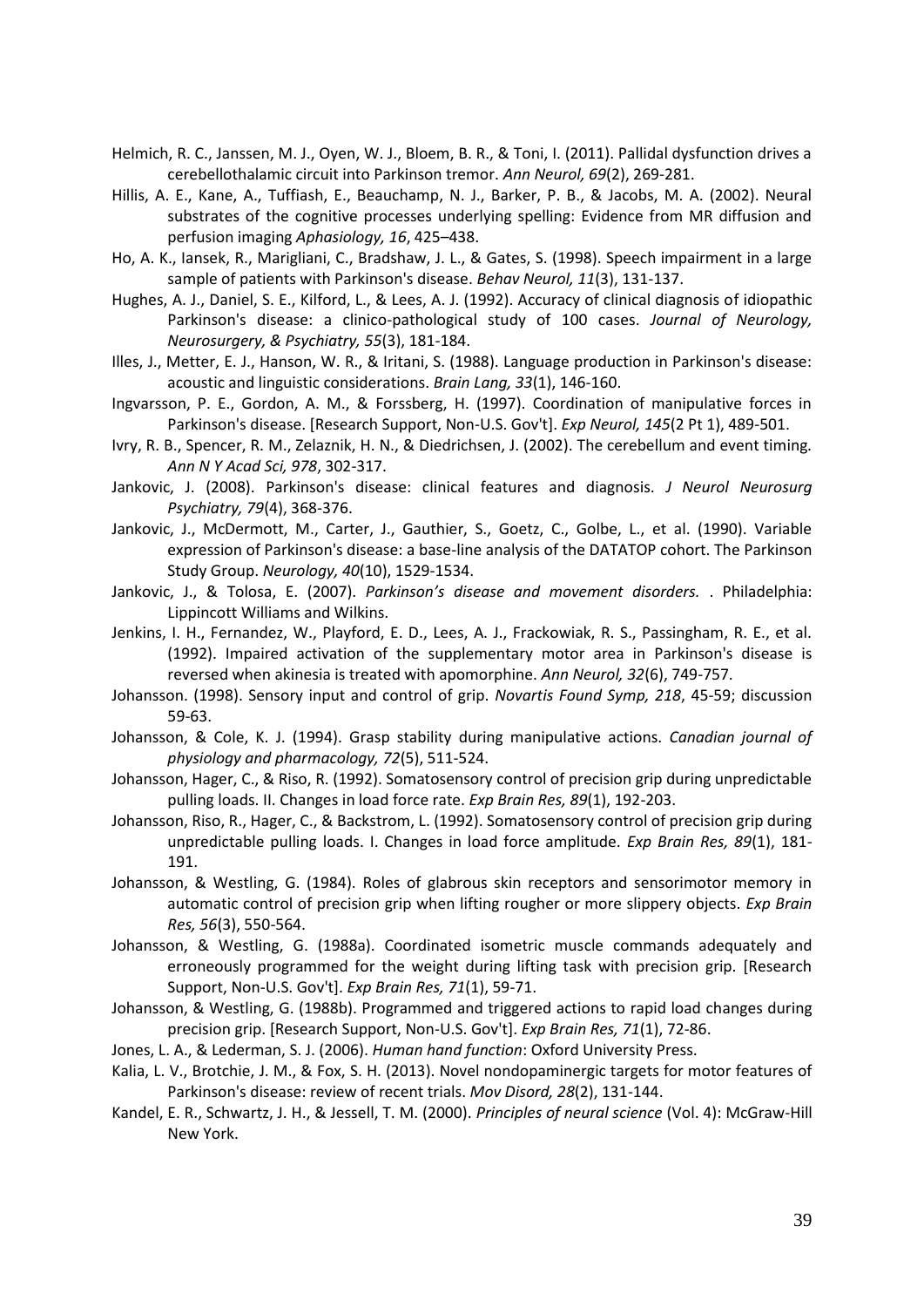- <span id="page-39-18"></span>Kashiwabuchi, N., Ikeda, K., Araki, K., Hirano, T., Shibuki, K., Takayama, C., et al. (1995). Impairment of motor coordination, Purkinje cell synapse formation, and cerebellar long-term depression in GluR delta 2 mutant mice. *Cell, 81*(2), 245-252.
- <span id="page-39-3"></span>Kassubek, J., Juengling, F. D., Hellwig, B., Spreer, J., & Lucking, C. H. (2002). Thalamic gray matter changes in unilateral Parkinsonian resting tremor: a voxel-based morphometric analysis of 3 dimensional magnetic resonance imaging. *Neuroscience Letters, 323*(1), 29-32.
- <span id="page-39-9"></span>Kim, J. W., Lee, J. H., Kwon, Y., Kim, C. S., Eom, G. M., Koh, S. B., et al. (2011). Quantification of bradykinesia during clinical finger taps using a gyrosensor in patients with Parkinson's disease. *Med Biol Eng Comput, 49*(3), 365-371.
- <span id="page-39-2"></span>Kish, S. J., Shannak, K., & Hornykiewicz, O. (1988). Uneven pattern of dopamine loss in the striatum of patients with idiopathic Parkinson's disease. Pathophysiologic and clinical implications. *The New England Journal of Medicine, 318*(14), 876-880.
- <span id="page-39-12"></span>Kleinow, J., & Smith, A. (2000). Influences of length and syntactic complexity on the speech motor stability of the fluent speech of adults who stutter. *J Speech Lang Hear Res, 43*(2), 548-559.
- <span id="page-39-11"></span>Kleinow, J., & Smith, A. (2006). Potential interactions among linguistic, autonomic, and motor factors in speech. *Dev Psychobiol, 48*(4), 275-287.
- <span id="page-39-5"></span>Koller, W. C., Busenbark, K., & Miner, K. (1994). The relationship of essential tremor to other movement disorders: report on 678 patients. Essential Tremor Study Group. *Ann Neurol, 35*(6), 717-723.
- <span id="page-39-14"></span>Kompoliti, K., Wang, Q. E., Goetz, C. G., Leurgans, S., & Raman, R. (2000). Effects of central dopaminergic stimulation by apomorphine on speech in Parkinson's disease. *Neurology, 54*(2), 458-462.
- <span id="page-39-16"></span>Krack, P., Batir, A., Van Blercom, N., Chabardes, S., Fraix, V., Ardouin, C., et al. (2003). Five-year follow-up of bilateral stimulation of the subthalamic nucleus in advanced Parkinson's disease. *N Engl J Med, 349*(20), 1925-1934.
- <span id="page-39-7"></span>Krack, P., Pollak, P., Limousin, P., Hoffmann, D., Benazzouz, A., Le Bas, J. F., et al. (1998). Opposite motor effects of pallidal stimulation in Parkinson's disease. *Ann Neurol, 43*(2), 180-192.
- <span id="page-39-6"></span>Kuhn, A. A., Tsui, A., Aziz, T., Ray, N., Brucke, C., Kupsch, A., et al. (2009). Pathological synchronisation in the subthalamic nucleus of patients with Parkinson's disease relates to both bradykinesia and rigidity. *Exp Neurol, 215*(2), 380-387.
- <span id="page-39-8"></span>Lange, K. W., Mecklinger, L., Walitza, S., Becker, G., Gerlach, M., Naumann, M., et al. (2006). Brain dopamine and kinematics of graphomotor functions. *Hum Mov Sci, 25*(4-5), 492-509.
- <span id="page-39-15"></span>Larson, K., Ramig, L. O., Scherer, R. C. (1994). Acoustic and glottographic voice analysis during drugrelated fluctuations in Parkinson's disease. *J. Med. Speech Lang. Pathol., 2*, 211-226.
- <span id="page-39-1"></span>Lee, Koh, S. B., Chae, S. W., Seo, W. K., Kwon do, Y., Kim, J. H., et al. (2012). Postural instability and cognitive dysfunction in early Parkinson's disease. *The Canadian Journal of Neurological Sciences, 39*(4), 473-482.
- <span id="page-39-13"></span>Lee, C., Grossman, M., Morris, J., Stern, M. B., & Hurtig, H. I. (2003). Attentional resource and processing speed limitations during sentence processing in Parkinson's disease. *Brain Lang, 85*(3), 347-356.
- <span id="page-39-0"></span>Lees, A. J., Hardy, J., & Revesz, T. (2009). Parkinson's disease. *Lancet, 373*(9680), 2055-2066.
- <span id="page-39-10"></span>Levelt, W. J., Roelofs, A., & Meyer, A. S. (1999). A theory of lexical access in speech production. *Behav Brain Sci, 22*(1), 1-38; discussion 38-75.
- <span id="page-39-4"></span>Levy, R., Hutchison, W. D., Lozano, A. M., & Dostrovsky, J. O. (2000). High-frequency synchronization of neuronal activity in the subthalamic nucleus of parkinsonian patients with limb tremor. *J Neurosci, 20*(20), 7766-7775.
- <span id="page-39-17"></span>Lewis, Byblow, W. D., & Walt, S. E. (2000). Stride length regulation in Parkinson's disease: the use of extrinsic, visual cues. *Brain, 123 ( Pt 10)*, 2077-2090.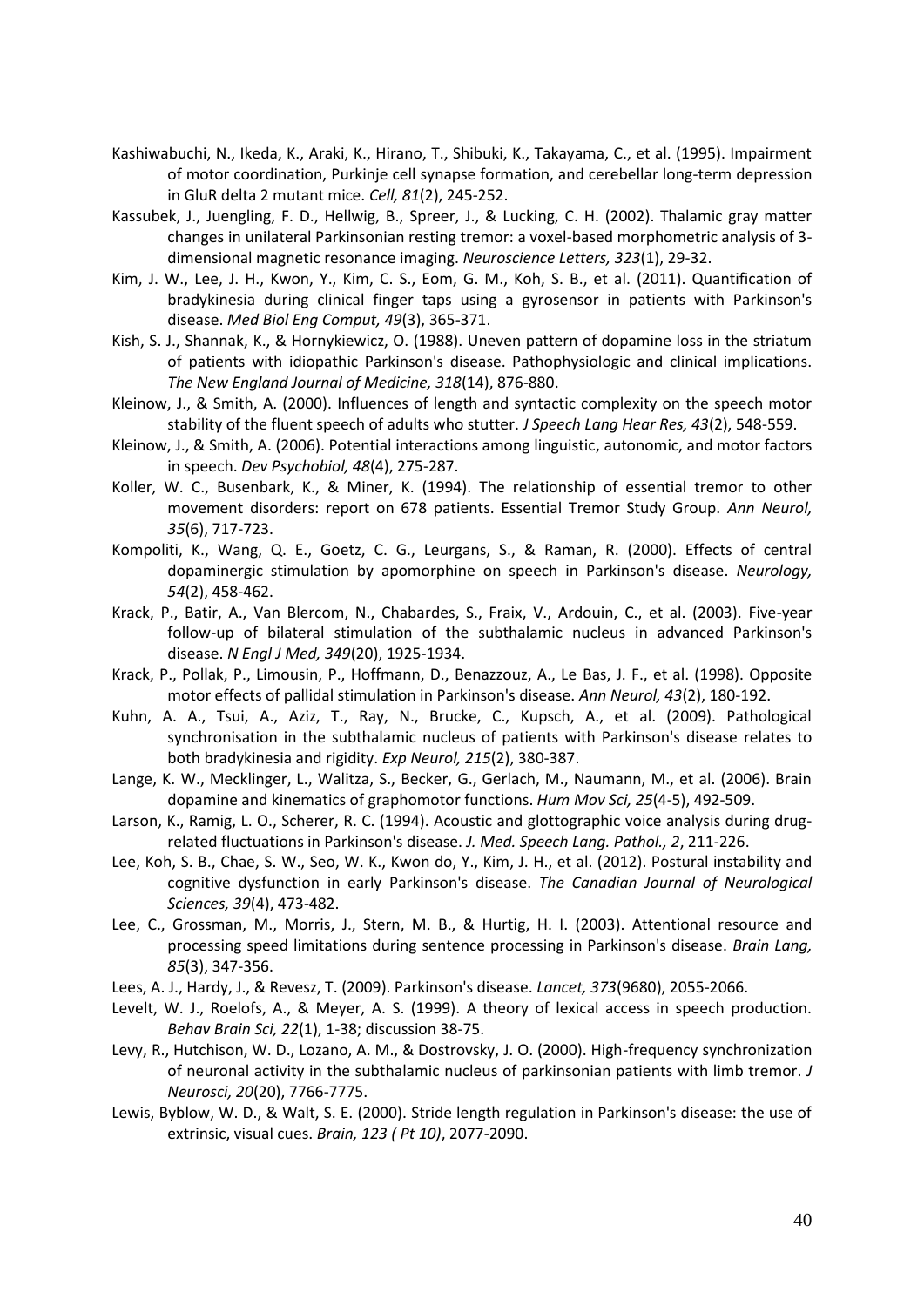- <span id="page-40-6"></span>Lewis, Du, G., Sen, S., Kawaguchi, A., Truong, Y., Lee, S., et al. (2011). Differential involvement of striato- and cerebello-thalamo-cortical pathways in tremor- and akinetic/rigid-predominant Parkinson's disease. *Neuroscience, 177*, 230-239.
- <span id="page-40-1"></span>Lewis, Foltynie, T., Blackwell, A. D., Robbins, T. W., Owen, A. M., & Barker, R. A. (2005). Heterogeneity of Parkinson's disease in the early clinical stages using a data driven approach. *J Neurol Neurosurg Psychiatry, 76*(3), 343-348.
- <span id="page-40-9"></span>Lieberman, A. (2006). Are freezing of gait (FOG) and panic related? *J Neurol Sci, 248*(1-2), 219-222.
- <span id="page-40-17"></span>Lieberman, P., Kako, E., Friedman, J., Tajchman, G., Feldman, L. S., & Jiminez, E. B. (1992). Speech production, syntax comprehension, and cognitive deficits in Parkinson's disease. *Brain Lang, 43*(2), 169-189.
- <span id="page-40-5"></span>Lo, R. Y., Tanner, C. M., Albers, K. B., Leimpeter, A. D., Fross, R. D., Bernstein, A. L., et al. (2009). Clinical features in early Parkinson disease and survival. *Arch Neurol, 66*(11), 1353-1358.
- <span id="page-40-4"></span>Louis, E. D., Levy, G., Cote, L. J., Mejia, H., Fahn, S., & Marder, K. (2001). Clinical correlates of action tremor in Parkinson disease. *Arch Neurol, 58*(10), 1630-1634.
- <span id="page-40-3"></span>Louis, E. D., Tang, M. X., Cote, L., Alfaro, B., Mejia, H., & Marder, K. (1999). Progression of parkinsonian signs in Parkinson disease. *Arch Neurol, 56*(3), 334-337.
- <span id="page-40-7"></span>Magill, P. J., Bolam, J. P., & Bevan, M. D. (2001). Dopamine regulates the impact of the cerebral cortex on the subthalamic nucleus-globus pallidus network. *Neuroscience, 106*(2), 313-330.
- <span id="page-40-18"></span>Maillet, A., Krainik, A., Debu, B., Tropres, I., Lagrange, C., Thobois, S., et al. (2012). Levodopa effects on hand and speech movements in patients with Parkinson's disease: a FMRI study. *PLoS One, 7*(10), e46541.
- <span id="page-40-16"></span>Maner, K. J., Smith, A., & Grayson, L. (2000). Influences of utterance length and complexity on speech motor performance in children and adults. *J Speech Lang Hear Res, 43*(2), 560-573.
- <span id="page-40-14"></span>Mansur, P. H., Cury, L. K., Andrade, A. O., Pereira, A. A., Miotto, G. A., Soares, A. B., et al. (2007). A review on techniques for tremor recording and quantification. *Crit Rev Biomed Eng, 35*(5), 343-362.
- <span id="page-40-11"></span>Marzke, M. W. (1997). Precision grips, hand morphology, and tools. *American Journal of Physical Anthropology, 102*(1), 91-110.
- <span id="page-40-10"></span>McLennan, J. E., Nakano, K., Tyler, H. R., & Schwab, R. S. (1972). Micrographia in Parkinson's disease. *J Neurol Sci, 15*(2), 141-152.
- <span id="page-40-0"></span>Moreau, C., Ozsancak, C., Blatt, J. L., Derambure, P., Destee, A., & Defebvre, L. (2007). Oral festination in Parkinson's disease: biomechanical analysis and correlation with festination and freezing of gait. *Mov Disord, 22*(10), 1503-1506.
- <span id="page-40-15"></span>Morgante, F., Barbuto, M., Ricciardi, L., Sorbera, C., Graziosi, A., Girlanda, P., et al. (2013). *Stuttering Speech Disorder Is Related To Freezing Of Gait In Parkinson's Disease.* Paper presented at the Movement Disorders Sydney, Australia.
- <span id="page-40-19"></span>Morris, M. E., Iansek, R., Matyas, T. A., & Summers, J. J. (1996). Stride length regulation in Parkinson's disease. Normalization strategies and underlying mechanisms. *Brain, 119 ( Pt 2)*, 551-568.
- <span id="page-40-8"></span>Moustafa, A. A. (2014). Freezing of gait and response conflict in Parkinson's disease: computational directions. *Front Comput Neurosci, 8*, 7.
- <span id="page-40-2"></span>Moustafa, A. A., & Poletti, M. (2013). Neural and behavioral substrates of subtypes of Parkinson's disease. *Front Syst Neurosci, 7*, 117.
- <span id="page-40-12"></span>Moyà-Solà, S., Köhler, M., & Rook, L. (1999). Evidence of hominid-like precision grip capability in the hand of the Miocene ape Oreopithecus. *Proceedings of the National Academy of Sciences, 96*(1), 313-317.
- <span id="page-40-13"></span>Müller, F., & Dichgans, J. (1994). Dyscoordination of pinch and lift forces during grasp in patients with cerebellar lesions. *Exp Brain Res, 101*, 485-492.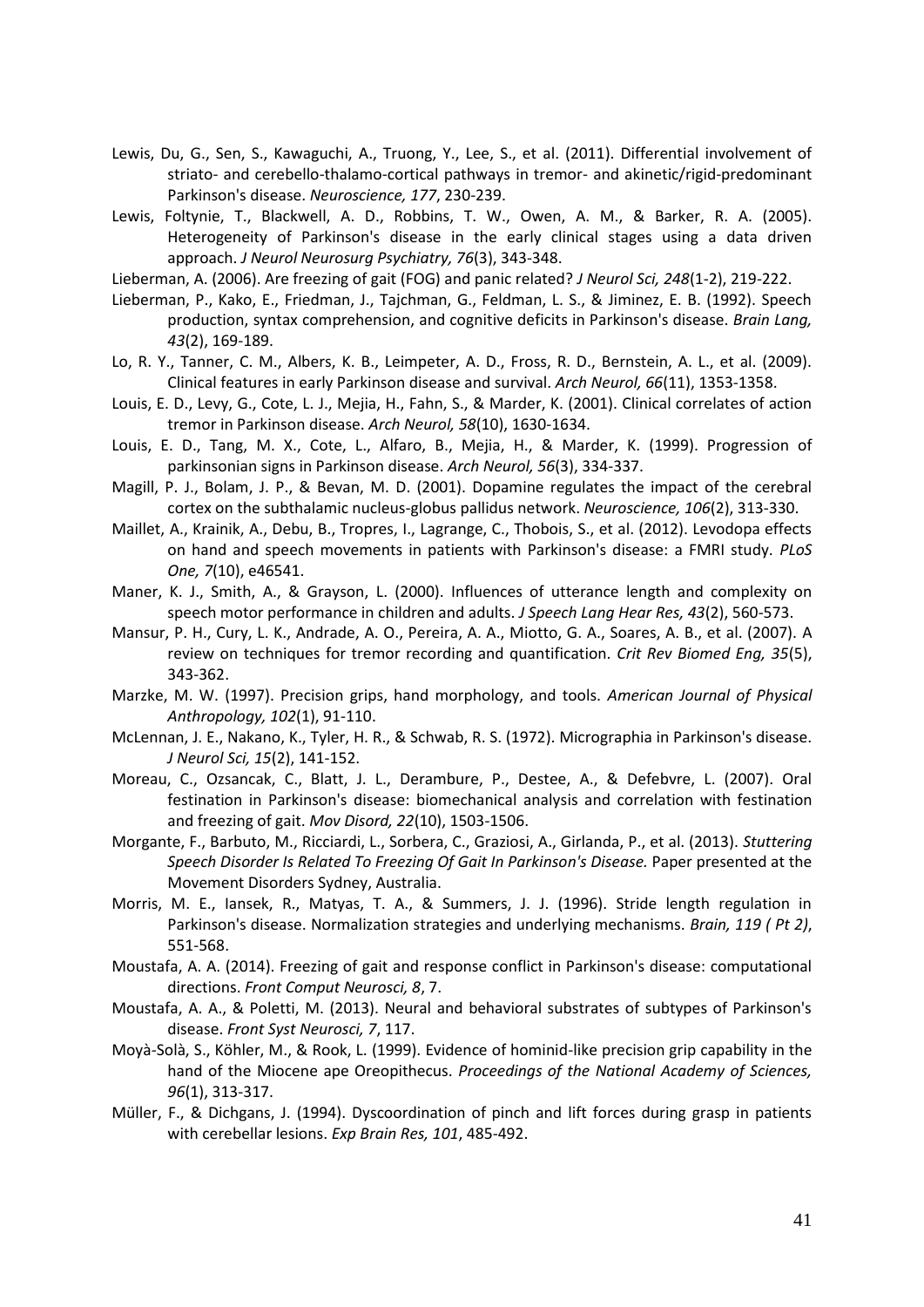- <span id="page-41-8"></span>Muralidharan, V., Balasubramani, P. P., Chakravarthy, V. S., Lewis, S. J., & Moustafa, A. A. (2014). A computational model of altered gait patterns in parkinson's disease patients negotiating narrow doorways. *Front Comput Neurosci, 7*, 190.
- <span id="page-41-2"></span>Mure, H., Hirano, S., Tang, C. C., Isaias, I. U., Antonini, A., Ma, Y., et al. (2011). Parkinson's disease tremor-related metabolic network: characterization, progression, and treatment effects. *Neuroimage, 54*(2), 1244-1253.
- <span id="page-41-7"></span>Nagaoka, T., Katayama, Y., Kano, T., Kobayashi, K., Oshima, H., Fukaya, C., et al. (2007). Changes in glucose metabolism in cerebral cortex and cerebellum correlate with tremor and rigidity control by subthalamic nucleus stimulation in Parkinson's disease: a positron emission tomography study. *Neuromodulation, 10*(3), 206-215.
- <span id="page-41-1"></span>Naismith, S. L., & Lewis, S. J. (2010). A novel paradigm for modelling freezing of gait in Parkinson's disease. *J Clin Neurosci, 17*(8), 984-987.
- <span id="page-41-10"></span>Napier, J. R. (1956). The prehensile movements of the human hand. *J Bone Joint Surg Br, 38-B*(4), 902-913.
- <span id="page-41-11"></span>Neely, K. A., Coombes, S. A., Planetta, P. J., & Vaillancourt, D. E. (2013). Segregated and overlapping neural circuits exist for the production of static and dynamic precision grip force. *Hum Brain Mapp, 34*(3), 698-712.
- <span id="page-41-13"></span>Niazmand, K., & al., e. (2011). *Quantitative evaluation of Parkinson's disease using sensor based smart glove.* .
- <span id="page-41-0"></span>Nutt, J. G., Bloem, B. R., Giladi, N., Hallett, M., Horak, F. B., & Nieuwboer, A. (2011). Freezing of gait: moving forward on a mysterious clinical phenomenon. *Lancet Neurol, 10*(8), 734-744.
- <span id="page-41-18"></span>Oliveira, R. M., Gurd, J. M., Nixon, P., Marshall, J. C., & Passingham, R. E. (1997). Micrographia in Parkinson's disease: the effect of providing external cues. *J Neurol Neurosurg Psychiatry, 63*(4), 429-433.
- <span id="page-41-6"></span>Pact, V., & Giduz, T. (1999). Mirtazapine treats resting tremor, essential tremor, and levodopainduced dyskinesias. *Neurology, 53*(5), 1154.
- <span id="page-41-14"></span>Papapetropoulos, S., Katzen, H. L., Scanlon, B. K., Guevara, A., Singer, C., & Levin, B. E. (2010). Objective quantification of neuromotor symptoms in Parkinson's disease: implementation of a portable, computerized measurement tool. *Parkinsons Dis, 2010*, 760196.
- <span id="page-41-15"></span>Park, H. K., Yoo, J. Y., Kwon, M., Lee, J. H., Lee, S. J., Kim, S. R., et al. (2014). Gait freezing and speech disturbance in Parkinson's disease. *Neurol Sci, 35*(3), 357-363.
- <span id="page-41-12"></span>Patrick, S. K., Denington, A. A., Gauthier, M. J., Gillard, D. M., & Prochazka, A. (2001). Quantification of the UPDRS Rigidity Scale. *IEEE Trans Neural Syst Rehabil Eng, 9*(1), 31-41.
- <span id="page-41-9"></span>Phillips, J. G., Bradshaw, J. L., Iansek, R., & Chiu, E. (1993). Motor functions of the basal ganglia. *Psychol Res, 55*(2), 175-181.
- <span id="page-41-17"></span>Pinto, S., Ozsancak, C., Tripoliti, E., Thobois, S., Limousin-Dowsey, P., & Auzou, P. (2004). Treatments for dysarthria in Parkinson's disease. *Lancet Neurol, 3*(9), 547-556.
- <span id="page-41-16"></span>Pinto, S., Thobois, S., Costes, N., Le Bars, D., Benabid, A. L., Broussolle, E., et al. (2004). Subthalamic nucleus stimulation and dysarthria in Parkinson's disease: a PET study. *Brain, 127*(Pt 3), 602- 615.
- <span id="page-41-5"></span>Pirker, W., Djamshidian, S., Asenbaum, S., Gerschlager, W., Tribl, G., Hoffmann, M., et al. (2002). Progression of dopaminergic degeneration in Parkinson's disease and atypical parkinsonism: a longitudinal beta-CIT SPECT study. *Mov Disord, 17*(1), 45-53.
- <span id="page-41-3"></span>Poletti, M., Emre, M., & Bonuccelli, U. (2011). Mild cognitive impairment and cognitive reserve in Parkinson's disease. *Parkinsonism Relat Disord, 17*(8), 579-586.
- <span id="page-41-4"></span>Poletti, M., Frosini, D., Pagni, C., Baldacci, F., Nicoletti, V., Tognoni, G., et al. (2012). Mild cognitive impairment and cognitive-motor relationships in newly diagnosed drug-naive patients with Parkinson's disease. *Journal of Neurology, Neurosurgery, & Psychiatry, 83*(6), 601-606.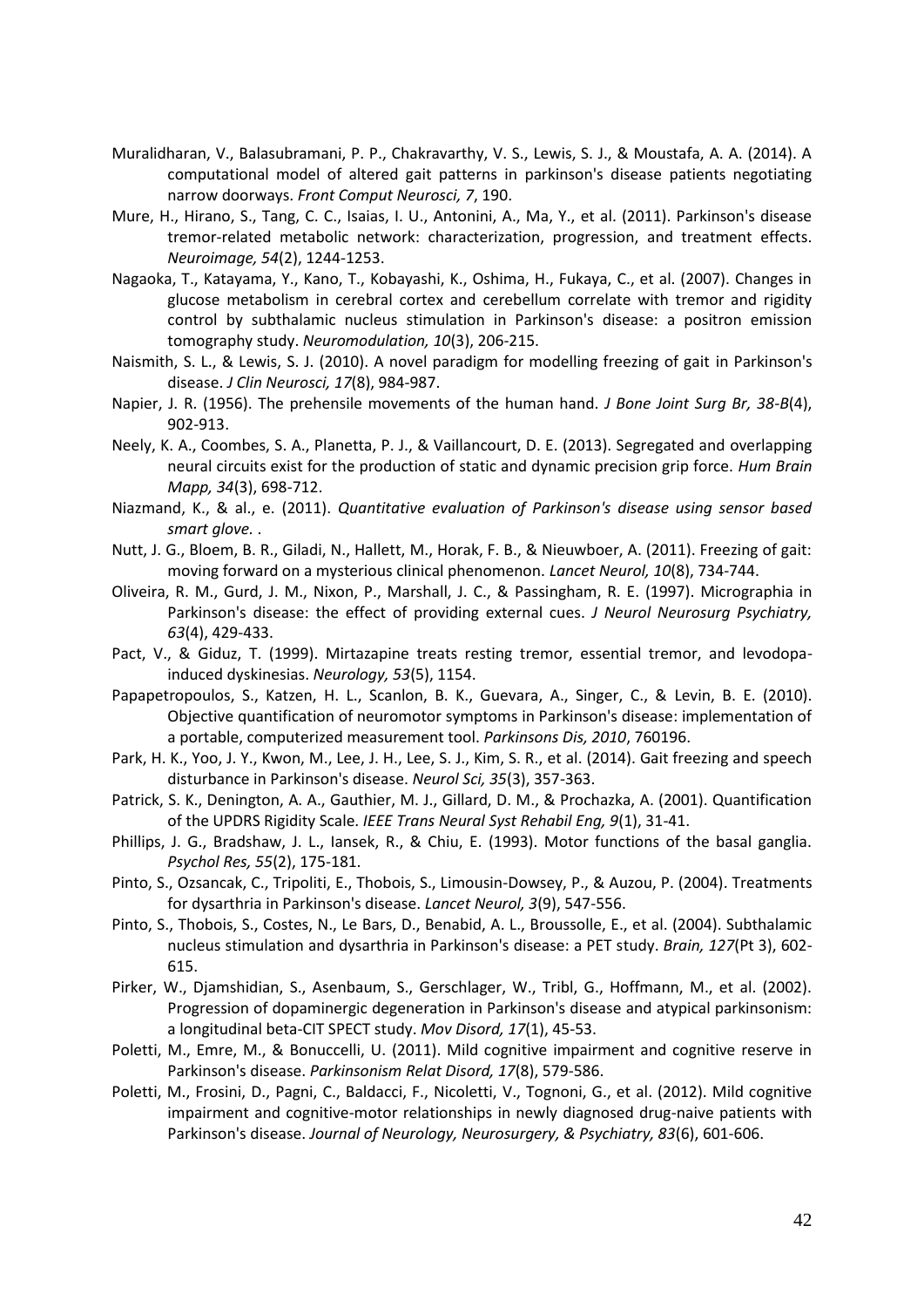- <span id="page-42-0"></span>Poletti, M., Frosini, D., Pagni, C., Lucetti, C., Del Dotto, P., Tognoni, G., et al. (2011). The association between motor subtypes and alexithymia in de novo Parkinson's disease. *J Neurol, 258*(6), 1042-1045.
- <span id="page-42-13"></span>Poluha, P. C., Teulings, H. L., & Brookshire, R. H. (1998). Handwriting and speech changes across the levodopa cycle in Parkinson's disease. *Acta Psychol (Amst), 100*(1-2), 71-84.
- <span id="page-42-14"></span>Pope, P., Wing, A. M., Praamstra, P., & Miall, R. C. (2005). Force related activations in rhythmic sequence production. *Neuroimage, 27*(4), 909-918.
- <span id="page-42-6"></span>Probst-Cousin, S., Druschky, A., & Neundorfer, B. (2003). Disappearance of resting tremor after "stereotaxic" thalamic stroke. *Neurology, 61*(7), 1013-1014.
- <span id="page-42-18"></span>Prochazka, A., Bennett, D. J., Stephens, M. J., Patrick, S. K., Sears-Duru, R., Roberts, T., et al. (1997). Measurement of rigidity in Parkinson's disease. *Mov Disord, 12*(1), 24-32.
- <span id="page-42-16"></span>Prodoehl, J., Corcos, D. M., & Vaillancourt, D. E. (2009). Basal ganglia mechanisms underlying precision grip force control. *Neurosci Biobehav Rev, 33*(6), 900-908.
- <span id="page-42-8"></span>Prodoehl, J., Planetta, P. J., Kurani, A. S., Comella, C. L., Corcos, D. M., & Vaillancourt, D. E. (2013). Differences in brain activation between tremor- and nontremor-dominant Parkinson disease. *JAMA Neurol, 70*(1), 100-106.
- <span id="page-42-5"></span>Prodoehl, J., Spraker, M., Corcos, D., Comella, C., & Vaillancourt, D. (2010). Blood oxygenation leveldependent activation in basal ganglia nuclei relates to specific symptoms in de novo Parkinson's disease. *Mov Disord, 25*(13), 2035-2043.
- <span id="page-42-15"></span>Prodoehl, J., Yu, H., Wasson, P., Corcos, D. M., & Vaillancourt, D. E. (2008). Effects of visual and auditory feedback on sensorimotor circuits in the basal ganglia. *Journal of neurophysiology, 99*(6), 3042-3051.
- <span id="page-42-4"></span>Qamhawi, Z., Towey, D., Shah, B., Pagano, G., Seibyl, J., Marek, K., et al. (2015). Clinical correlates of raphe serotonergic dysfunction in early Parkinson's disease. *Brain, 138*(Pt 10), 2964-2973.
- <span id="page-42-1"></span>Rajput, A. H. (1993). Diagnosis of PD. *Neurology, 43*(8), 1629-1630.
- <span id="page-42-3"></span>Rajput, A. H., Voll, A., Rajput, M. L., Robinson, C. A., & Rajput, A. (2009). Course in Parkinson disease subtypes: A 39-year clinicopathologic study. *Neurology, 73*(3), 206-212.
- <span id="page-42-12"></span>Randhawa, B. K., Farley, B. G., & Boyd, L. A. (2013). Repetitive transcranial magnetic stimulation improves handwriting in Parkinson's disease. *Parkinsons Dis, 2013*(Journal Article), 751925.
- <span id="page-42-10"></span>Redgrave, P., Rodriguez, M., Smith, Y., Rodriguez-Oroz, M. C., Lehericy, S., Bergman, H., et al. (2010). Goal-directed and habitual control in the basal ganglia: implications for Parkinson's disease. *Nat Rev Neurosci, 11*(11), 760-772.
- <span id="page-42-17"></span>Rigas, G., Tzallas, A. T., Tsalikakis, D. G., Konitsiotis, S., & Fotiadis, D. I. (2009). Real-time quantification of resting tremor in the Parkinson's disease. *Conf Proc IEEE Eng Med Biol Soc, 2009*, 1306-1309.
- <span id="page-42-19"></span>Robbins, J. A., Logemann, J. A., & Kirshner, H. S. (1986). Swallowing and speech production in Parkinson's disease. *Ann Neurol, 19*(3), 283-287.
- <span id="page-42-9"></span>Rochester, L., Yarnall, A. J., Baker, M. R., David, R. V., Lord, S., Galna, B., et al. (2012). Cholinergic dysfunction contributes to gait disturbance in early Parkinson's disease. *Brain, 135*(Pt 9), 2779-2788.
- <span id="page-42-2"></span>Rodriguez-Oroz, M. C., Lage, P. M., Sanchez-Mut, J., Lamet, I., Pagonabarraga, J., Toledo, J. B., et al. (2009). Homocysteine and cognitive impairment in Parkinson's disease: a biochemical, neuroimaging, and genetic study. *Mov Disord, 24*(10), 1437-1444.
- <span id="page-42-7"></span>Rosenberg-Katz, K., Herman, T., Jacob, Y., Giladi, N., Hendler, T., & Hausdorff, J. M. (2013). Gray matter atrophy distinguishes between Parkinson disease motor subtypes. *Neurology, 80*(16), 1476-1484.
- <span id="page-42-11"></span>Rosenblum, S., Samuel, M., Zlotnik, S., Erikh, I., & Schlesinger, I. (2013). Handwriting as an objective tool for Parkinson's disease diagnosis. *J Neurol, 260*(9), 2357-2361.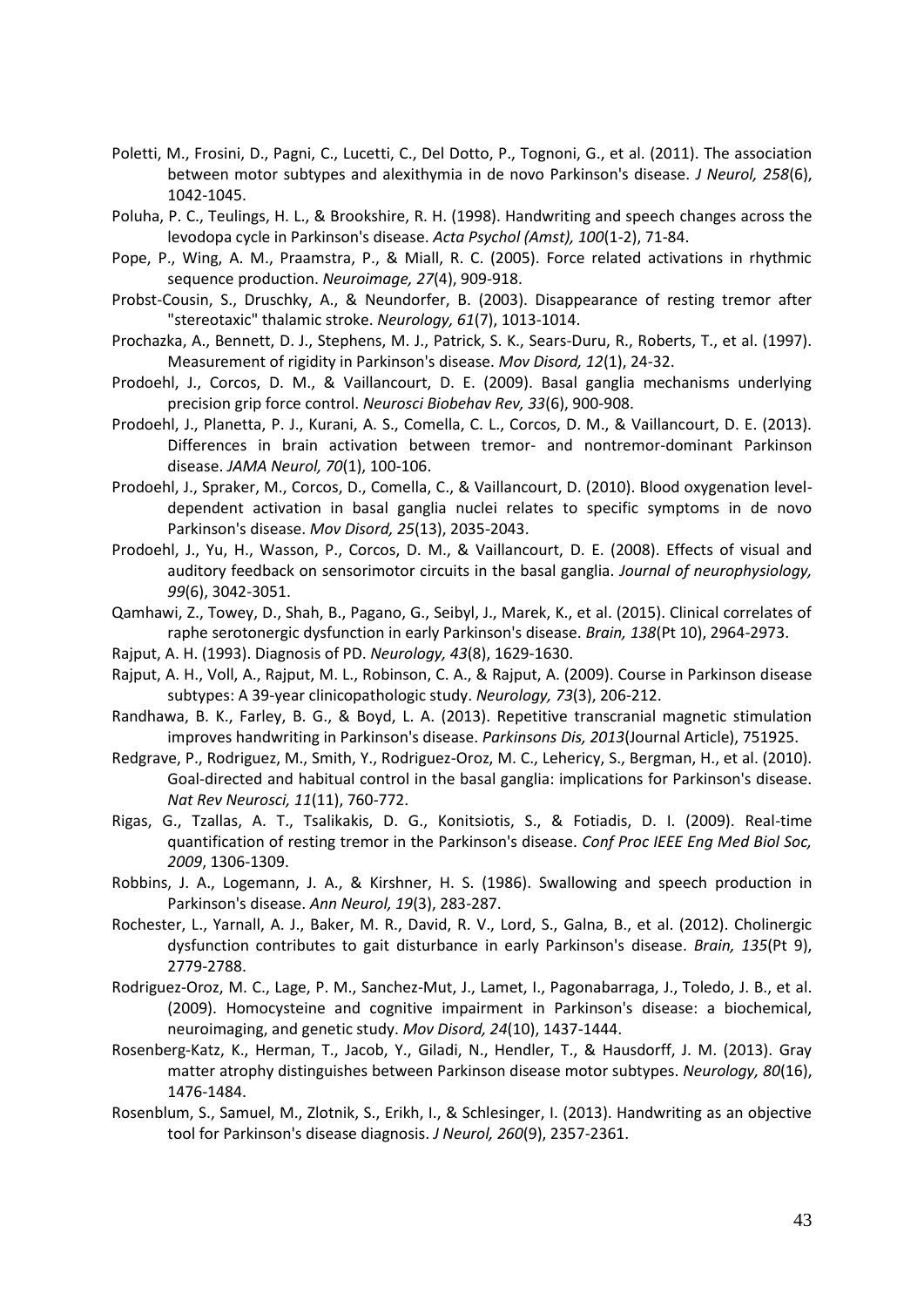- <span id="page-43-3"></span>Rossi, C., Frosini, D., Volterrani, D., De Feo, P., Unti, E., Nicoletti, V., et al. (2010). Differences in nigro-striatal impairment in clinical variants of early Parkinson's disease: evidence from a FP-CIT SPECT study. *Eur J Neurol, 17*(4), 626-630.
- <span id="page-43-12"></span>Rusz, J., Cmejla, R., Ruzickova, H., Klempir, J., Majerova, V., Picmausova, J., et al. (2013). Evaluation of speech impairment in early stages of Parkinson's disease: a prospective study with the role of pharmacotherapy. *J Neural Transm, 120*(2), 319-329.
- <span id="page-43-4"></span>Sabatini, U., Boulanouar, K., Fabre, N., Martin, F., Carel, C., Colonnese, C., et al. (2000). Cortical motor reorganization in akinetic patients with Parkinson's disease: a functional MRI study. *Brain, 123 ( Pt 2)*, 394-403.
- <span id="page-43-10"></span>Salarian, A., & al., e. (2007). Quantification of tremor and bradykinesia in Parkinson's disease using a novel ambulatory monitoring system. *Biomedical Engineering, IEEE Transactions, 54*(2), 313- 322.
- <span id="page-43-14"></span>Sapir, S., Ramig, L. O., & Fox, C. M. (2011). Intensive voice treatment in Parkinson's disease: Lee Silverman Voice Treatment. *Expert Rev Neurother, 11*(6), 815-830.
- <span id="page-43-1"></span>Schiess, M. C., Zheng, H., Soukup, V. M., Bonnen, J. G., & Nauta, H. J. (2000). Parkinson's disease subtypes: clinical classification and ventricular cerebrospinal fluid analysis. *Parkinsonism Relat Disord, 6*(2), 69-76.
- <span id="page-43-2"></span>Schillaci, O., Chiaravalloti, A., Pierantozzi, M., Di Pietro, B., Koch, G., Bruni, C., et al. (2011). Different patterns of nigrostriatal degeneration in tremor type versus the akinetic-rigid and mixed types of Parkinson's disease at the early stages: molecular imaging with 123I-FP-CIT SPECT. *International Journal of Molecular Medicine, 28*(5), 881-886.
- <span id="page-43-6"></span>Schlaier, J. R., Hanson, C., Janzen, A., Fellner, C., Hochreiter, A., Proescholdt, M., et al. (2014). Deep brain stimulation in Parkinson's disease: motor effects relative to the MRI-defined STN. *Neurosurg Rev*.
- <span id="page-43-16"></span>Schlerf, J. E., Spencer, R. M., Zelaznik, H. N., & Ivry, R. B. (2007). Timing of rhythmic movements in patients with cerebellar degeneration. *Cerebellum, 6*(3), 221-231.
- <span id="page-43-13"></span>Schulz, G. M., & Grant, M. K. (2000). Effects of speech therapy and pharmacologic and surgical treatments on voice and speech in Parkinson's disease: a review of the literature. *J Commun Disord, 33*(1), 59-88.
- <span id="page-43-15"></span>Sekar, M. K., Arcelus, J., & Palmer, R. L. (2010). Micrographia and hypophonia in anorexia nervosa. *Int J Eat Disord, 43*(8), 762-765.
- <span id="page-43-11"></span>Sepehri, B., Esteki, A., Ebrahimi-Takamjani, E., Shahidi, G. A., Khamseh, F., & Moinodin, M. (2007). Quantification of rigidity in Parkinson's disease. *Ann Biomed Eng, 35*(12), 2196-2203.
- <span id="page-43-5"></span>Shapiro, M. B., Vaillancourt, D. E., Sturman, M. M., Metman, L. V., Bakay, R. A., & Corcos, D. M. (2007). Effects of STN DBS on rigidity in Parkinson's disease. *IEEE Trans Neural Syst Rehabil Eng, 15*(2), 173-181.
- <span id="page-43-0"></span>Shibasaki, H., Tsuji, S., & Kuroiwa, Y. (1979). Oculomotor abnormalities in Parkinson's disease. *Arch Neurol, 36*(6), 360-364.
- <span id="page-43-17"></span>Shibuki, K., Gomi, H., Chen, L., Bao, S., Kim, J. J., Wakatsuki, H., et al. (1996). Deficient cerebellar long-term depression, impaired eyeblink conditioning, and normal motor coordination in GFAP mutant mice. *Neuron, 16*(3), 587-599.
- <span id="page-43-7"></span>Shine, J. M., Frank, M. J., Moustafa, A. A., & Lewis, S. J. (2013). Freezing of gait in Parkinson's disease is associated with functional decoupling between the cognitive control network and the basal ganglia. *Brain, 136*(Pt 12), 3671-3681.
- <span id="page-43-8"></span>Shine, J. M., Naismith, S. L., & Lewis, S. J. (2011). The pathophysiological mechanisms underlying freezing of gait in Parkinson's Disease. *J Clin Neurosci, 18*(9), 1154-1157.
- <span id="page-43-9"></span>Siebner, H. R., Ceballos-Baumann, A., Standhardt, H., Auer, C., Conrad, B., & Alesch, F. (1999). Changes in handwriting resulting from bilateral high-frequency stimulation of the subthalamic nucleus in Parkinson's disease. *Mov Disord, 14*(6), 964-971.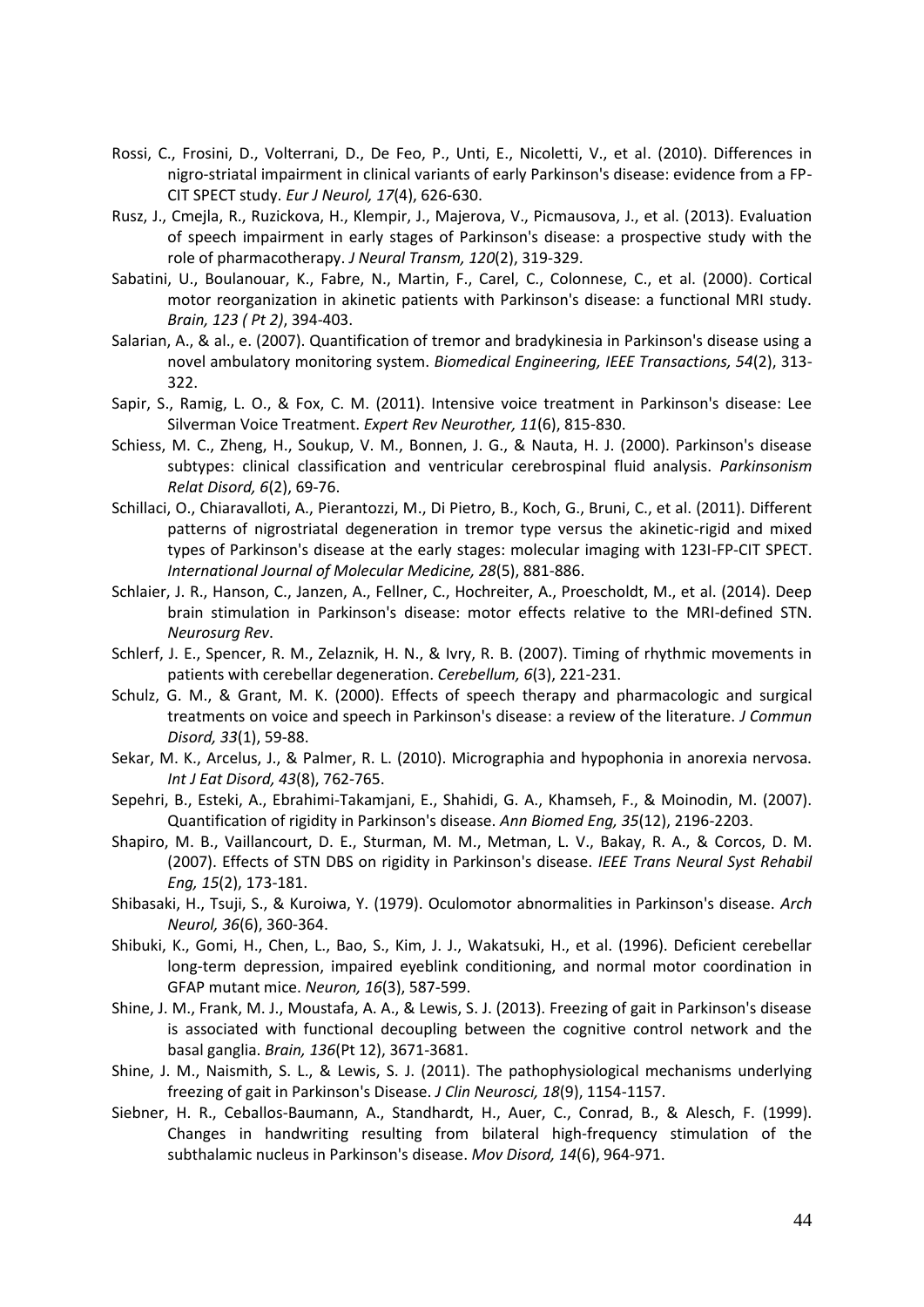- <span id="page-44-14"></span>Silverman, S. W., & Ratner, N. B. (1997). Syntactic complexity, fluency, and accuracy of sentence imitation in adolescents. *J Speech Lang Hear Res, 40*(1), 95-106.
- <span id="page-44-0"></span>Skodda, S., Visser, W., & Schlegel, U. (2011). Gender-related patterns of dysprosody in Parkinson disease and correlation between speech variables and motor symptoms. *J Voice, 25*(1), 76- 82.
- <span id="page-44-3"></span>Solida, A., Ghika, J., & Vingerhoets, F. (2002). Acute dopaminergic challenge tests to assess postural/kinetic tremor of different origin: a case report. *J Neurol Neurosurg Psychiatry, 73*(2), 206-207.
- <span id="page-44-17"></span>Spencer, R. M., & Ivry, R. B. (2005). Comparison of patients with Parkinson's disease or cerebellar lesions in the production of periodic movements involving event-based or emergent timing. *Brain Cogn, 58*(1), 84-93.
- <span id="page-44-18"></span>Spencer, R. M., Ivry, R. B., & Zelaznik, H. N. (2005). Role of the cerebellum in movements: control of timing or movement transitions? *Exp Brain Res, 161*(3), 383-396.
- <span id="page-44-2"></span>Spiegel, J., Hellwig, D., Samnick, S., Jost, W., Mollers, M. O., Fassbender, K., et al. (2007). Striatal FP-CIT uptake differs in the subtypes of early Parkinson's disease. *J Neural Transm, 114*(3), 331- 335.
- <span id="page-44-15"></span>Spielman, J., Mahler, L., Halpern, A., Gilley, P., Klepitskaya, O., & Ramig, L. (2011). Intensive voice treatment (LSVT®LOUD) for Parkinson's disease following deep brain stimulation of the subthalamic nucleus. *Journal of communication disorders, 44*(6), 688-700.
- <span id="page-44-13"></span>Spraker, M. B., Yu, H., Corcos, D. M., & Vaillancourt, D. E. (2007). Role of individual basal ganglia nuclei in force amplitude generation. *Journal of neurophysiology, 98*(2), 821-834.
- <span id="page-44-12"></span>Strick, P. L. (1976). Anatomical analysis of ventrolateral thalamic input to primate motor cortex. *Journal of neurophysiology, 39*(5), 1020-1031.
- <span id="page-44-16"></span>Suchowersky, O., Gronseth, G., Perlmutter, J., Reich, S., Zesiewicz, T., & Weiner, W. J. (2006). Practice Parameter: neuroprotective strategies and alternative therapies for Parkinson disease (an evidence-based review): report of the Quality Standards Subcommittee of the American Academy of Neurology. *Neurology, 66*(7), 976-982.
- <span id="page-44-11"></span>Susman, R. L. (1998). Hand function and tool behavior in early hominids. *Journal of Human Evolution, 35*(1), 23-46.
- <span id="page-44-4"></span>Tabbal, S. D., Ushe, M., Mink, J. W., Revilla, F. J., Wernle, A. R., Hong, M., et al. (2008). Unilateral subthalamic nucleus stimulation has a measurable ipsilateral effect on rigidity and bradykinesia in Parkinson disease. *Exp Neurol, 211*(1), 234-242.
- <span id="page-44-5"></span>Takakusaki, K. (2008). Forebrain control of locomotor behaviors. *Brain Res Rev, 57*(1), 192-198.
- <span id="page-44-6"></span>Takakusaki, K., Oohinata-Sugimoto, J., Saitoh, K., & Habaguchi, T. (2004). Role of basal gangliabrainstem systems in the control of postural muscle tone and locomotion. *Prog Brain Res, 143*, 231-237.
- <span id="page-44-8"></span>Tessitore, A., Amboni, M., Cirillo, G., Corbo, D., Picillo, M., Russo, A., et al. (2012). Regional gray matter atrophy in patients with Parkinson disease and freezing of gait. *AJNR Am J Neuroradiol, 33*(9), 1804-1809.
- <span id="page-44-7"></span>Tessitore, A., Amboni, M., Esposito, F., Russo, A., Picillo, M., Marcuccio, L., et al. (2012). Resting-state brain connectivity in patients with Parkinson's disease and freezing of gait. *Parkinsonism Relat Disord, 18*(6), 781-787.
- <span id="page-44-9"></span>Teulings, Contreras-Vidal, J. L., Stelmach, G. E., & Adler, C. H. (2002). Adaptation of handwriting size under distorted visual feedback in patients with Parkinson's disease and elderly and young controls. *J Neurol Neurosurg Psychiatry, 72*(3), 315-324.
- <span id="page-44-10"></span>Teulings, & Stelmach, G., E. (1991). Control of stroke size, peak acceleration, and stroke duration in Parkinsonian handwriting. *Human Movement Science, 10*, 315-334.
- <span id="page-44-1"></span>Thenganatt, M. A., & Louis, E. D. (2012). Distinguishing essential tremor from Parkinson's disease: bedside tests and laboratory evaluations. *Expert Rev Neurother, 12*(6), 687-696.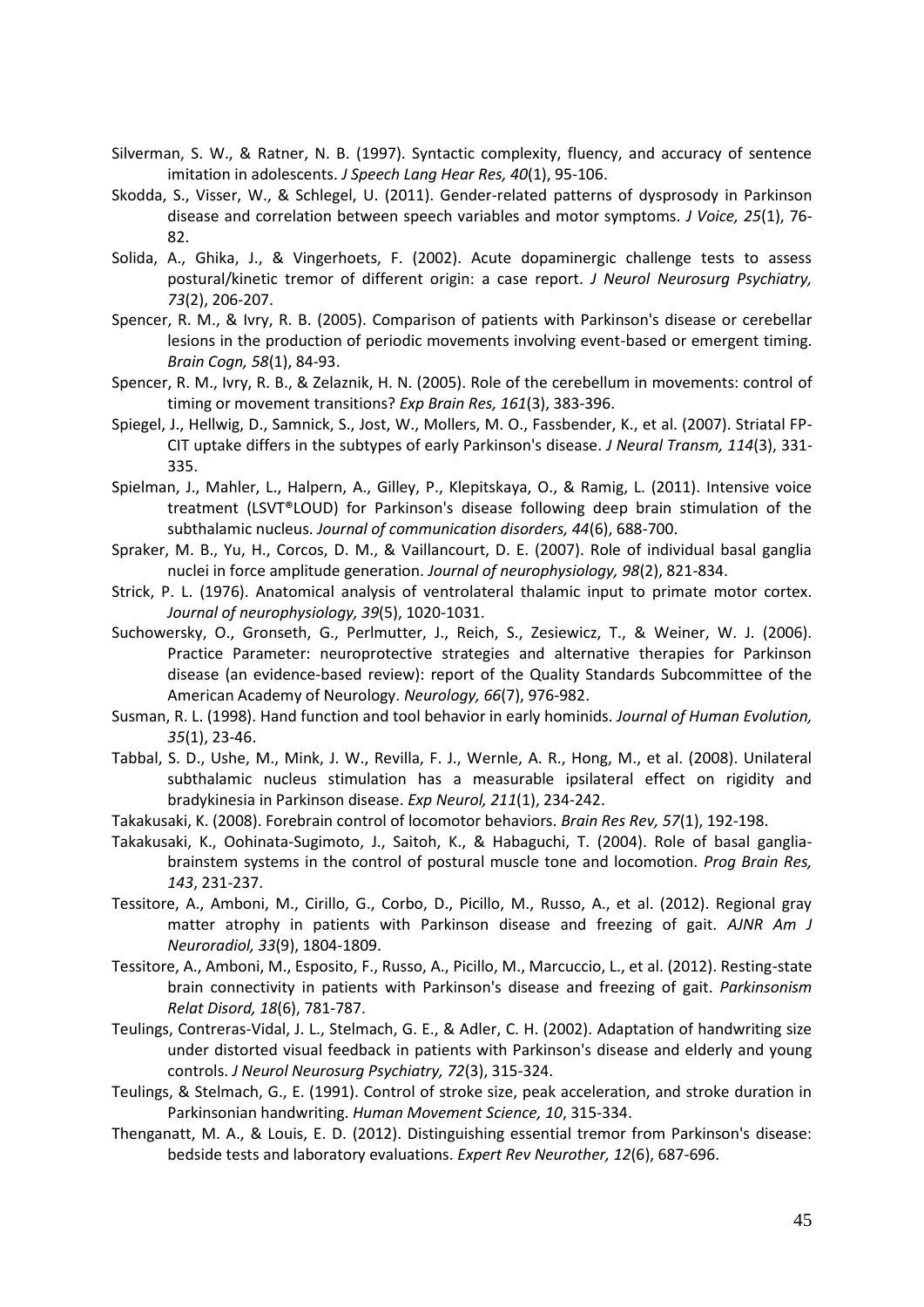- <span id="page-45-16"></span>Toft, M., & Dietrichs, E. (2011). Aggravated stuttering following subthalamic deep brain stimulation in Parkinson's disease--two cases. *BMC Neurol, 11*, 44.
- <span id="page-45-14"></span>Törnqvist, A. L., Schalén, L., Rehncrona, S., Lund, U., Neurokirurgi, Lunds, u., et al. (2005). Effects of different electrical parameter settings on the intelligibility of speech in patients with Parkinson's disease treated with subthalamic deep brain stimulation. *Movement disorders, 20*(4), 416-423.
- <span id="page-45-1"></span>Toth, C., Rajput, M., & Rajput, A. H. (2004). Anomalies of asymmetry of clinical signs in parkinsonism. *Mov Disord, 19*(2), 151-157.
- <span id="page-45-13"></span>Trail, M., Fox, C., Ramig, L. O., Sapir, S., Howard, J., & Lai, E. C. (2005). Speech treatment for Parkinson's disease. *NeuroRehabilitation, 20*(3), 205-221.
- <span id="page-45-15"></span>Tripoliti, E., Zrinzo, L., Martinez-Torres, I., Frost, E., Pinto, S., Foltynie, T., et al. (2011). Effects of subthalamic stimulation on speech of consecutive patients with Parkinson disease. *Neurology, 76*(1), 80-86.
- <span id="page-45-7"></span>Tucha, O., Mecklinger, L., Thome, J., Reiter, A., Alders, G. L., Sartor, H., et al. (2006). Kinematic analysis of dopaminergic effects on skilled handwriting movements in Parkinson's disease. *J Neural Transm, 113*(5), 609-623.
- <span id="page-45-18"></span>Udden, J., & Bahlmann, J. (2012). A rostro-caudal gradient of structured sequence processing in the left inferior frontal gyrus. *Philos Trans R Soc Lond B Biol Sci, 367*(1598), 2023-2032.
- <span id="page-45-3"></span>Uitti, R. J. (1998). Medical treatment of essential tremor and Parkinson's disease. *Geriatrics, 53*(5), 46-48, 53-47.
- <span id="page-45-9"></span>Ulloa, A. (2004). *Mechanisms of human prehension.* Paper presented at the Systems, Man and Cybernetics, 2004 IEEE International Conference on.
- <span id="page-45-11"></span>Vaillancourt, Mayka, M. A., Thulborn, K. R., & Corcos, D. M. (2004). Subthalamic nucleus and internal globus pallidus scale with the rate of change of force production in humans. *Neuroimage, 23*(1), 175-186.
- <span id="page-45-2"></span>Vaillancourt, Prodoehl, J., Verhagen Metman, L., Bakay, R. A., & Corcos, D. M. (2004). Effects of deep brain stimulation and medication on bradykinesia and muscle activation in Parkinson's disease. *Brain, 127*(Pt 3), 491-504.
- <span id="page-45-17"></span>Vaillancourt, Schonfeld, D., Kwak, Y., Bohnen, N. I., & Seidler, R. (2013). Dopamine overdose hypothesis: evidence and clinical implications. *Mov Disord, 28*(14), 1920-1929.
- <span id="page-45-10"></span>Vaillancourt, Yu, H., Mayka, M. A., & Corcos, D. M. (2007). Role of the basal ganglia and frontal cortex in selecting and producing internally guided force pulses. *Neuroimage, 36*(3), 793- 803.
- <span id="page-45-8"></span>Van Gemmert, A. W., Adler, C. H., & Stelmach, G. E. (2003). Parkinson's disease patients undershoot target size in handwriting and similar tasks. *J Neurol Neurosurg Psychiatry, 74*(11), 1502- 1508.
- <span id="page-45-6"></span>Van Gemmert, A. W., Teulings, H. L., Contreras-Vidal, J. L., & Stelmach, G. E. (1999). Parkinson's disease and the control of size and speed in handwriting. *Neuropsychologia, 37*(6), 685-694.
- <span id="page-45-4"></span>Vandenbossche, J., Deroost, N., Soetens, E., Zeischka, P., Spildooren, J., Vercruysse, S., et al. (2012). Conflict and freezing of gait in Parkinson's disease: support for a response control deficit. *Neuroscience, 206*, 144-154.
- <span id="page-45-12"></span>Veltink, P. H., & al., e. (1995). Towards a new method for kinematic quantification of bradykinesia in patients with Parkinson's disease using triaxial accelerometry *Engineering in Medicine and Biology Society*: IEEE 17th Annual Conference.
- <span id="page-45-0"></span>Vercruysse, S., Devos, H., Munks, L., Spildooren, J., Vandenbossche, J., Vandenberghe, W., et al. (2012). Explaining freezing of gait in Parkinson's disease: Motor and cognitive determinants. *Mov Disord*.
- <span id="page-45-5"></span>Vercruysse, S., Vandenberghe, W., Munks, L., Nuttin, B., Devos, H., & Nieuwboer, A. (2014). Effects of deep brain stimulation of the subthalamic nucleus on freezing of gait in Parkinson's disease: a prospective controlled study. *J Neurol Neurosurg Psychiatry, 85*(8), 871-877.